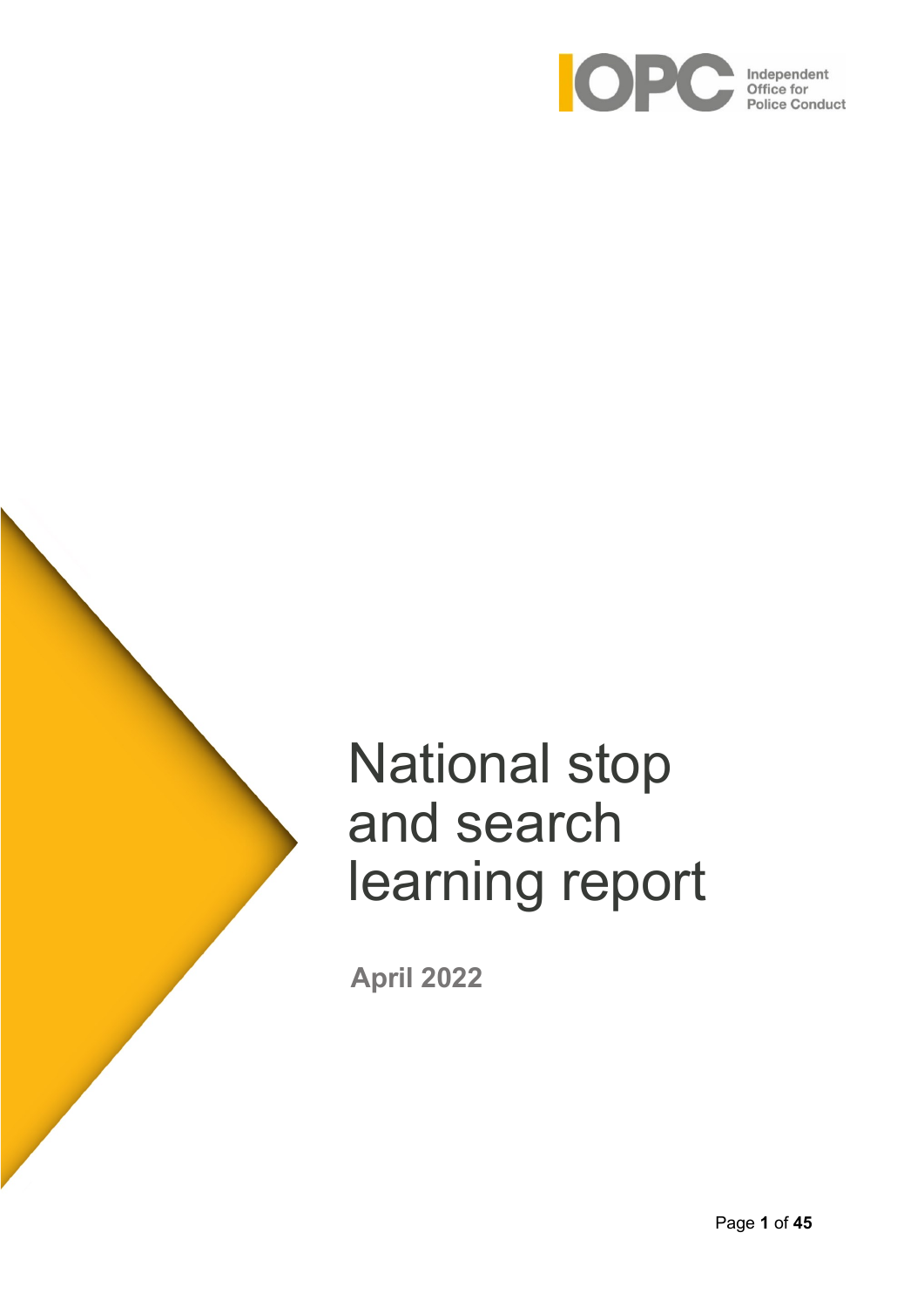# **Contents**

| 4.1 Recommendation 1: to the National Police Chiefs' Council and College of |    |
|-----------------------------------------------------------------------------|----|
|                                                                             |    |
|                                                                             |    |
|                                                                             |    |
| 5.2 Recommendation 3: to the National Police Chiefs' Council  15            |    |
|                                                                             |    |
|                                                                             |    |
|                                                                             |    |
| 6.2 De-escalation - challenging inappropriate behaviour                     | 18 |
|                                                                             |    |
| 6.4 Recommendation 4: to the National Police Chiefs' Council and College of |    |
| 6.5 Recommendation 5: to the National Police Chiefs' Council and College of |    |
|                                                                             |    |
| 6.7 Recommendation 7: to the National Police Chiefs' Council  21            |    |
|                                                                             |    |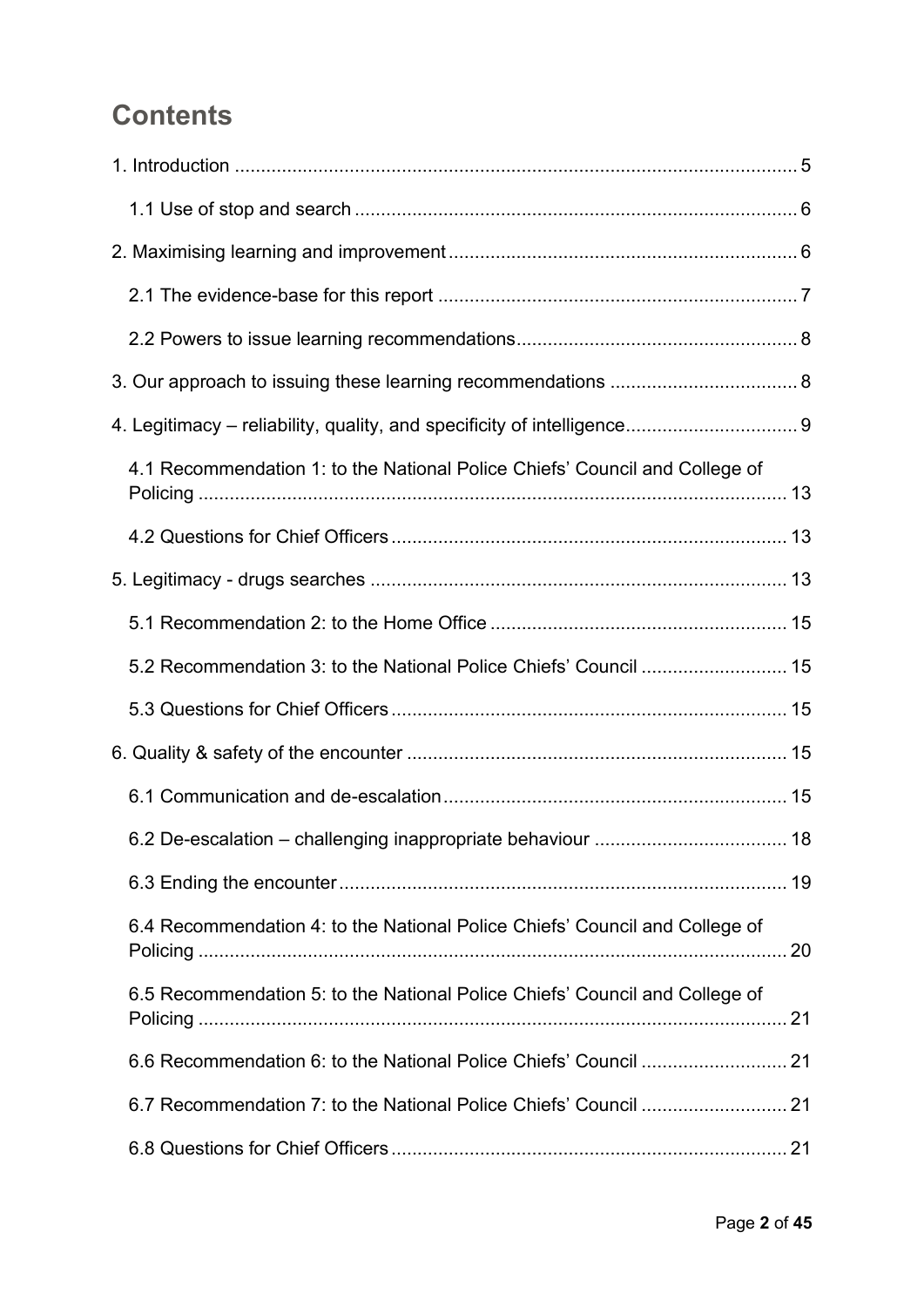| 7.1 Recommendation 8: to the National Police Chiefs' Council and College of     |  |
|---------------------------------------------------------------------------------|--|
|                                                                                 |  |
|                                                                                 |  |
| 8. Data recording - who is having force used on them when stopped and searched? |  |
|                                                                                 |  |
|                                                                                 |  |
|                                                                                 |  |
|                                                                                 |  |
|                                                                                 |  |
| 10.1 Recommendation 13: to the National Police Chiefs' Council  30              |  |
|                                                                                 |  |
|                                                                                 |  |
| 11.1 Recommendation 14: to the National Police Chiefs' Council  32              |  |
|                                                                                 |  |
|                                                                                 |  |
| 12.1 Recommendation 15: to the National Police Chiefs' Council  34              |  |
| 12.2 Recommendation 16: to the National Police Chiefs' Council and College of   |  |
| 12.3 Recommendation 17: to the National Police Chiefs' Council  35              |  |
|                                                                                 |  |
|                                                                                 |  |
|                                                                                 |  |
|                                                                                 |  |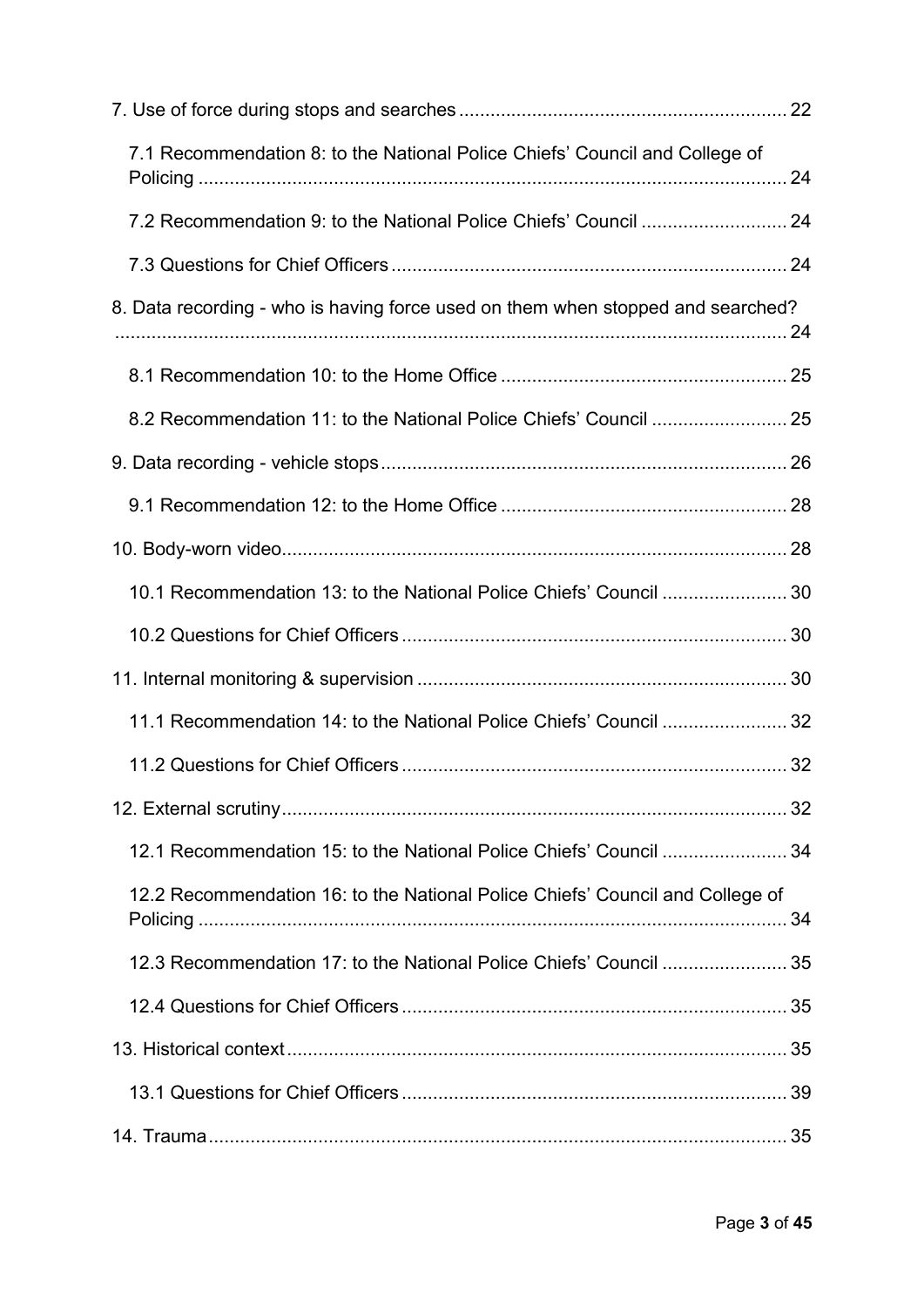<span id="page-3-0"></span>

| 14.1 Recommendation 18: to the National Police Chiefs' Council, College of |  |
|----------------------------------------------------------------------------|--|
|                                                                            |  |
|                                                                            |  |
|                                                                            |  |
|                                                                            |  |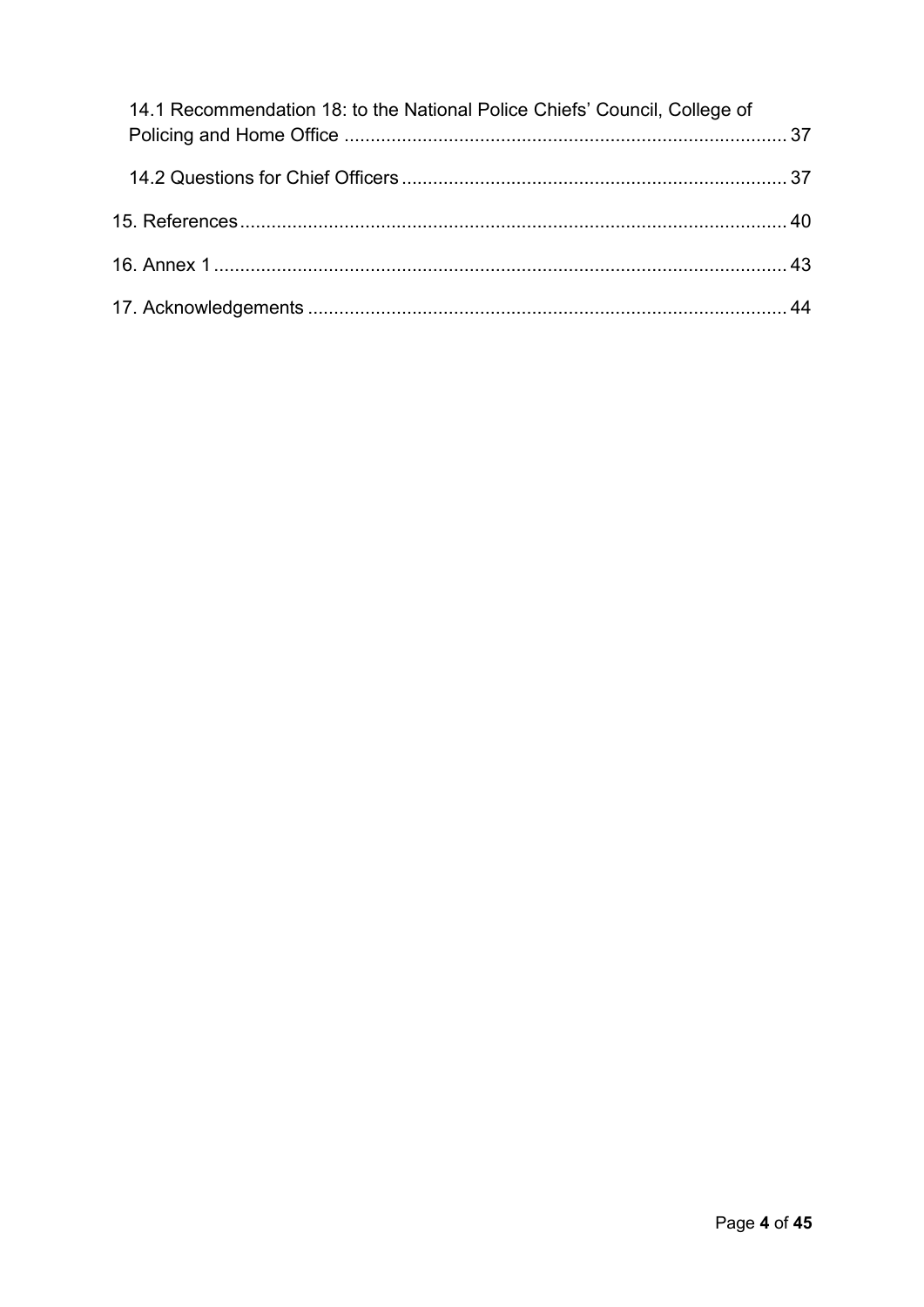# **1. Introduction**

Stop and search is a legitimate policing tactic, and we recognise the value of having a power that allows officers to detain a person, who is not under arrest, to search them or their vehicle for an unlawful item. The powers have been described as an important tool in dealing with knife crime and drugs, in particular. However, its disproportionate use against people from a Black, Asian, or other minority ethnic background,<sup>1</sup> particularly young Black men, has been a concern for many years and it remains one of the most contentious policing powers.

This report brings together evidence from our work, stakeholder engagement and published research to highlight concerns about transparency, legitimacy, scrutiny, and disproportionality that must be considered and addressed by the police service and others. Our aim is to support change and improvement in policing practice to help increase public confidence.

The experience of being stopped and searched can be highly intrusive. We repeatedly hear from complainants and others about negative experiences of being stopped and searched, the perceived lack of legitimacy, and the dissatisfaction and resentment that can be caused. Research shows that these can combine to create a loss of trust and legitimacy in policing, marginalisation, exclusion, and in some circumstances can hinder the flow of the crime-related intelligence from witnesses (Jackson, et al., 2012; Bradford, 2015; The Rt. Hon. David Lammy MP, 2017; Bradford, 2017).

In 2020, we launched our thematic work on race discrimination, which enables us to independently investigate cases which would not ordinarily meet our threshold for investigation. Taking a thematic approach helps us to build the necessary body of evidence to drive real improvements in police practice by identifying both good practice and systemic issues, and in 2020 we used this approach to shape 11 formal learning recommendations to the Metropolitan Police Service (MPS) following the investigation of 5 investigations featuring the use of stop and search.

This report is the next step on from that work, looking at learning that could be shared at a national level.

We welcome work being carried out by the College of Policing and NPCC to develop the Police Plan of Action on Inclusion and Race (College of Policing and NPCC). We anticipate that some of the issues we highlight in this report will also be considered within that Plan of Action and suggest that the evidence from this report is used to

<sup>1</sup> Throughout this report, we use the term 'other minority ethnic' to include all ethnic groups except White British and White minorities. The cases that have informed these recommendations all feature people from a Black, Asian, or other minority ethnic background (excluding White minorities). Although not covered in this report, we recognise that there are people from a White minority ethnic background who also have concerns about disproportionate use of stop and search.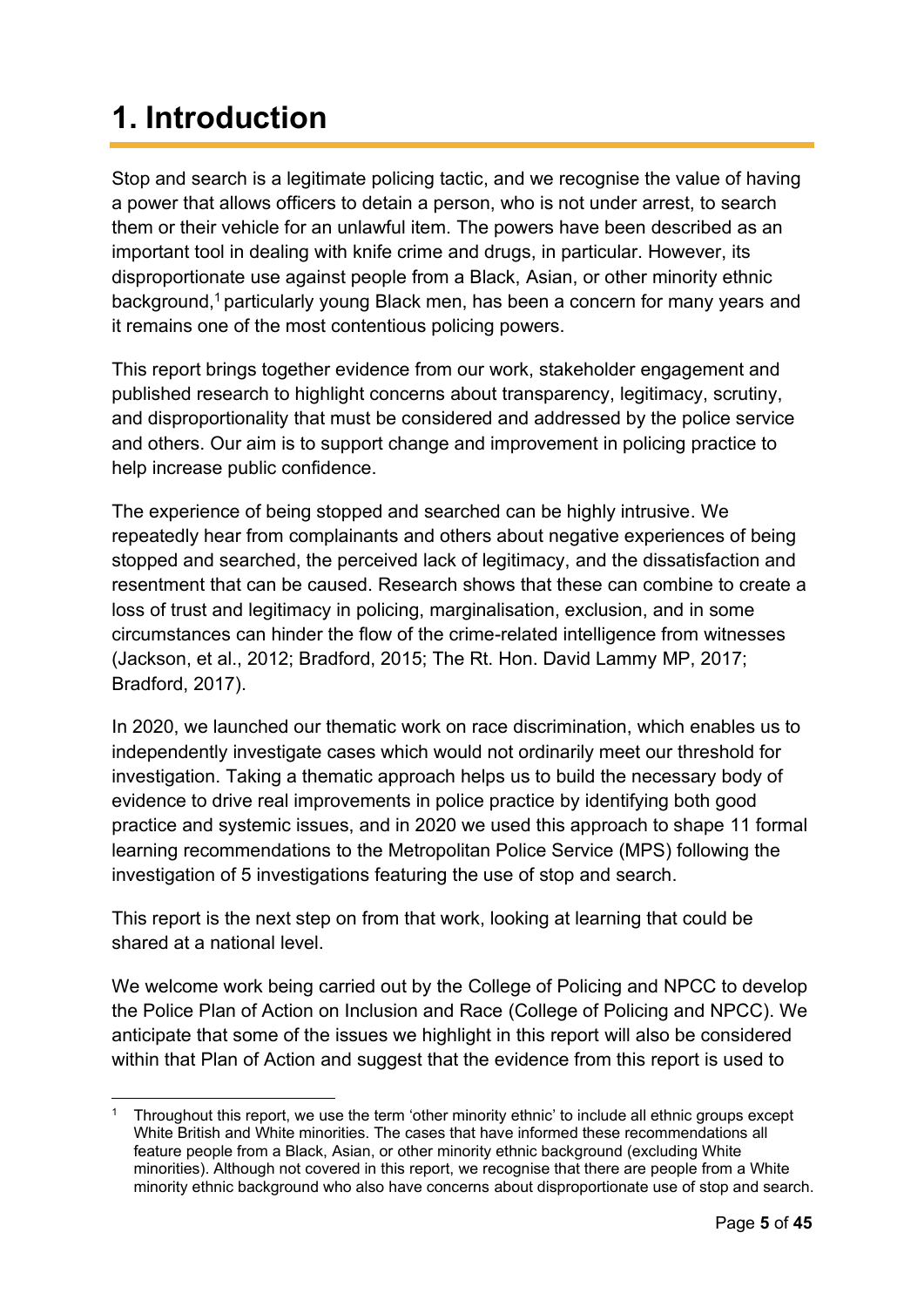support work to take the Plan of Action forwards. Discussions with the NPCC during the development of these recommendations have shown there is a lot of work happening within individual forces to consider and explore new and innovative practices. The NPCC is playing a key role in coordinating and sharing information.

### <span id="page-5-0"></span>**1.1 Use of stop and search**

Home Office data shows that the use of stop and search by police in England and Wales (including British Transport Police) under section 1 of the Police and Criminal Evidence Act (PACE) (and associated legislation) increased by 24% to 695,009 in the year ending March 2021 (Home Office, 2021).

The biggest volume increase was in the number of searches for drugs, which rose to 478,576, an increase of 36% compared with the previous year.

The Metropolitan Police Service (MPS) conducted the most stops and searches, recording 311,352 uses, followed by Merseyside (47,893), West Midlands (25,800), Essex (25,586) and West Yorkshire Police (21,028). Together they account for approximately 60% of the total number carried out that year.

The same Home Office data shows that of the 695,009 stops and searches carried during the year ending March 2021, 77% had a recorded outcome of 'No further action'.

# <span id="page-5-1"></span>**2. Maximising learning and improvement**

Our mission is to improve public confidence in policing by ensuring the police are accountable for their actions and lessons are learnt. The objectives of this learning report are to:

- review and collate existing evidence, and evidence from our cases and engagement work to identify common themes, patterns and issues;
- contribute to the growing evidence base around use of stop and search by police in England and Wales; and
- identify and promote opportunities for learning and improvement.

Complaints from the public are an expression of dissatisfaction with the way someone has been treated or with the service they have received. The serious incidents we investigate offer opportunities to understand how police services and practice can be improved to prevent issues occurring in the future. While most complaints, investigations and appeals or reviews focus on individual cases, they can also have a significant wider impact when we find that learning or improvement is needed at an organisational or national level.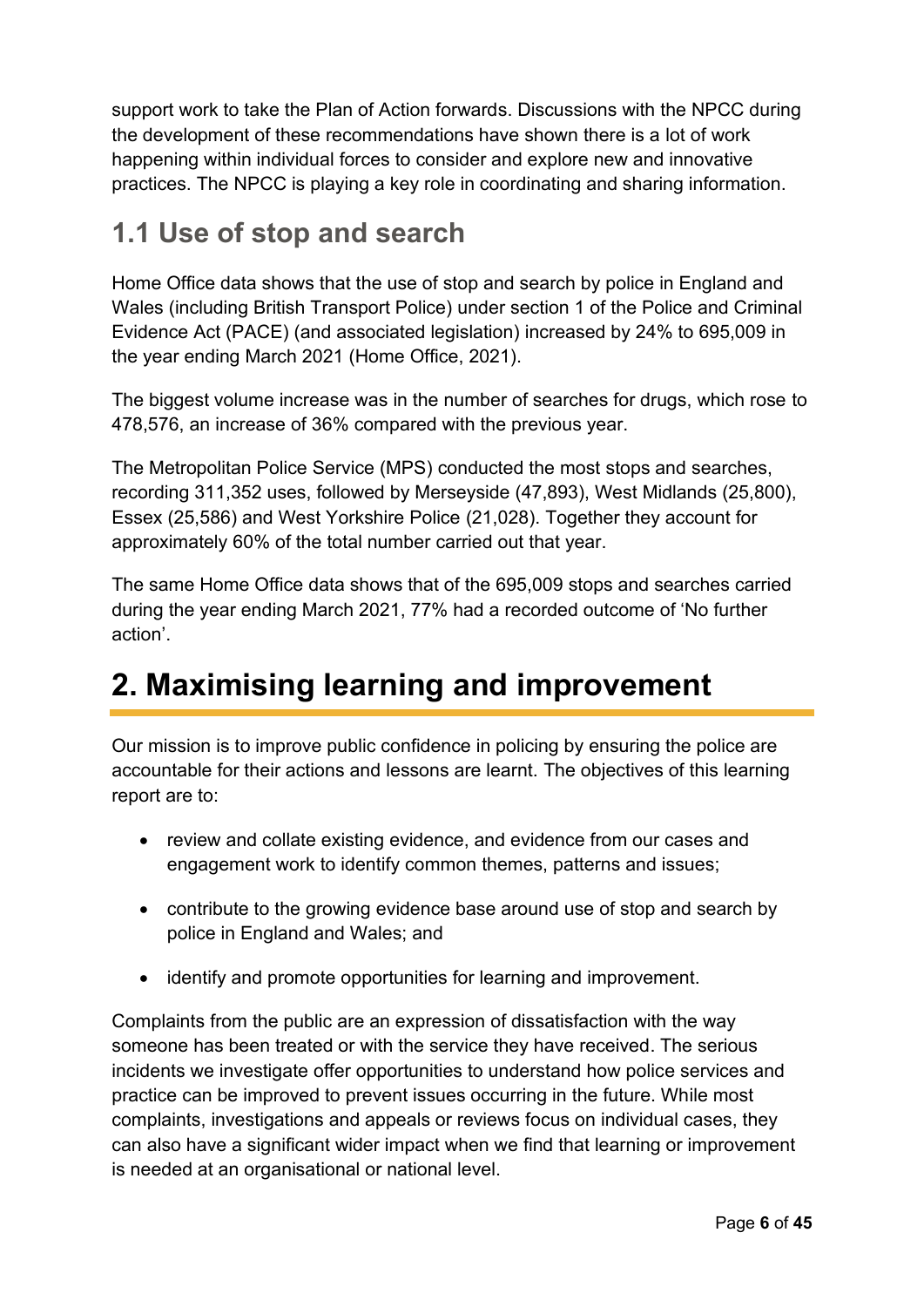We make learning recommendations for several reasons:

- To help prevent a recurrence of similar incidents, and to ensure that lessons are learned from incidents that we investigate.
- To improve policing practice and share examples of good practice.
- To protect the public and officers from harm.
- To help promote public confidence in policing, the complaints system, and our work.

Our recommendations can help bring about changes to policing and protect both members of the public and police. Changes made in response to learning ultimately improve policing for everyone, building confidence and protecting the public from harm.

### <span id="page-6-0"></span>**2.1 The evidence-base for this report**

This report brings together an evidence-base informed by:

- a review of 37 independent IOPC investigations, appeals and reviews between 2018 and 2021.
- views and concerns expressed by community groups and stakeholders to the IOPC both specifically in relation to these recommendations and more generally through our day-to-day engagement work; and
- a review of key data and evidence in relation to the use of stop and search including national data, research reports and information from inspections.

For each of our recommendations we have provided evidence from our cases to exemplify the issues we have seen. The more detailed examples are included to bring the issue to life, whereas the shorter examples illustrate the range of issues and their frequency. The number of examples for each recommendation does not necessarily reflect the seriousness of the area of learning and different aspects of the same case have occasionally been used to illustrate different concerns.

The investigations, appeals, and reviews that inform these learning recommendations are set out in the table at Annex 1; however, the issues identified are not limited solely to these cases. We publish anonymous summaries for independent investigations once all associated proceedings are complete. Those available, are accessible through hyperlinks within this table.

We recognise that our work does not give us a fully representative picture of policing and, as such, accept that the case examples referred to in this report are not reflective of all uses of stop and search.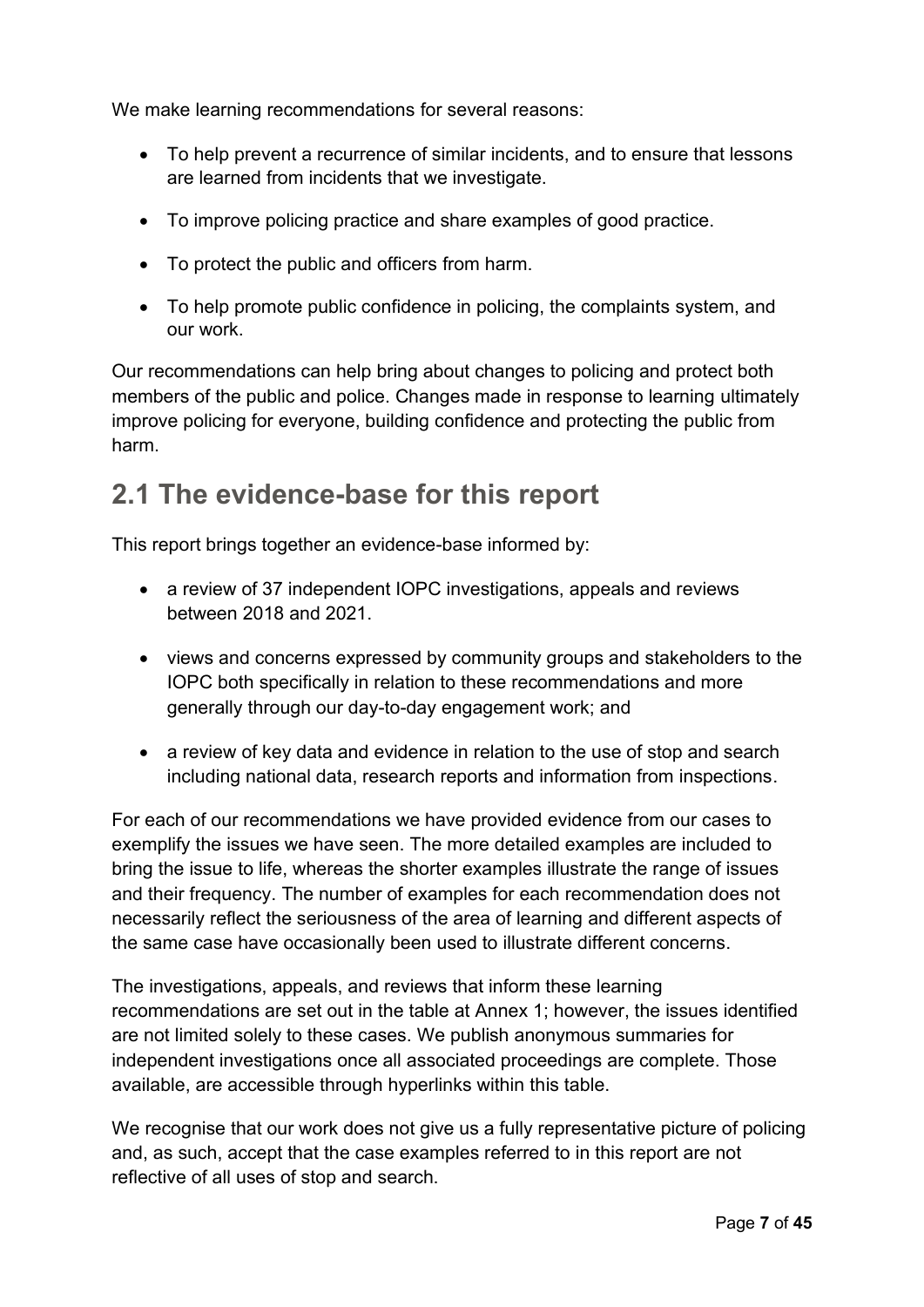Nevertheless, our recommendations, and the evidence presented within them, provide an opportunity to address some of the issues that can undermine trust and confidence in police use of stop and search when these powers are not seen to be used legitimately, fairly, and without discrimination.

### <span id="page-7-0"></span>**2.2 Powers to issue learning recommendations**

We have two legal powers to make recommendations under the Police Reform Act 2002. Under paragraph 28A, Schedule 3 of the Police Reform Act 2002, we can make a recommendation in relation to any matter dealt with in an investigation report, appeal, or review. These recommendations can be made to police forces (one or a number) or police and crime commissioners. We can also, in certain circumstances, make recommendations to other organisations that are relevant to the investigation, appeal or review. The force or organisation we make a recommendation to must provide us with their response within 56 days unless there are valid reasons not to. They can also request that we extend the time to respond. Both the recommendation and the response must be published.

Section 10 of the Police Reform Act allows us to make recommendations more broadly about police practice that, from the carrying out of our functions, appear to be necessary or desirable. This does not carry the same legal requirement for the recipient of the recommendation to respond, or for the recommendation or any response to be published.

# <span id="page-7-1"></span>**3. Our approach to issuing these learning recommendations**

Making system-wide improvements is only possible through working with all those that play a role in it. We have worked closely with others such as the National Police Chiefs' Council (NPCC), Home Office, College of Policing, Her Majesty's Inspectorate of Constabulary and Fire & Rescue Services (HMICFRS) and Police and Crime Commissioners (PCCs) to develop shared priorities, share learning across our work and develop collaborative work programmes to promote improvements.

We are issuing these recommendations to a range of policing bodies. Where we have identified opportunities for improvement that need addressing at a national or strategic level across policing, we have made recommendations to the NPCC, College of Policing and the Home Office.

Some areas require consideration or action by individual forces; for example, to ensure officers' behaviour is in line with expectations, or to ensure that changes are implemented in a way that addresses local needs and context. In these instances, we have addressed questions to chief officers to encourage assessment of the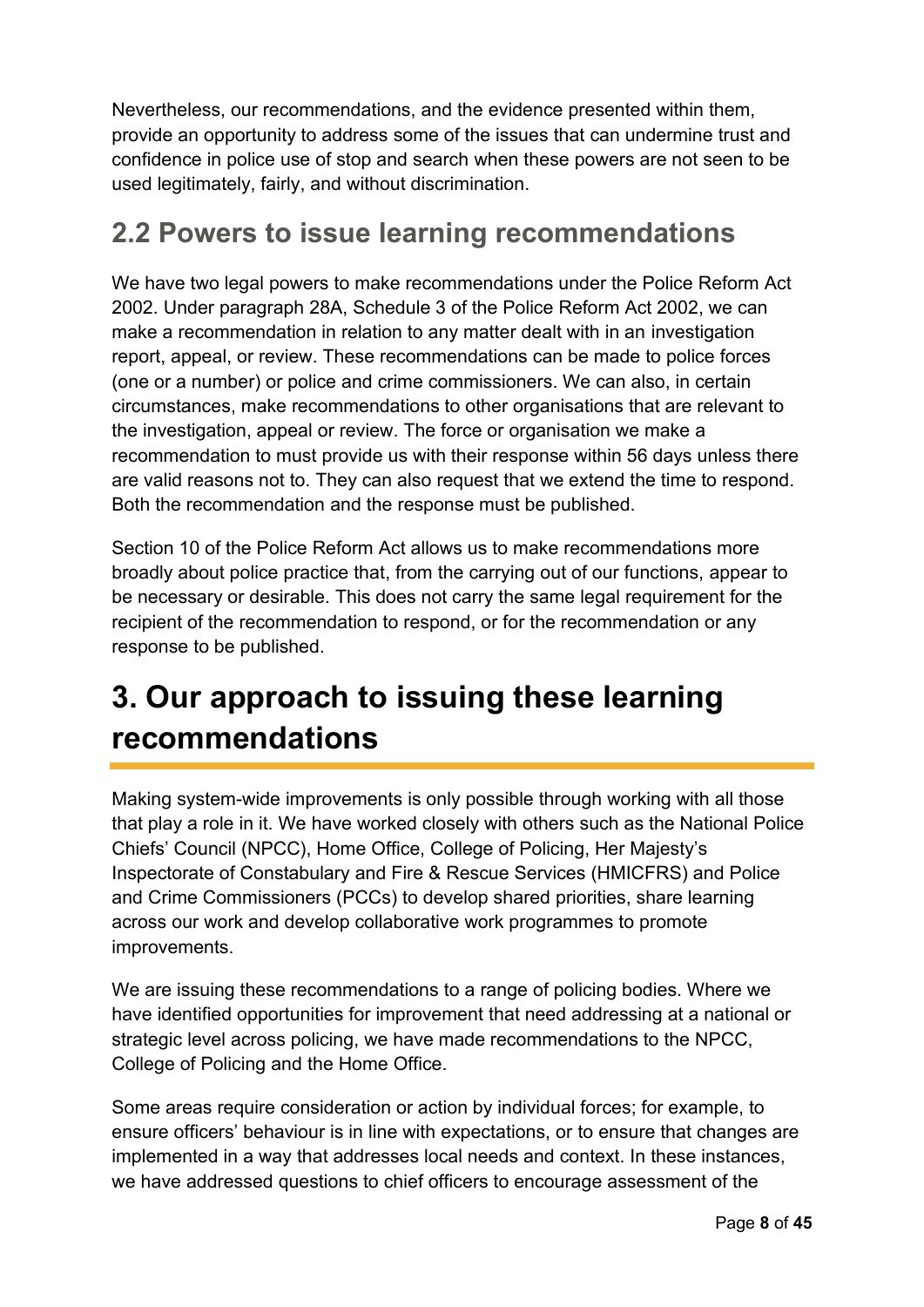current position in their force and prompt reflection on any further actions to be taken. We understand that the action prompted by these questions is likely to look different in different forces. We would encourage chief officers to work with local communities and their police and crime commissioner to consider how best to respond to the issues we have highlighted and work with other forces to share ideas and good practice.

While we recognise that the NPCC cannot mandate specific actions within local forces, the NPCC does have a central role to play in providing strong and visible leadership. It can do this by overseeing and leading the development of best practice and change to deliver national coherency and provide the best service to the public, support officers and staff.

# <span id="page-8-0"></span>**4. Legitimacy – reliability, quality, and specificity of intelligence**

Many complainants describe a belief that assumptions based upon the colour of their skin result in them being treated differently; therefore, it is valid to investigate whether the suspicion would have been the same if the individuals were White.

The College of Policing's Authorised Professional Practice (APP) <sup>2</sup> on stop and search states that intelligence should be accurate and current and senior officers and supervisors have a duty to set the policing priorities, tone and style for their areas, whilst ensuring that officers have access to up-to-date and accurate intelligence and information about local crime patterns (College of Policing). However, we understand that this is not necessarily being supported effectively by the different force information and communications technology (ICT) systems, which are at different stages of implementation.

PACE Code A states that a person's physical appearance, the fact that they are known to have a previous conviction, and assumptions about the likelihood of people from certain ethnic backgrounds being involved in criminal activity cannot be used as the reason for stopping and searching them or any vehicle they are in, unless there is information or intelligence giving a specific description of a person suspected of carrying an item for which there is a power to search.

Nevertheless, in the year ending March 2021, people from a Black or Black British background were seven times more likely to be stopped and searched than those from a White ethnic background (Home Office, 2021). People from an Asian or Asian British background, or Mixed ethnic background, were approximately two and

<sup>&</sup>lt;sup>2</sup> Authorised Professional Practice (APP) is developed and owned by the College of Policing. It is the official source of professional practice on policing and is publicly available. Police officers and staff are expected to 'have regard to APP in discharging their responsibilities', although officers may deviate from APP if there is a 'clear rationale for doing so.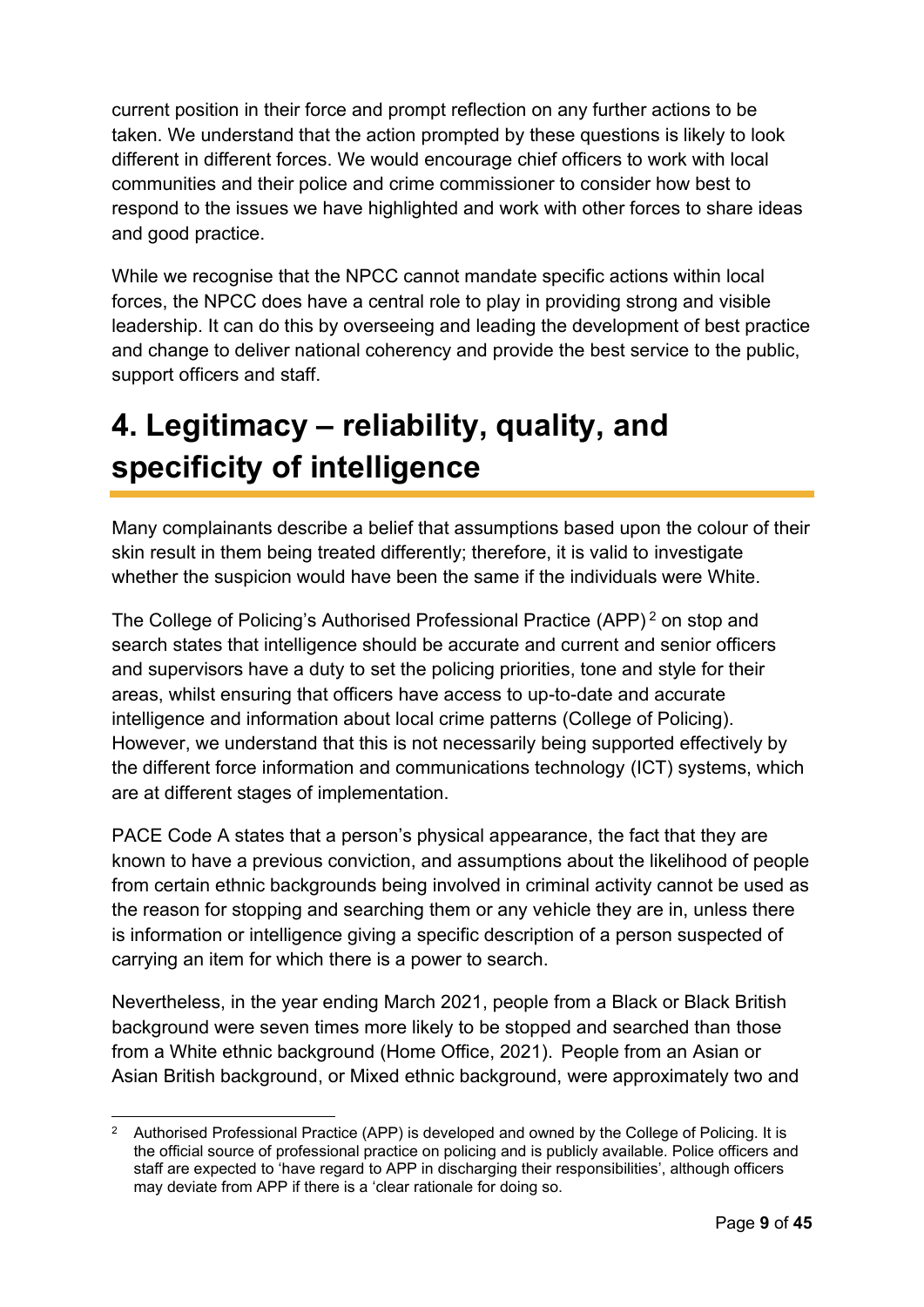half times more likely to be stopped and searched than those from a White ethnic background.

Despite overwhelming evidence that stop and search continues to be used disproportionately against people from Black, Asian, and other minority ethnic backgrounds, HMICFRS says that no force can satisfactorily explain why such disproportionality exists (HMICFRS, 2017).

#### **Case example**

We carried out three separate investigations featuring the stop and search of Black men by the same police officer. In one case, the officer was patrolling the streets to disrupt organised crime gangs and deter crime. Despite having no names or intelligence, the officer stopped a 15-year-old Black child<sup>3</sup> on suspicion of being involved in drug dealing because he smelled of cannabis and because he was in a high crime rate area. No drugs were found.

Video footage captured the officer punching the child such that he fell to the ground, and then kicking the child whilst he was on the ground. The officer was charged with assault and found guilty. In his judgement, the trial judge concluded "reference to a high crime area does not entitle police to target and stop all or any Black males. That reference just seems to be a misuse of racial profiling instead of an officer really deciding whether s/he has reasonable grounds in relation to the person in front of them, regardless of their ethnicity". The judge found that the officer had misused his police powers of stop and search and concluded that the punch and kick were both unnecessary and an unlawful use of force. As such, he found the officer guilty of common assault by beating.

In other cases, we have considered whether officers' decision-making and response was led or influenced by assumptions informed by the race of the Black, Asian, and other minority ethnic people being stopped and searched. This can result in innocent actions attracting or increasing suspicion, prompting a stop and search. For example:

- A Black man in possession of someone else's credit card was suspected of having stolen it even after providing a plausible explanation.
- A Black man with his hand by his waistband was suspected of being in possession of a weapon.

<sup>3</sup> Article 1, The United Nations Convention on the Rights of the Child (UNCRC), 1990, states: "For the purposes of the present Convention, a child means every human being below the age of 18 years unless under the law applicable to the child, majority is attained earlier." Retrieved from [UN Convention on the Rights of the Child -](https://www.unicef.org.uk/what-we-do/un-convention-child-rights/) UNICEF UK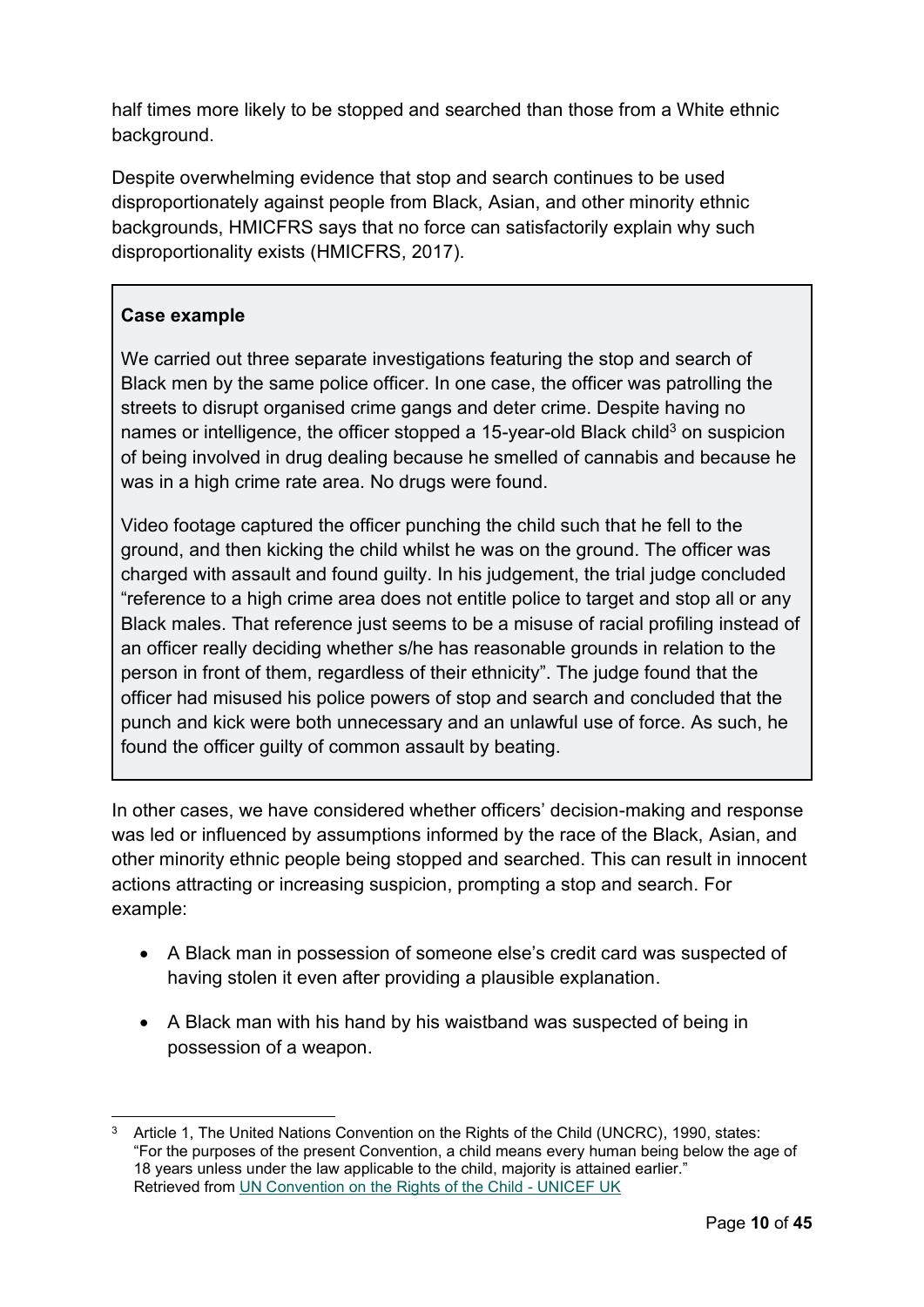- A young Other minority ethnic man driving an expensive car was suspected of being involved in gang's activity.
- A Black man driving in an area of alleged drugs activity was stopped because the officer thought his car was 'typical' of the type of car driven by drug dealers.
- A Black man standing on the corner of a road was suspected of being in possession of drugs.
- A Black child riding a bicycle near to a pedestrian during Covid-19 lockdown restrictions was suspected of being involved in a drugs deal.
- A Black man sitting on a railway station platform and travelling via what the officer considered to be an indirect route was suspected of having a weapon upon reaching for his pocket.
- A Black man entering a telephone box and exiting again was suspected of being involved in drugs activity.
- An 18-year-old Black man dressed in casual clothing, who was with two other men, one of whom was allegedly seen to pat his pockets, was suspected of being involved in criminal activities when he seemed to pay particular attention to a police van and looked nervous.
- Whilst in the company of a White man who allegedly carried out a 'comfort pat',<sup>4</sup> a Black man, who allegedly looked nervous when approached by police officers, was suspected of being in possession of stolen or prohibited articles.
- A Black man looking at a police carrier several times was suspected of being in possession of drugs.
- A Black man's wish to film an encounter was described by the officer as not a reasonable response to a traffic stop, and indicative of behaviours displayed by someone who has a criminal history and experience of dealing with the police.

In each of these cases, the suspicions were proven to be unfounded and no stolen or prohibited items were found.

It is perhaps not surprising that people who believe that they are being unfairly stopped and searched, feel anxious when approached by police officers (College of Policing). They may want to film the encounter to protect themselves. However, appearing anxious or wanting to film the encounter also seems to attract suspicion.

<sup>4</sup> A 'comfort pat' is a gesture whereby a person pats a part of their clothing/body to check contents.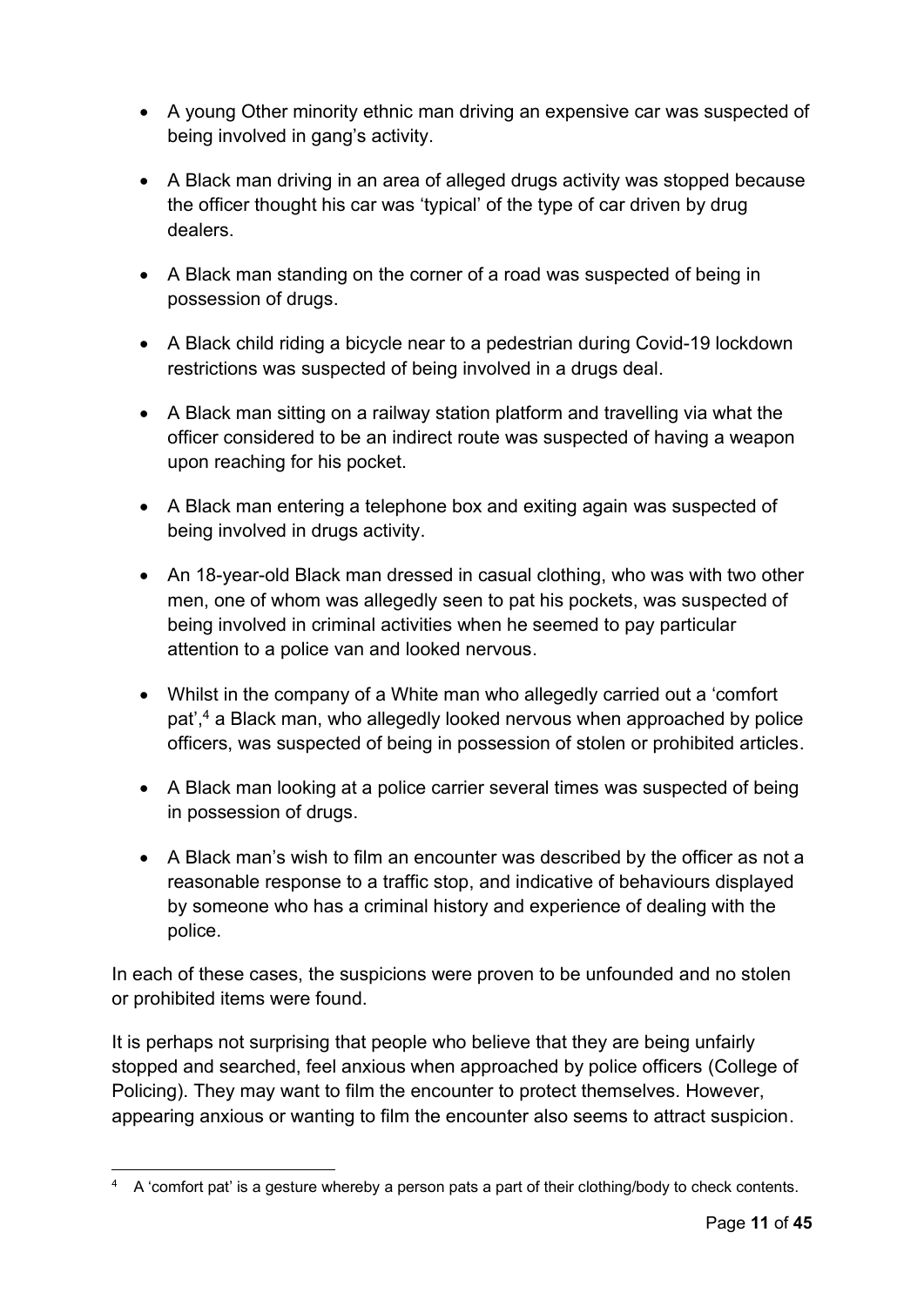These cases provide examples of where the grounds for the stop and search were weak, often based on vague behavioural factors such as "looking nervous" and unspecific intelligence such as "a high crime area". In these circumstances, where stop and searches are not properly explained and justified, it is not unreasonable for people to feel that they have been treated unfairly, or indeed, discriminated against, and the impact of this can be significant, particularly for individuals and communities who may already have low confidence in police.

Policing must ensure that every use of stop and search is fair, lawful, and professional. In circumstances where an officer's decision-making might have been influenced by assumptions about a person based upon their ethnicity or age, rather than specific intelligence or calls from the public, it is understandable that the legitimacy of its use may be questioned.

Police forces may want to consider the ways in which officers are deployed, briefed, and supervised and give greater attention to interventions, such as decision-breaks and real-time supervision (Pearson & Rowe, 2020; Shiner, et al., 2018). Consideration should also be given to what data is recorded on intelligence databases for stops and searches where no items are found (Søgaard & Rowe, 2020).

Research points to the need for a proportionate assessment of how people from Black, Asian, and other minority ethnic communities can be protected from being unreasonably and repeatedly targeted by police because of intelligence based upon stereotypes and assumptions (Sekhon, 2011).

Training (equality and diversity or unconscious bias), on its own, will not achieve the lasting improvements needed (Pearson & Rowe, 2020). It should be combined with other initiatives delivered in partnership with the local communities affected and supported by an inclusive policing culture.

Forces should be conducting equality impact assessments and community impact assessments to understand and mitigate risks of discrimination and stereotyping associated with a policing response informed by:

- the way a person looks or dresses, including their personal characteristics, appearance, and type of clothing;
- family and friendship associations, which can lead to a guilt-by-association assumption;
- briefings that direct officers to police certain communities differently;
- location, geography, and the use of outside spaces, especially in areas of poverty;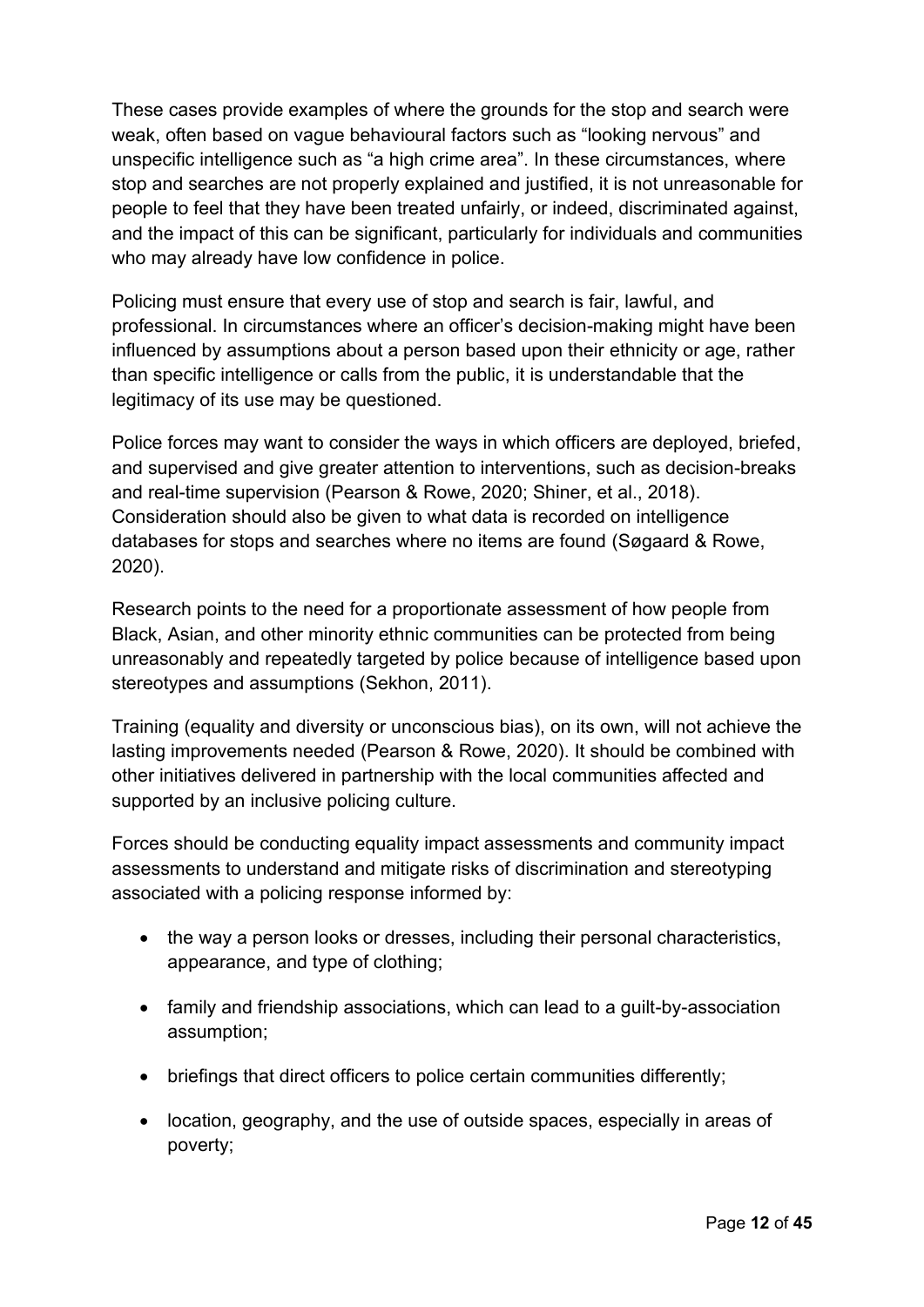- the biases or stereotyping of other members of the public; or
- unconfirmed or expired intelligence that has not been removed from police systems.

Many forces are already recognising the need to improve their officers' understanding of their local communities and are exploring additional practices.<sup>5</sup>

# <span id="page-12-0"></span>**4.1 Recommendation 1: to the National Police Chiefs' Council and College of Policing**

**The IOPC recommends that the NPCC and College of Policing work together to develop guidelines on how to safeguard people from a Black, Asian, or other minority ethnic background from being stopped and searched because of decision-making impacted by intelligence based upon assumptions, stereotypes, and racial bias, and mitigate the risks of discrimination.**

### <span id="page-12-1"></span>**4.2 Questions for Chief Officers**

- **a) What steps are you taking to ensure that your force intelligence systems and processes are fit for purpose and provide relevant and recent information to assist officers in their decision making?**
- **b) What steps are you currently taking to provide relevant and recent information to assist officers in making decisions about when and how to use stop and search powers?**
- **c) What steps is your force taking to reduce the likelihood of people from a Black, Asian, or other minority ethnic background being stopped and searched because of intelligence that is based upon assumptions, stereotypes, and racial bias?**

### <span id="page-12-2"></span>**5. Legitimacy - drugs searches**

The reliance upon the smell of cannabis as sole grounds for a stop and search, and how it is used to justify the apparent over-policing of Black communities, is one of the greatest concerns we hear from stakeholders (Shiner, et al., 2018).

In some of our investigations, the smell of cannabis has either formed the sole grounds given for a stop and search, or it has been the main reason for suspicion alongside either weak, non-specific concerns about behaviour, or vague intelligence relating to geographical location. These examples reinforce an often-held perception

<sup>&</sup>lt;sup>5</sup> For example, Humberside Police provides additional training to neighbourhood police officers, to give them a better understanding of people who are travellers, Roma, refugees or homeless. West Midlands Police has recently introduced a 'Fairness in Policing' team, which holds sessions with frontline officers to discuss factors relating to disproportionality.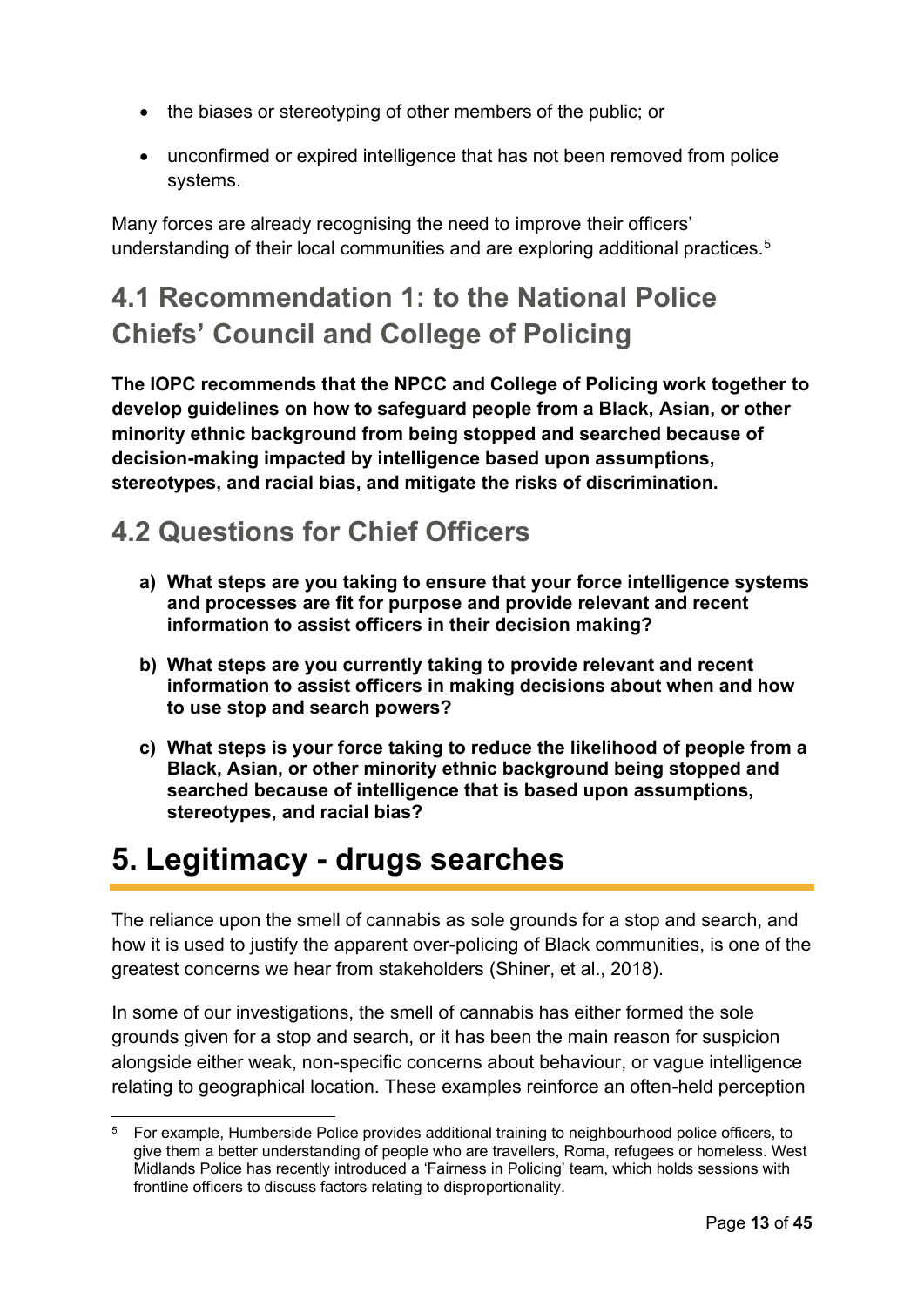that the smell of cannabis is being used as an excuse to conduct a stop and search, especially when no cannabis is then found on the individual (Pearson & Rowe, 2020).

#### **Case example**

A Black man who was cycling near to a major railway station with two companions, was stopped and searched after officers allegedly smelled cannabis. He originally came to the attention of three police officers who were on foot patrol when he stopped his bicycle forwards of the white line to avoid being in the blind spot of a large lorry.

During the interaction the man made a 'cheeky' comment that the traffic stop was putting his life in danger. The officers attributed the smell of cannabis to the man on the bicycle despite him being dressed in Lycra cycling gear and them being at a busy junction. The officers searched the man and his saddle bag but found nothing.

In his complaint, the man said "The rational (sic) for the stop and search, to me, didn't make any sense. I believe the interaction was discriminatory and the whole process was carried out in bad faith. I felt it was very strange that upon smelling cannabis (the officer) decided to stop me out of everyone that was there. I believe (the officer) was trying to seek retribution for the cheeky comment I had made to him. I do not believe the search was justified, and I found the whole experience humiliating".

In another case, a 15-year-old Black child was stopped on suspicion of being in possession of cannabis after receiving intelligence from other officers that a young Black man had jogged past them allegedly smelling of cannabis. No cannabis was found.

Where the grounds for a search are perceived to be weak, the legitimacy of the stop and search is undermined, which can leave people feeling unfairly targeted, reducing confidence in the police service.

PACE Code A states that reasonable grounds for suspicion must relate to the likelihood that the object in question will be found. It also states that the search is more likely to be effective, legitimate, and secure public confidence if reasonable grounds for suspicion are based on a range of objective factors (Home Office, 2015).

The College of Policing stop and search Authorised Professional Practice states that it is not good practice for an officer to base their grounds for search on a single factor, such as the smell of cannabis alone, particularly where attribution is difficult, such as in these cases.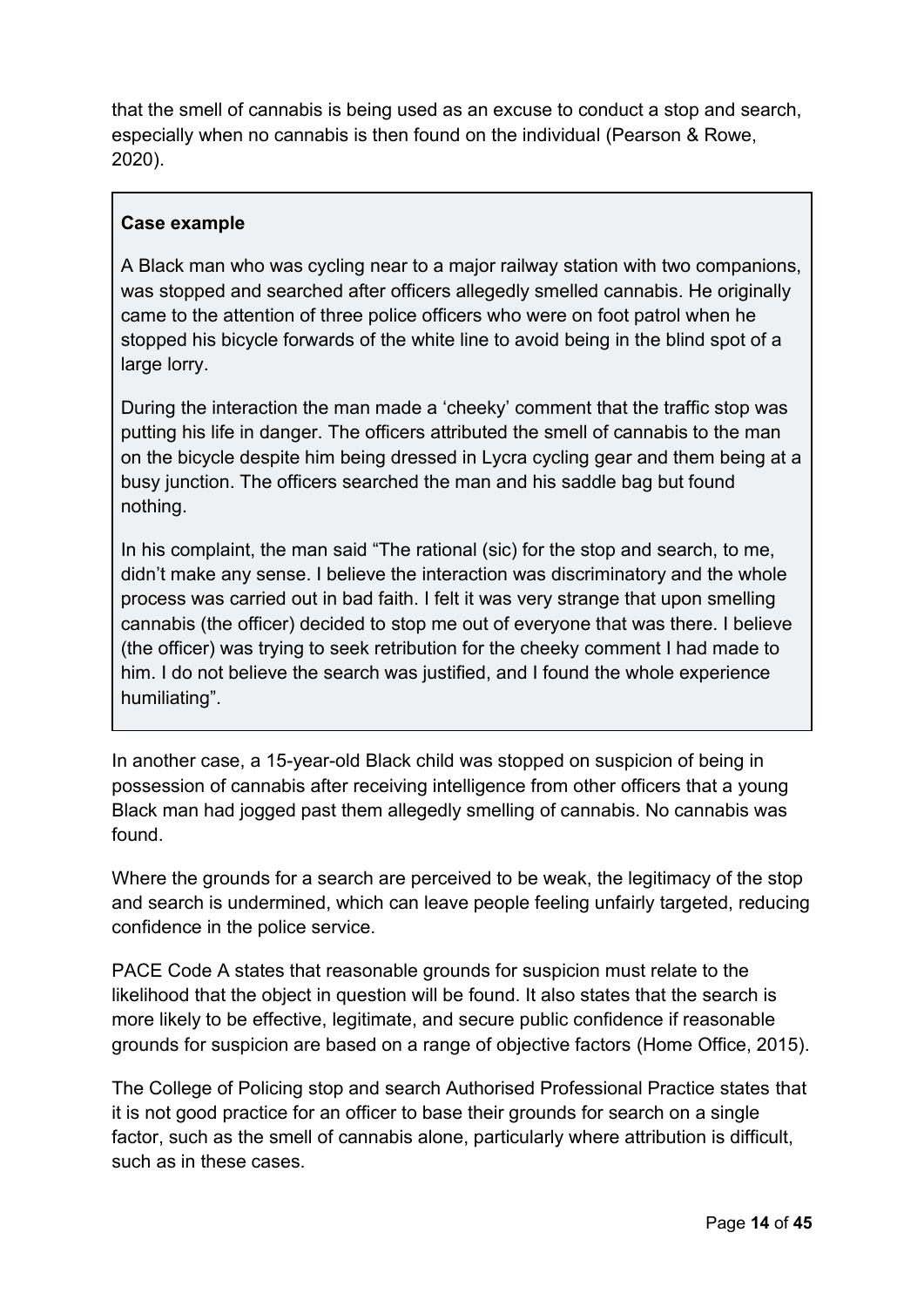We welcome the independent academic research being commissioned by the Mayor's Office for Policing and Crime to assess the effectiveness of cannabis enforcement in the context of violence.

### <span id="page-14-0"></span>**5.1 Recommendation 2: to the Home Office**

**The IOPC recommends that the Home Office review what constitutes reasonable grounds for suspicion for cannabis possession. The review should consider whether smell of cannabis alone provides reasonable grounds for a stop and search and whether any changes are required to PACE Code A.**

### <span id="page-14-1"></span>**5.2 Recommendation 3: to the National Police Chiefs' Council**

**The IOPC recommends that the NPCC takes steps to support forces to reduce their officers' reliance on the smell of cannabis alone when deciding to stop and search someone and instead use grounds based upon multiple objective factors relating to that specific individual.**

### <span id="page-14-2"></span>**5.3 Questions for Chief Officers**

- **a) What action is your force taking to reduce officers' reliance on the smell of cannabis alone when deciding to stop and search someone and instead use grounds based upon multiple objective factors relating to that specific individual?**
- **b) What evidence do you have that your action is having a measurable impact?**

# <span id="page-14-3"></span>**6. Quality & safety of the encounter**

### <span id="page-14-4"></span>**6.1 Communication and de-escalation**

We have frequently seen insufficient and poor-quality communication from officers from the outset of a stop and search. It is perhaps not surprising that people are anxious or resistant to having police officers lay their hands on them when they are not being given an explanation for the encounter.

GOWISELY is an acronym used by officers as an 'aide memoire' for the information they are supposed to give to an individual being stopped and searched, prior to commencing the search, to ensure compliance with Code A of PACE. (See figure 1)

Use of GOWISELY can improve understanding, compliance and avoid escalation, but it is not always being used consistently or in full. It is incumbent on officers to be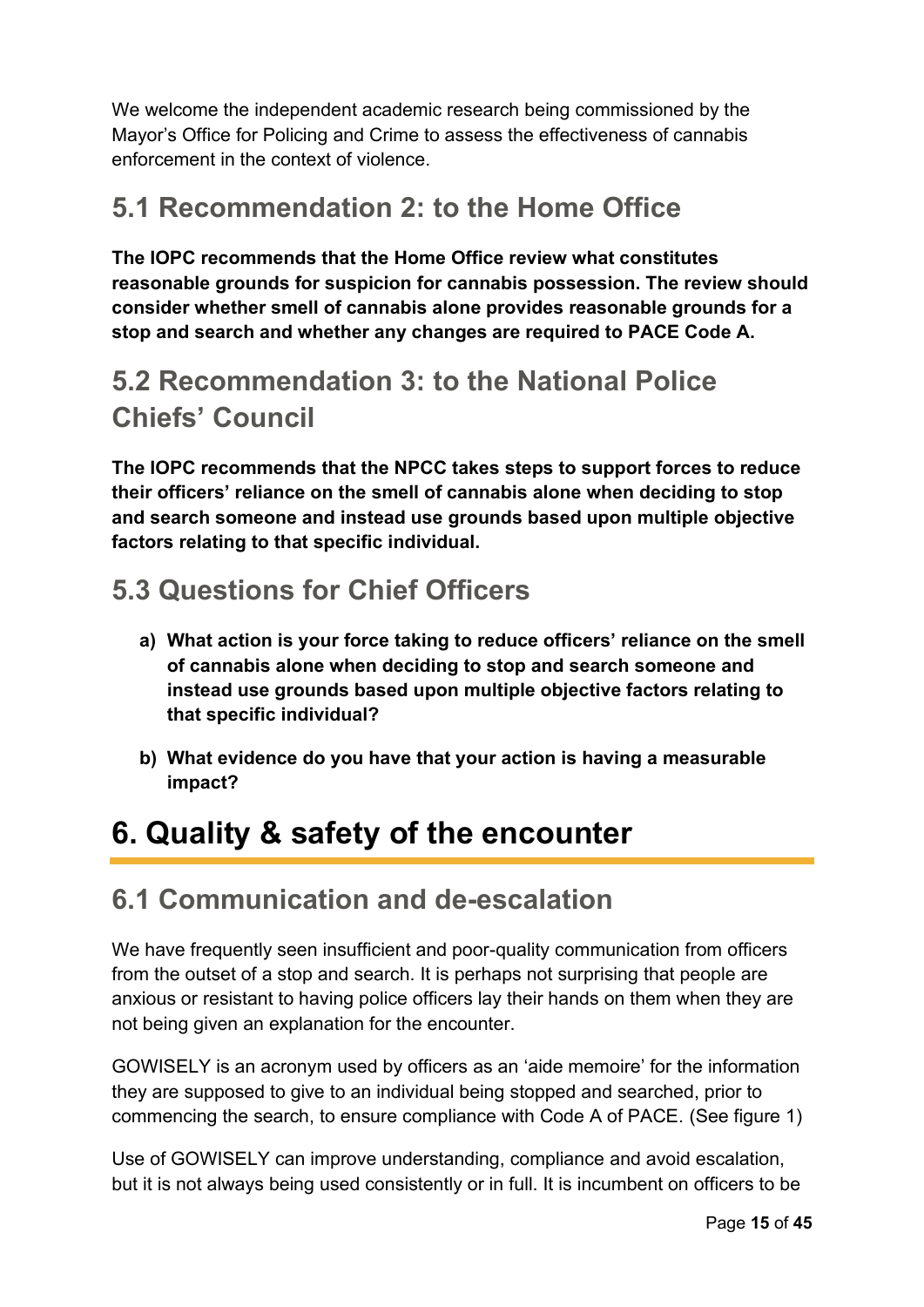mindful of all aspects of their communication - words, tone and non-verbal - to obtain the cooperation of the person being stopped and minimise use of force.

Treating the person fairly and respectfully is likely to reduce the likelihood of conflict, escalation, and resentment. As stated in the College of Policing's stop and search APP, if the person understands the reasons for an officer's action, they are more likely to accept it and not see it as arbitrary or unfair (College of Policing).

| Figure 1    |                                                                                                                                                                        |
|-------------|------------------------------------------------------------------------------------------------------------------------------------------------------------------------|
| G           | A clear explanation of the officer's grounds for suspicion, e.g., information,<br>intelligence, or specific behaviour of person                                        |
| $\mathbf O$ | A clear explanation of the <b>object</b> and purpose of the search in terms of the<br>article being searched for                                                       |
| W           | <b>Warrant</b> card, if not in uniform, or if requested                                                                                                                |
|             | <b>Identity</b> of the officer(s): name and number or, in cases involving terrorism or<br>where there is a specific risk to the officer, just warrant or collar number |
| S           | <b>Station</b> to which the officer is attached                                                                                                                        |
| E           | <b>Entitlement</b> to a copy of the search record within 3 months                                                                                                      |
| L           | Legal power used                                                                                                                                                       |
| Y           | You are detained for the purposes of a search                                                                                                                          |

However, use of GOWISELY on its own will not guarantee a positive encounter. In the absence of fair and reasonable grounds, where disrespectful language has been used or there has been a failure to de-escalate, or when force has been used, a person will still potentially leave the encounter feeling aggrieved.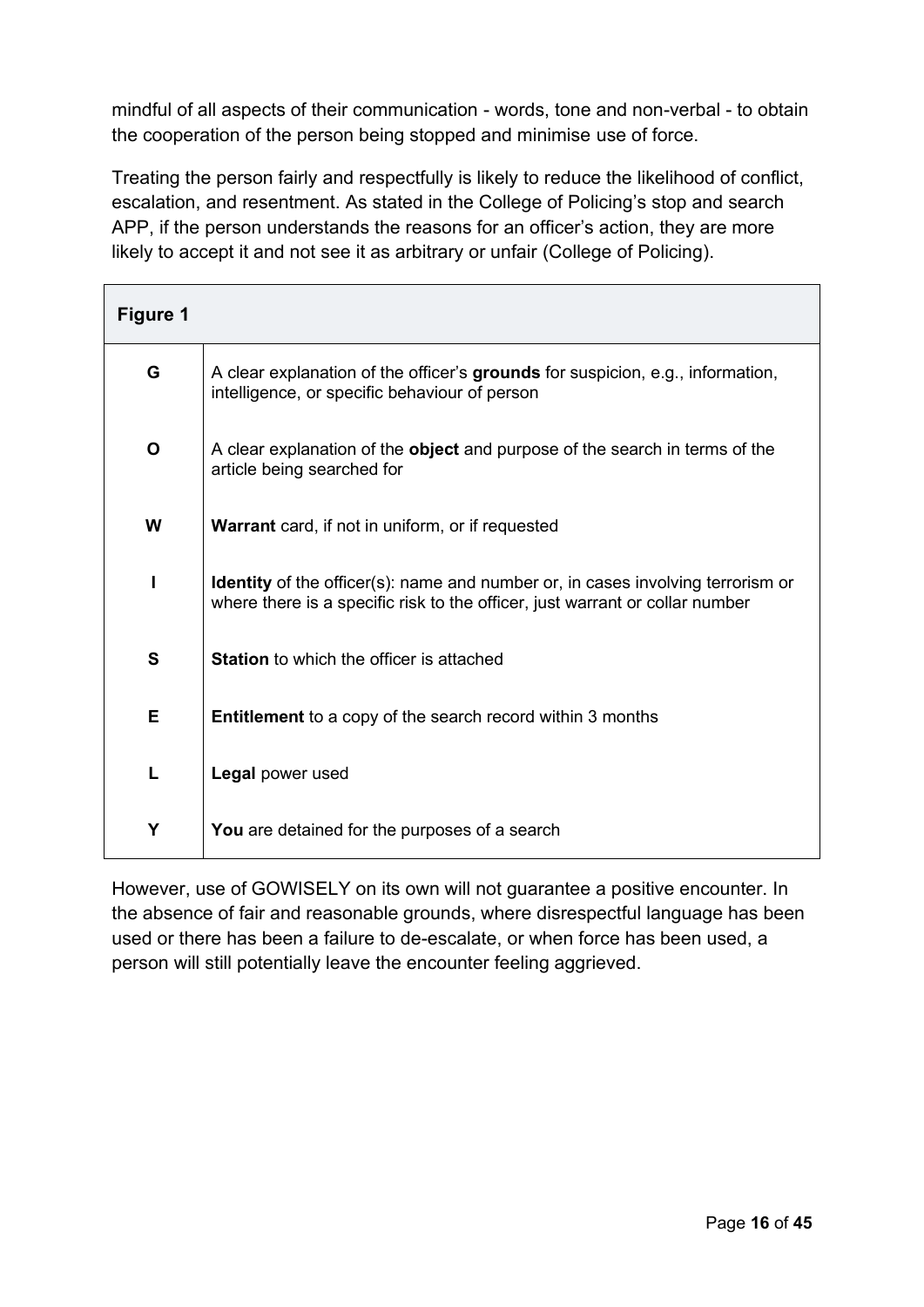#### **Case example**

An 18-year-old Black man dressed in a tracksuit, jogging home from the gym, was stopped by police officers who were acting on intelligence that several young people, who were suspected of being in possession of illegal drugs, had run away from another police officer in the local area. The Black man was stopped and searched because he partially matched the description of a suspect, which was circulated over police radios, and because officers perceived that he was running away from them after making eye contact. Included in the radio transmission was reference to one of the young people being a tall White male, wearing a tracksuit. The complainant believes he was stopped because he is a Black man.

Officers allegedly failed to follow GOWISELY or provide the man with their grounds for suspicion. He alleges he was taken to the ground, causing his trousers to fall down, and that officers did not allow him to pull them up while they searched him for drugs.

Officers handcuffed him during the stop because they described him as being resistant and agitated.

No stolen or prohibited items were found.

Other examples have included:

- The stop and search of a Black man, which escalated to use of force, including handcuffs and incapacitant spray, within one minute of the encounter starting, meaning there was insufficient time for officers to cover all the elements of GOWISELY.
- A Black man, who was allegedly stopped and searched on suspicion of stealing a bicycle, was pushed onto the bonnet of a police car, punched, sprayed with incapacitant spray, and handcuffed. The use of force began within 12 seconds of the start of the encounter. The man alleged the officer did not provide grounds for the search.

In these cases, rather than gaining the person's cooperation by putting them at ease, officers appear to have missed opportunities to adequately articulate the grounds for the searches, leaving the men feeling frustrated and unsure about the motivating factor.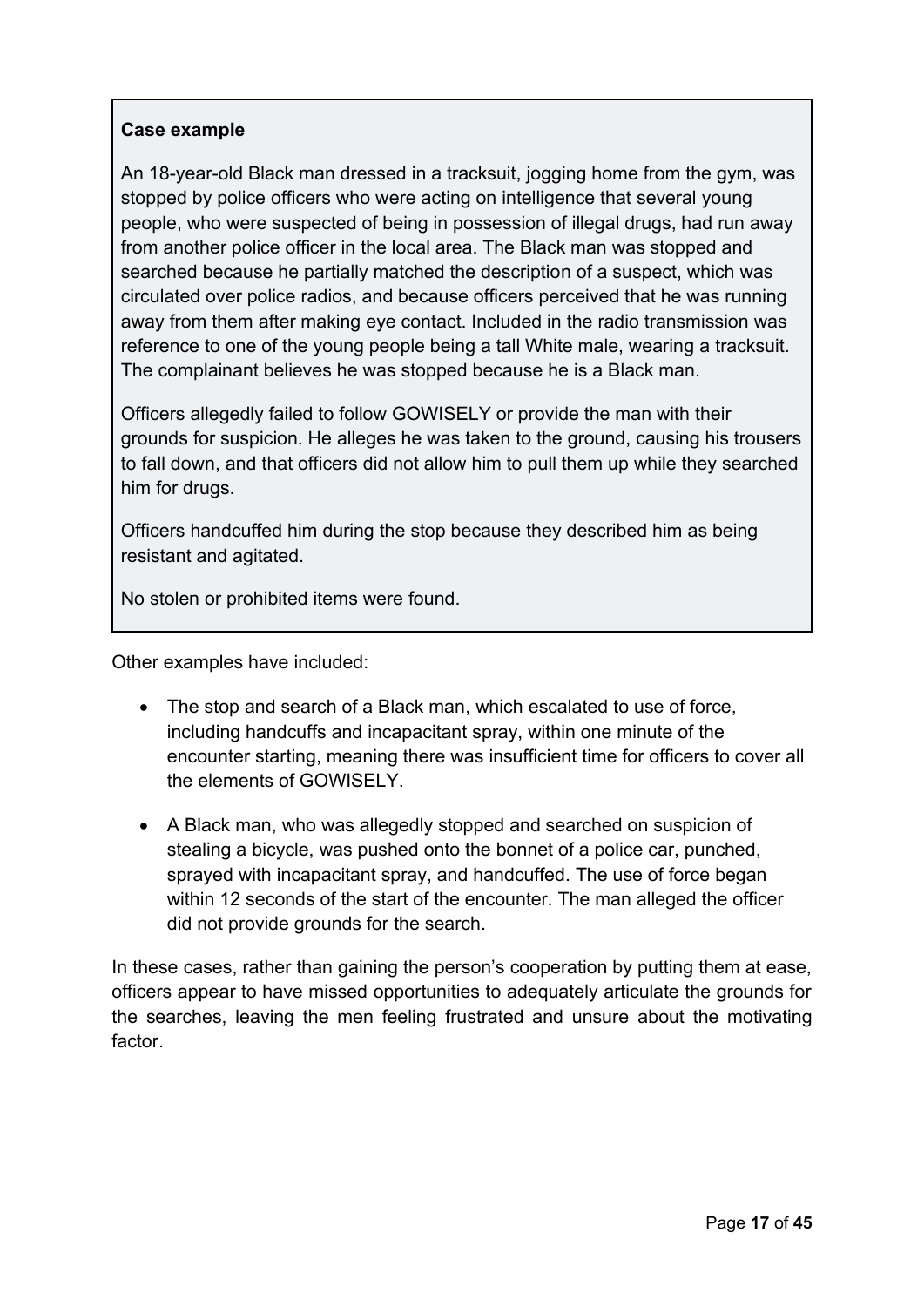We have also seen cases where officers' poor choice of language, including the use of disrespectful, combative, or potentially offensive remarks, may have caused a situation to escalate. For example:

- A 14-year-old Black child, who was stopped by police officers on suspicion of being in possession of drugs, was handcuffed to prevent him from escaping, fighting, or swallowing drugs, as the officer believed that was how drug dealers usually react to being stopped and searched. No drugs were found. When the child's grandmother challenged the officer that this was happening because the child is Black, the officer accused her of being racist.
- The Black female partner of a Black man, who was stopped by police officers after driving past an address that was being guarded by officers in relation to an investigation into drugs offences, was upset and told the officers that they felt they had been racially profiled. One officer responded by saying "you've just jumped on the bandwagon given the current climate. It's not OK". The woman complained that the officer's reactions, including smiling when she challenged them about feeling racially profiled, were dismissive of her legitimate concerns.
- Officers allegedly shouted at a 15-year-old Black boy, "you're lucky I'm in uniform" and "none of us are fucking racists so shut up with that racist shit" when he asked officers whether his ethnicity had played a part in him being stopped and searched after allegedly smelling of cannabis.
- An officer said to a Black man "I don't know if you're a criminal or not, but when you start to set your phone up and call people over it sets a bit of a scene for me" and "this shows the type of person you are" when he attempted to film himself being stopped and searched.
- During the stop and search of an Other minority ethnic man who was attempting to record the encounter on his phone, an officer suggested that the only people who would film an interaction with police are people with criminal convictions, usually linked to gang violence.

### <span id="page-17-0"></span>**6.2 De-escalation – challenging inappropriate behaviour**

Even if a person appears confrontational or agitated, officers should make every effort to gain their cooperation and de-escalate the situation, by being professional and treating people with dignity and respect, before resorting to force.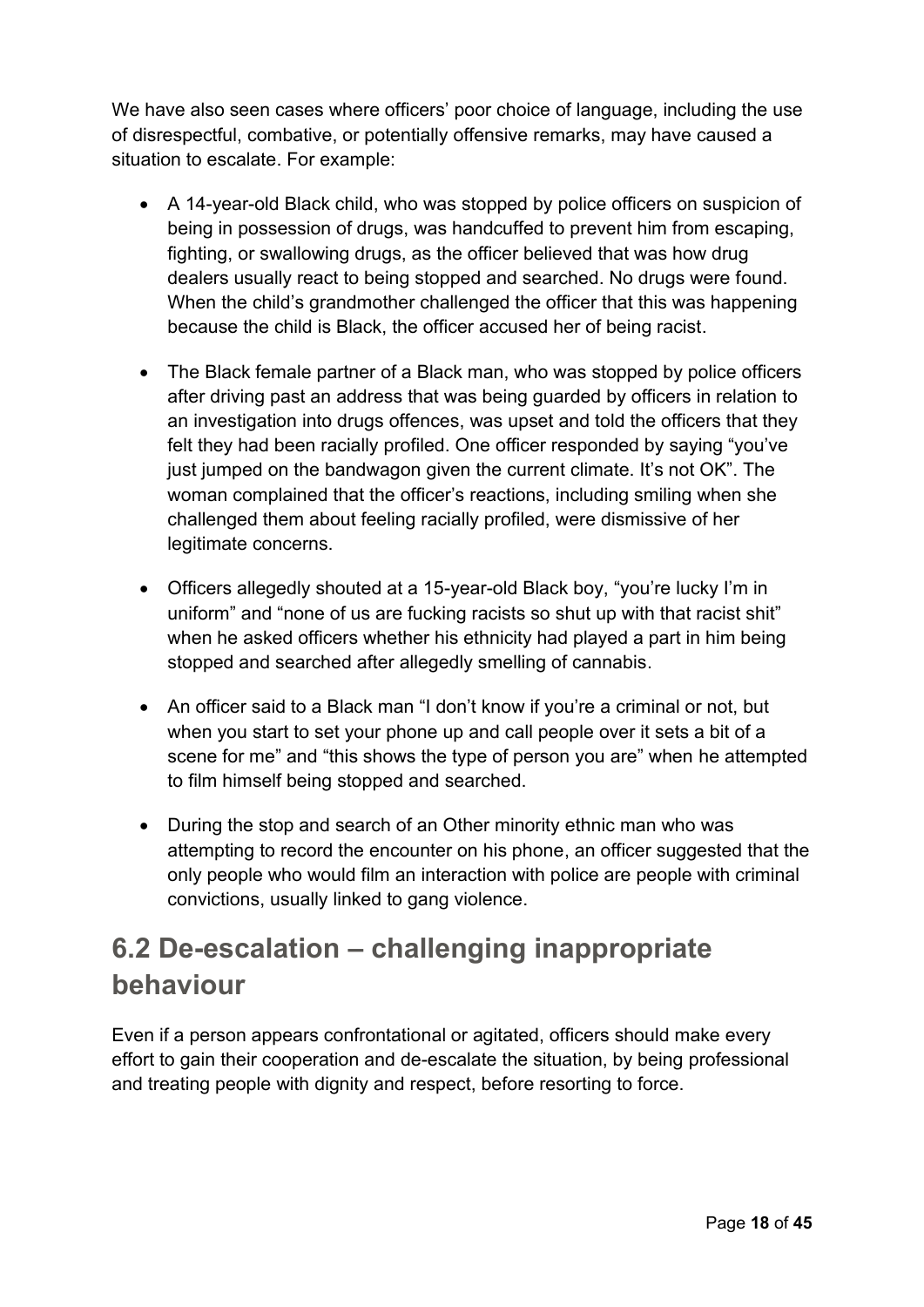#### **Case example**

Two Black men were stopped on a street by six police officers, after one of the officers believed that they had seen them take part in a drugs exchange. There was little communication before officers grabbed one of the men and attempted to apply handcuffs. The two men felt they were being unfairly targeted because they are Black, and tensions rose. The sergeant at the scene intervened and managed to calm the situation down, but it escalated again when the sergeant withdrew from the conversation.

After no drugs were found on the men, officers searched a vehicle belonging to one of them. No drugs were found.

One of the men was also arrested when a credit card was found in his possession which was issued to a different name. The man was later de-arrested when it was confirmed that the credit card belonged to his girlfriend.

If there's any indication that officers are using weak grounds, their decision-making is being influenced by biases, communication is inappropriate, or excessive force has been used, other officers and their supervisors should be challenging them. However, in some of our cases as we have seen such opportunities to intervene be missed.

The Code of Ethics describes an expectation that officers will report, challenge, or take action against the conduct of colleagues which has fallen below the standards of professional behaviour. Officers must never ignore unethical or unprofessional behaviour by a policing colleague, irrespective of the person's rank, grade, or role (College of Policing, 2014). And forces should be encouraging and supporting supervisors and peers to fulfil their obligation under this standard when they can see things are going wrong.

### <span id="page-18-0"></span>**6.3 Ending the encounter**

In several of our cases, the initial search or enquiry was negative. At this point officers should try to end the encounter in an appropriate manner, explaining the outcome of the stop and search and (where appropriate) offer reassurance or thank the person for their cooperation. However, we have seen officers find new grounds to continue the search/encounter.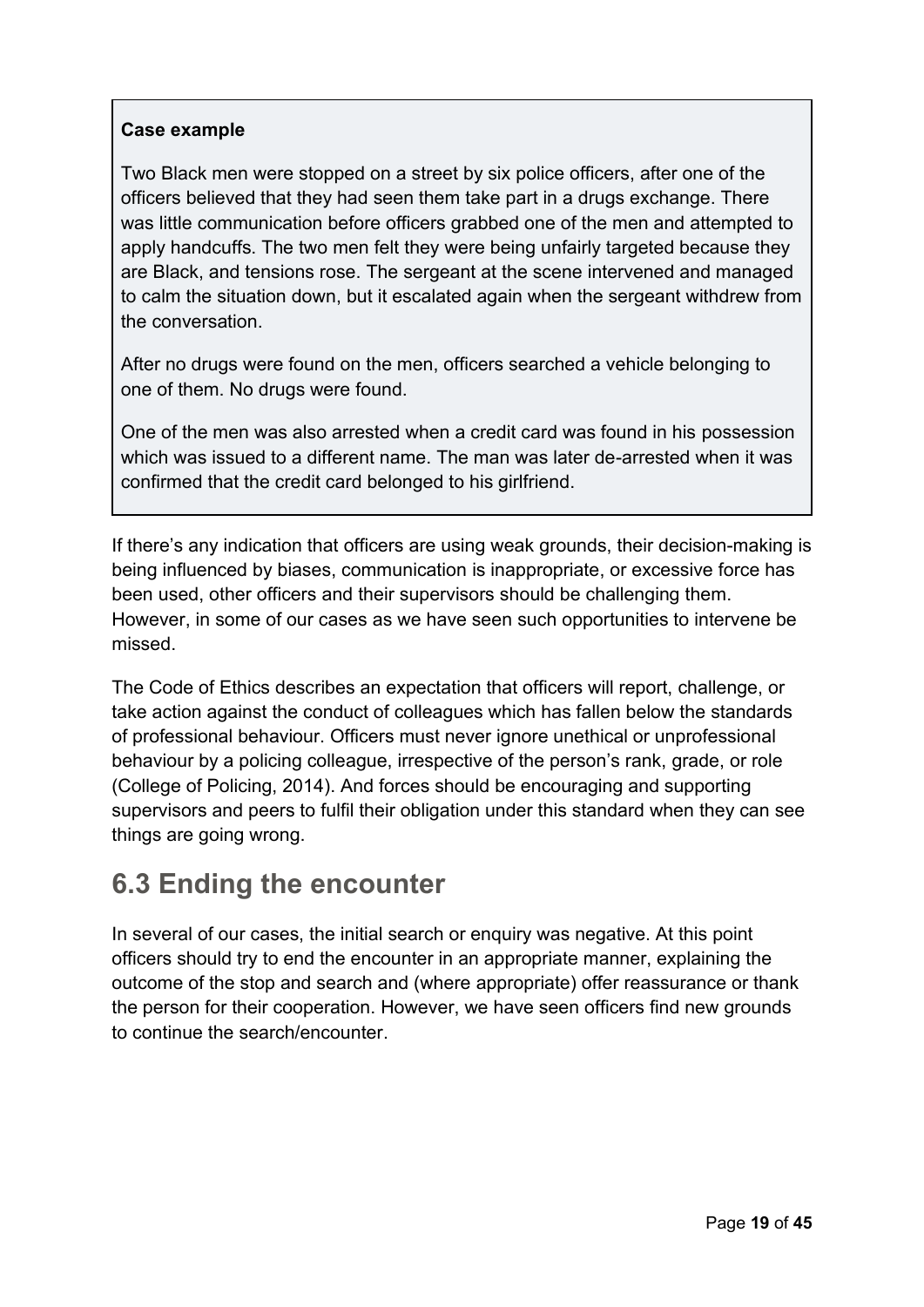#### **Case example**

A Black man was approached by officers while parked in his car in a residential area. The officers initially explained that they wanted to determine whether the car was registered to him and if he was insured.

An officer then informed the man that they were going to search him for weapons. The officer stated he suspected from the man's behaviour that he was trying to hide something, though it is not clear why he suspected that the man was in possession of a weapon.

The man was placed in handcuffs whilst both he and his car were searched and, at one point, he was moved to the police van so that a more thorough search of his shoes and trousers could be carried out. The officers did not find any weapons.

Our investigation considered whether assumptions about the man may have led to officers becoming suspicious about him and our conclusion was that his race could not be ruled out as a contributing factor.

Other examples have included:

- An initial suspicion that a teenage Black child was dealing drugs led to suspicion that he was in possession of a weapon. Nothing was found.
- An initial suspicion that two Black men were exchanging drugs led to a suspicion that one of them had a stolen bank card despite him providing a plausible explanation for it being in his possession.

Unless there are further genuine and reasonable grounds for continued suspicion, encounters should be ended once the original suspicion has been allayed in a manner that minimises impact and dissatisfaction. Otherwise, there can be a perception that officers are 'fishing' for evidence, which undermines the legitimacy of the ongoing stop and search.

### <span id="page-19-0"></span>**6.4 Recommendation 4: to the National Police Chiefs' Council and College of Policing**

**The IOPC recommends that the NPCC and College of Policing review the effectiveness and application of GOWISELY and consider whether its use is resulting in professional stops and searches where the person understands the reasons for an officer's actions before starting the search.**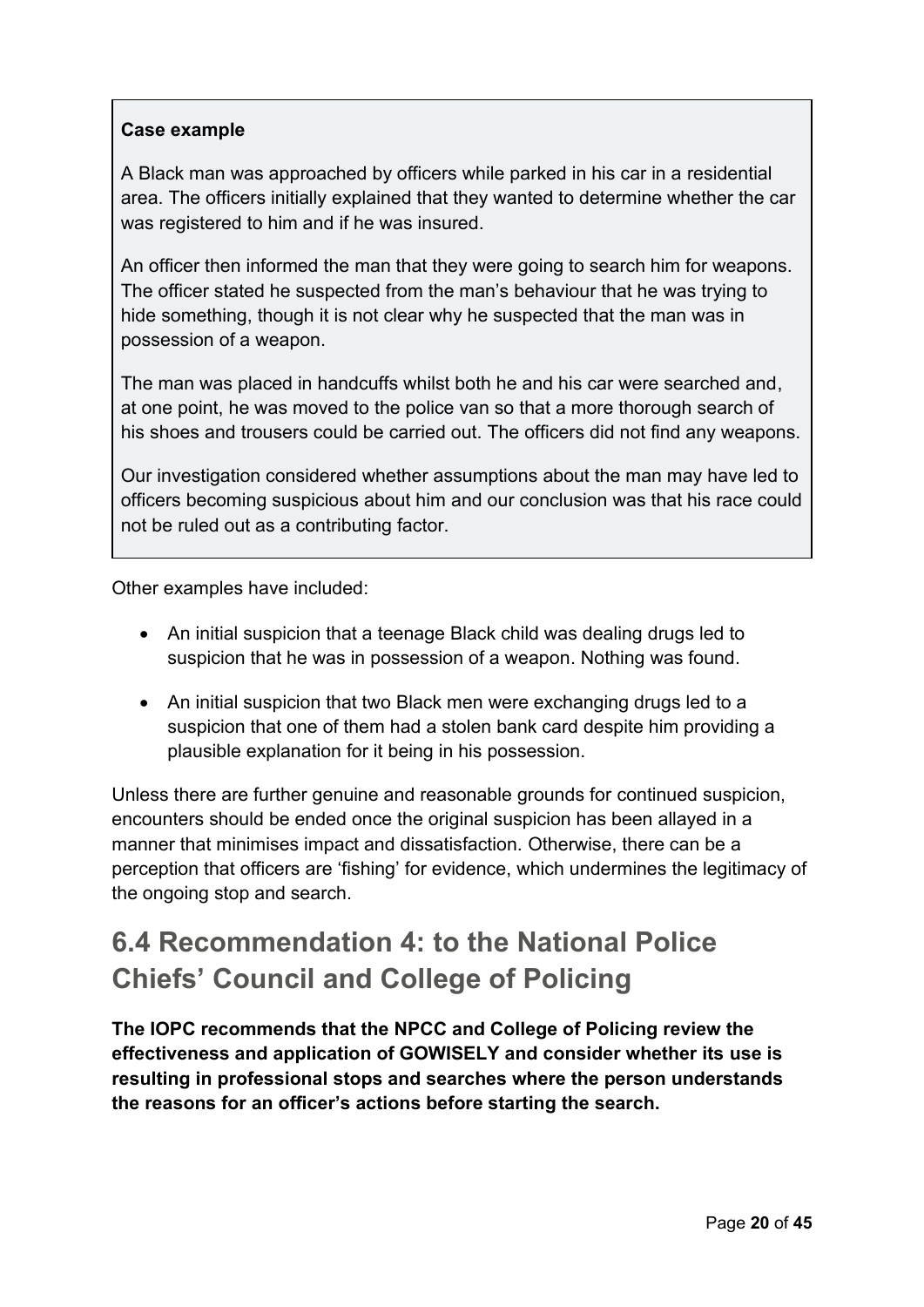### <span id="page-20-0"></span>**6.5 Recommendation 5: to the National Police Chiefs' Council and College of Policing**

**The IOPC recommends that NPCC and College of Policing supports Chief Officers to implement the College of Policing's national training on communication skills and use of de-escalation during stops and searches.**

### <span id="page-20-1"></span>**6.6 Recommendation 6: to the National Police Chiefs' Council**

**The IOPC recommends that the NPCC supports Chief Officers to consider the steps that can be taken in their force to ensure all officers understand that they have an obligation to challenge inappropriate behaviours that may occur during a stop and search encounter. This should include situations where officers have insufficient grounds, where decision-making may have been influenced by biases, where communication has been inappropriate or excessive force has been used.**

### <span id="page-20-2"></span>**6.7 Recommendation 7: to the National Police Chiefs' Council**

**The IOPC recommends that the NPCC supports Chief Officers to take steps to ensure that officers in their force understand their obligation to end encounters once their suspicion has been allayed, in a manner that minimises impact and dissatisfaction, unless there are further genuine and reasonable grounds for continued suspicion.**

### <span id="page-20-3"></span>**6.8 Questions for Chief Officers**

- **a) What action is your force taking to ensure that officers are following the College of Policing's national training on communication skills and use of de-escalation during stops and searches?**
- **b) What steps are your force taking to ensure all officers understand that they have an obligation to challenge inappropriate behaviours from colleagues and fellow officers that may occur during a stop and search encounter, including in situations where officers have insufficient grounds, where decision-making may have been influence by biases, where communication has been inappropriate, or excessive force has been used?**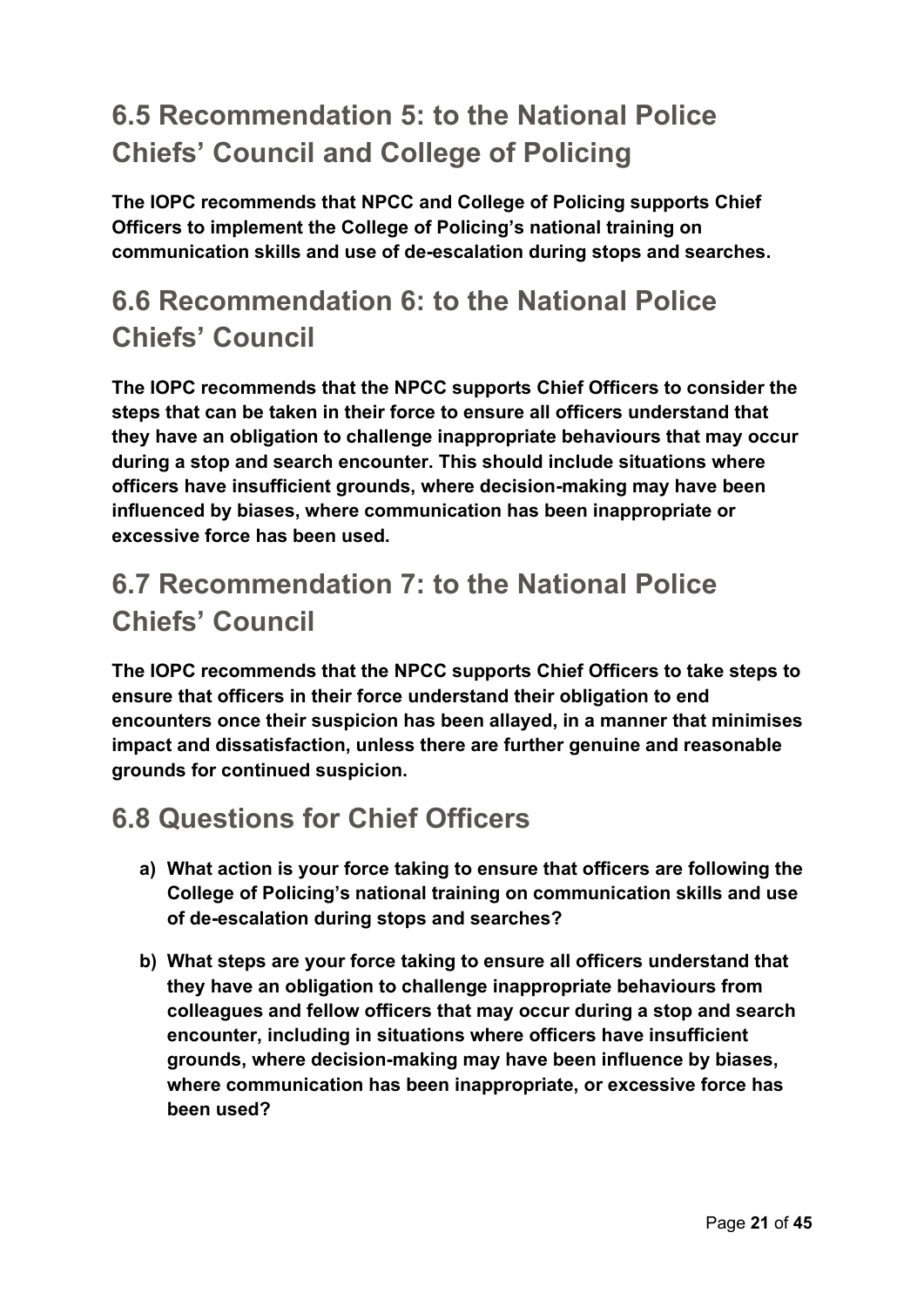**c) What action is your force taking to ensure that officers understand their obligation to end encounters once their suspicion has been allayed, in a manner that minimises impact and dissatisfaction, unless there are further genuine and reasonable grounds for continued suspicion?**

# <span id="page-21-0"></span>**7. Use of force during stops and searches**

A common theme amongst our stop and search investigations is the routine use of handcuffs pre-arrest.

Section 117 of PACE allows officers to use reasonable force to carry out a stop and search, if necessary. Reasonable force is described in section 3 (1) of the Criminal Law Act 1967 as "such force as is reasonable in the circumstances in the prevention of crime, or in effecting or assisting in the lawful arrest of offenders or suspected offenders or of persons unlawfully at large".

It follows that an officer's starting point should always be to seek cooperation from the person being stopped and searched and only consider it necessary to escalate to a forcible search where the person resists or makes it clear they are unwilling to cooperate.

We recognise the challenging situations officers sometimes find themselves in, and are aware that in some circumstances it is necessary and appropriate for officers to use handcuffs for their own protection. However, we frequently see officers routinely using handcuffs, or quickly resorting to their use of handcuffs and other force to gain compliance. In some situations, they even seem to be used where the person appears to be complying with the search.

Use of handcuffs, indeed any kind of force, immediately changes the dynamic of the encounter such that it no longer feels consensual. Encouraging a person to do something voluntarily, by acknowledging their emotional state and acting professionally, is likely to be more effective and safer than ordering or physically compelling them to do so.

In some of our cases, we have seen how the use of force may have caused situations to escalate, which is damaging to the confidence of those directly involved, any onlookers, and members of the wider community.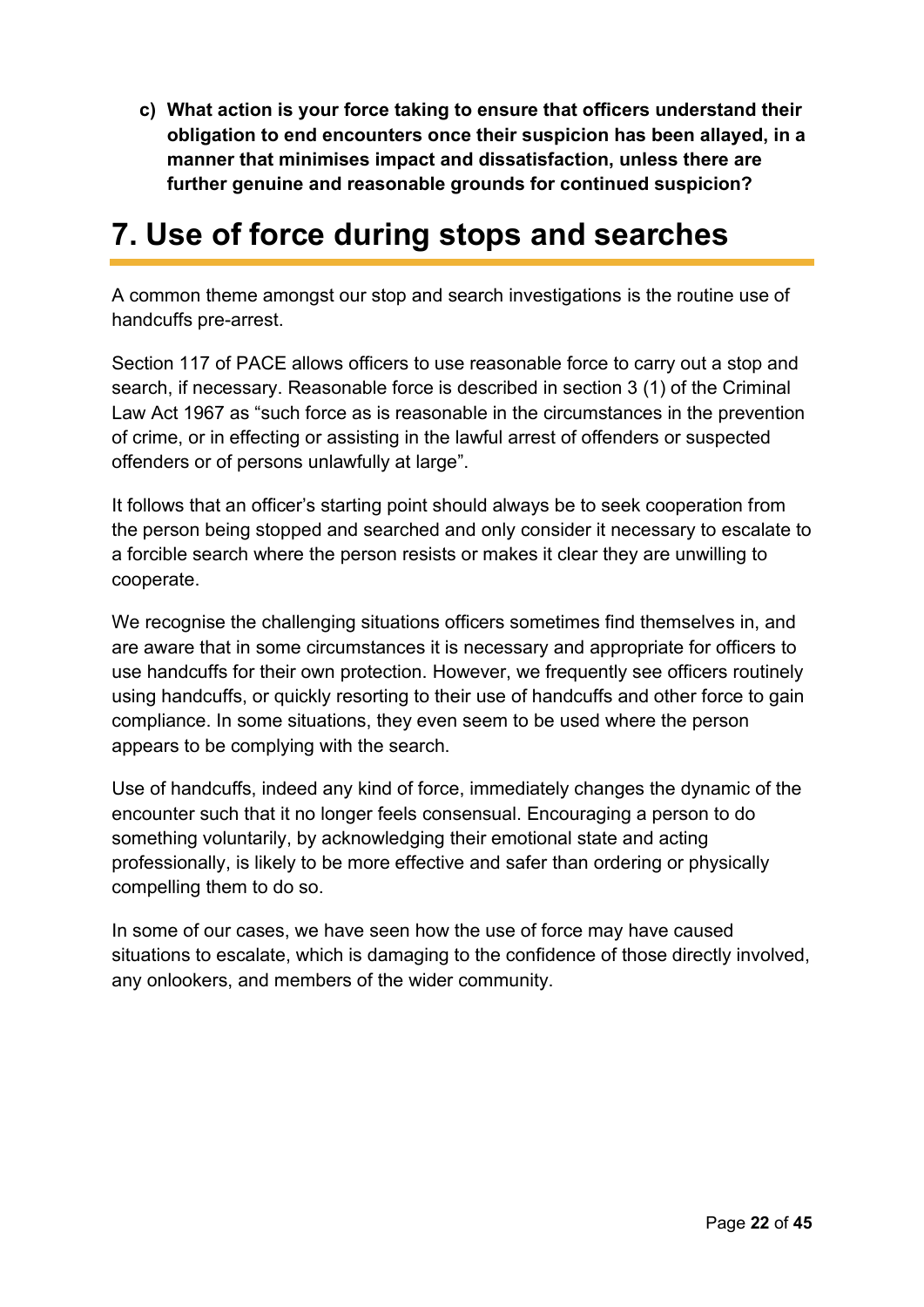#### **Case example**

A Black man, whose first language is not English, was stopped and searched for possession of drugs by police on a train station platform, after choosing to sit on a bench rather than immediately board a train.

The officers had allegedly walked past a White man before deciding to question the Black man. The basis for suspicion is not clear, though officers stated the lack of response to stop and account questions, together with the man travelling via a route the officers considered indirect, and allegedly reaching for his pockets heightened suspicion such that they believed he may be involved in county lines.

These were also the reasons given for handcuffing the man, as well as his build, which was described as large and muscular. According to the investigating officer's report, the officer who conducted the search told investigators: 'commonly officers are assaulted when they search people and to prevent this the searched person is handcuffed'.

In another case, a 12-year-old Black child, who had a plaster cast on one of his hands, was placed in handcuffs within 20 seconds of the officer exiting his police vehicle, despite being compliant from the outset, and before being afforded the opportunity to explain that he was running an errand for his mother.

Research has shown that stereotypical perceptions of Black people as dangerous, violent, volatile, and having "superhuman" strength may be contributing to the disproportionate use of force and restraint against such individuals (Open Society Foundations, 2019; Dame Elish Angiolini DBE QC, 2017).

Owing to the public nature of stop and search encounters, those subjected to them can be left feeling embarrassed and humiliated and this is exacerbated when force is used. Although PACE allows officers to use reasonable force to carry out a stop and search, if necessary, officers' starting point should always be to seek cooperation from the person. Officers should only consider it necessary to escalate to a forcible search where their safety is genuinely at risk, or the person resists or makes it clear they are unwilling to cooperate.

Experimental statistics published by the Home Office covering 2019/20 indicates that Black people were about 5.7 times more likely to have force used on them than White people across all tactics. Additionally, Black people were eight times more likely to be 'compliant handcuffed' (Home Office, 2021).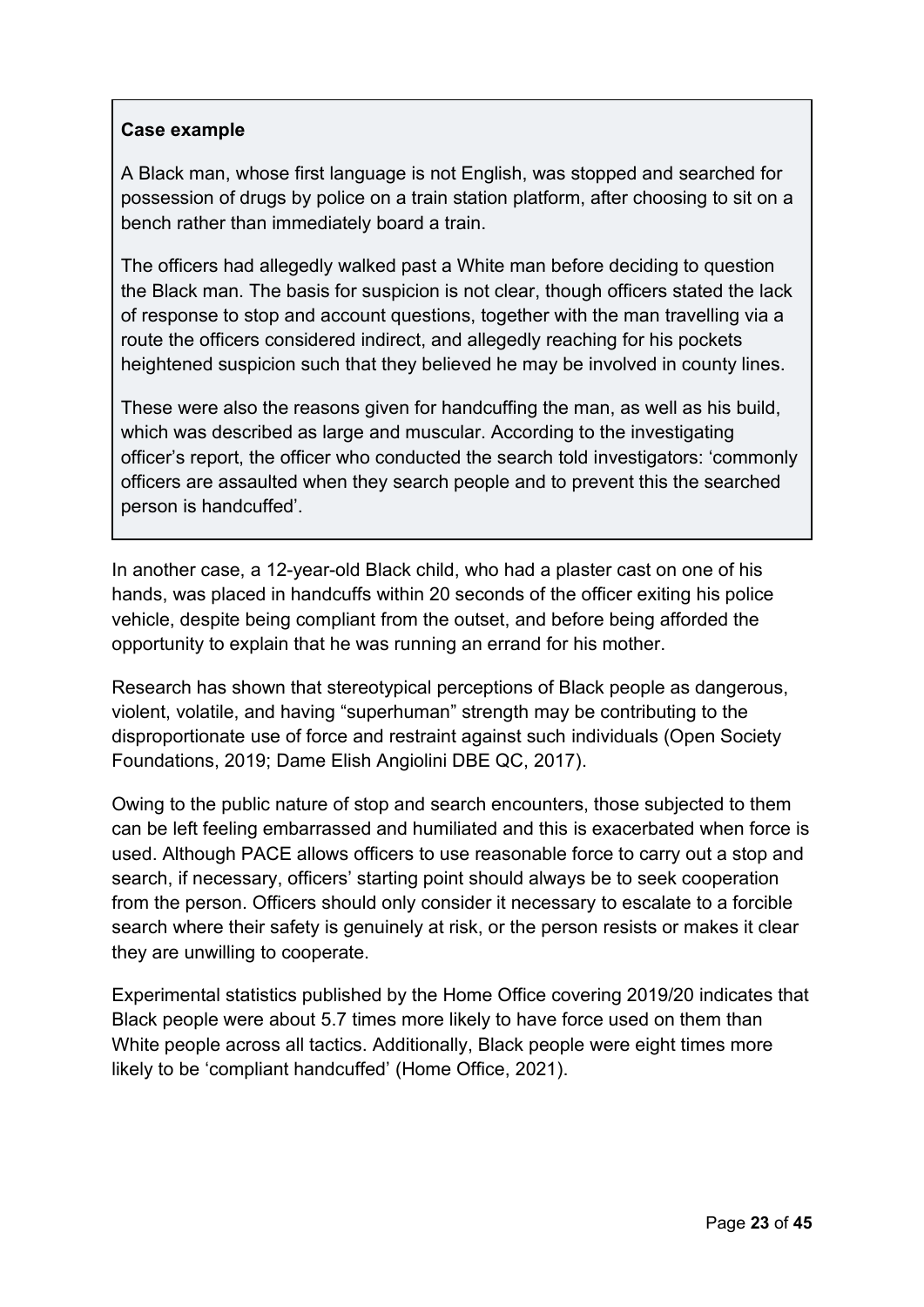### <span id="page-23-0"></span>**7.1 Recommendation 8: to the National Police Chiefs' Council and College of Policing**

**The IOPC recommends that the NPCC and College of Policing work together to develop guidelines on how to safeguard people from a Black, Asian, or other minority ethnic background from experiencing disproportionate use of force during stops and searches due to stereotypical assumptions and biases affecting the policing response.**

### <span id="page-23-1"></span>**7.2 Recommendation 9: to the National Police Chiefs' Council**

**The IOPC recommends that the NPCC supports Chief Officers to take steps to ensure that within their force, officers exercising stop and search powers are not using force, in particular handcuffs, as a matter of routine, and are only escalating to a forcible search where the person resists or makes it clear they are unwilling to cooperate.**

### <span id="page-23-2"></span>**7.3 Questions for Chief Officers**

- **a) What action is your force taking to safeguard people from a Black, Asian, or other minority ethnic background from experiencing disproportionate use of force during stops and searches due to stereotypical assumptions and biases affecting the policing response?**
- **b) How are you ensuring officers exercising stop and search powers in your force are not using force, in particular handcuffs, as a matter of routine, and are only escalating to a forcible search where there is a genuine threat to safety, or the person resists or makes it clear they are unwilling to cooperate?**

# <span id="page-23-3"></span>**8. Data recording - who is having force used on them when stopped and searched?**

We understand that there is not currently a consistent national approach for monitoring and scrutinising police force data to understand the protected characteristics of the individuals having force used on them during stops and searches.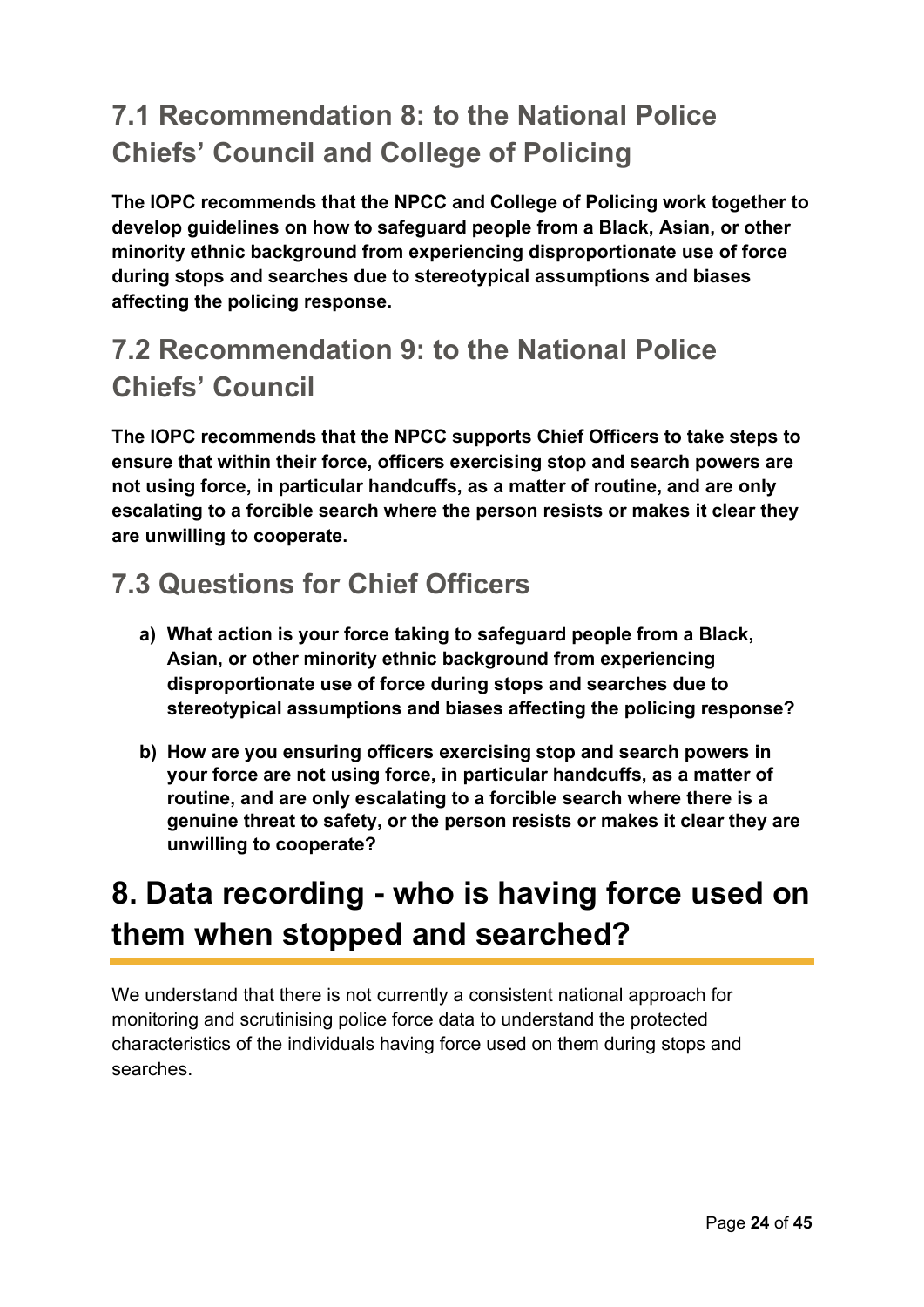#### **Case example**

A Black man was stopped and searched by police officers following intelligence that the man appeared to be dealing drugs. The officers attempted to restrain the man within seconds of speaking to him and without explaining what they were stopping him for. He resisted their restraint, and repeatedly asked what he had done wrong.

Without providing an explanation, the officers attempted to handcuff the man and one of the officers deployed their incapacitant spray. Once detained, the man was searched for drugs, and given the reason for the stop and search. Officers did not find any drugs. Both officers filled out stop and search and use of force forms, but both failed to record that force (handcuffs and incapacitant spray) had been used during the encounter.

In another case, police officers resorted to using force during the stop and search of a Black man allegedly suspected of stealing a bicycle within 12 seconds of the encounter starting. The officers used physical restraint, handcuffs, punches to the body and incapacitant spray.

When justifying this level of force, one of the officers described the man as aggressively resisting, but this was not supported by CCTV footage of the incident. The same officer also recorded that drugs were a factor impacting his decision to use force, although there was no intelligence linking the man to drugs and the officers did not suggest they suspected he was under the influence of drugs.

The Lammy review recommended a principle of 'explain or reform' whereby evidence-based explanations should be provided where disparities between people from different ethnic backgrounds are apparent, and where evidence-based explanations cannot be provided, reforms should be introduced to address those disparities (The Rt. Hon. David Lammy MP, 2017).

Having a consistent, robust set of data quality standards would support good practice and help forces to make effective use of any data collected, including the identification of any trends and issues, and any evidence of discriminatory bias in an officer's use of force during stops and searches. It would also enable comparison of this data with information about the representation of people with different protected characteristics amongst the force's workforce data to determine whether a lack of representation may be having an impact on disproportionality.

### <span id="page-24-0"></span>**8.1 Recommendation 10: to the Home Office**

<span id="page-24-1"></span>**The IOPC recommends that the Home Office agree an approach to recording data about the protected characteristics of individuals having other policing**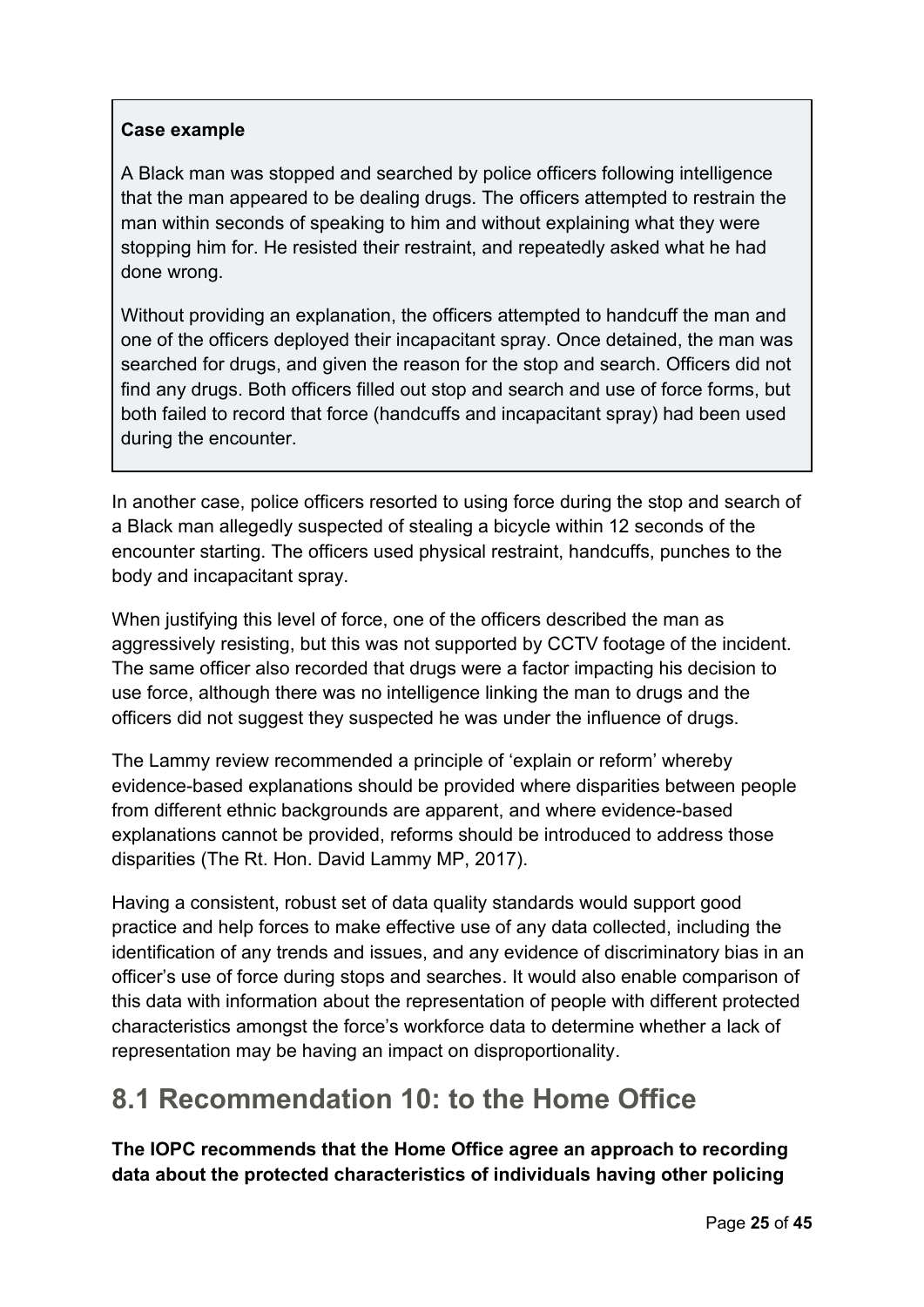**powers (such as S.163 and use of force) used on them at the same time as being stopped and searched. The approach should form part of existing recording protocols and should include reports on the links between the ethnicity of the individual and their exposure to stop and search, use of force and vehicle stops.**

### **8.2 Recommendation 11: to the National Police Chiefs' Council**

<span id="page-25-0"></span>**The IOPC recommends that once a standardised process for recording data on the protected characteristics of individuals having policing other powers used on them (such as S.163 and use of force) at the same time as being stopped and searched has been agreed, the NPCC provides support to police forces to implement it in their local area.**

# **9. Data recording – vehicle stops**

The stopping and searching of Black and other minority ethnic men in vehicles features in several of the independent investigations, appeals and reviews we have handled since 2018.

The power to stop vehicles without having to give a reason continues to damage police-community relations (StopWatch and Liberty, 2017). Complainants and community stakeholders have told us that they feel disproportionately targeted.

We have seen Black and other minority ethnic men stopped in their vehicles due to:

- being present in an alleged drugs hotspot;
- driving a type of car associated with drugs dealers;
- being Black in an area where 7-month-old intelligence indicated that Black men were involved in drug dealing;
- twice driving past a location being guarded in connection with drugs offences, in a car registered in a different area;
- driving a car not registered in the area;
- looking at officers a certain way, and
- being out during a period of Covid-19 restrictions.

Section 163 of the Road Traffic Act (RTA) 1988 allows a police officer to require a driver of a vehicle to stop when directed and makes it an offence to fail to comply.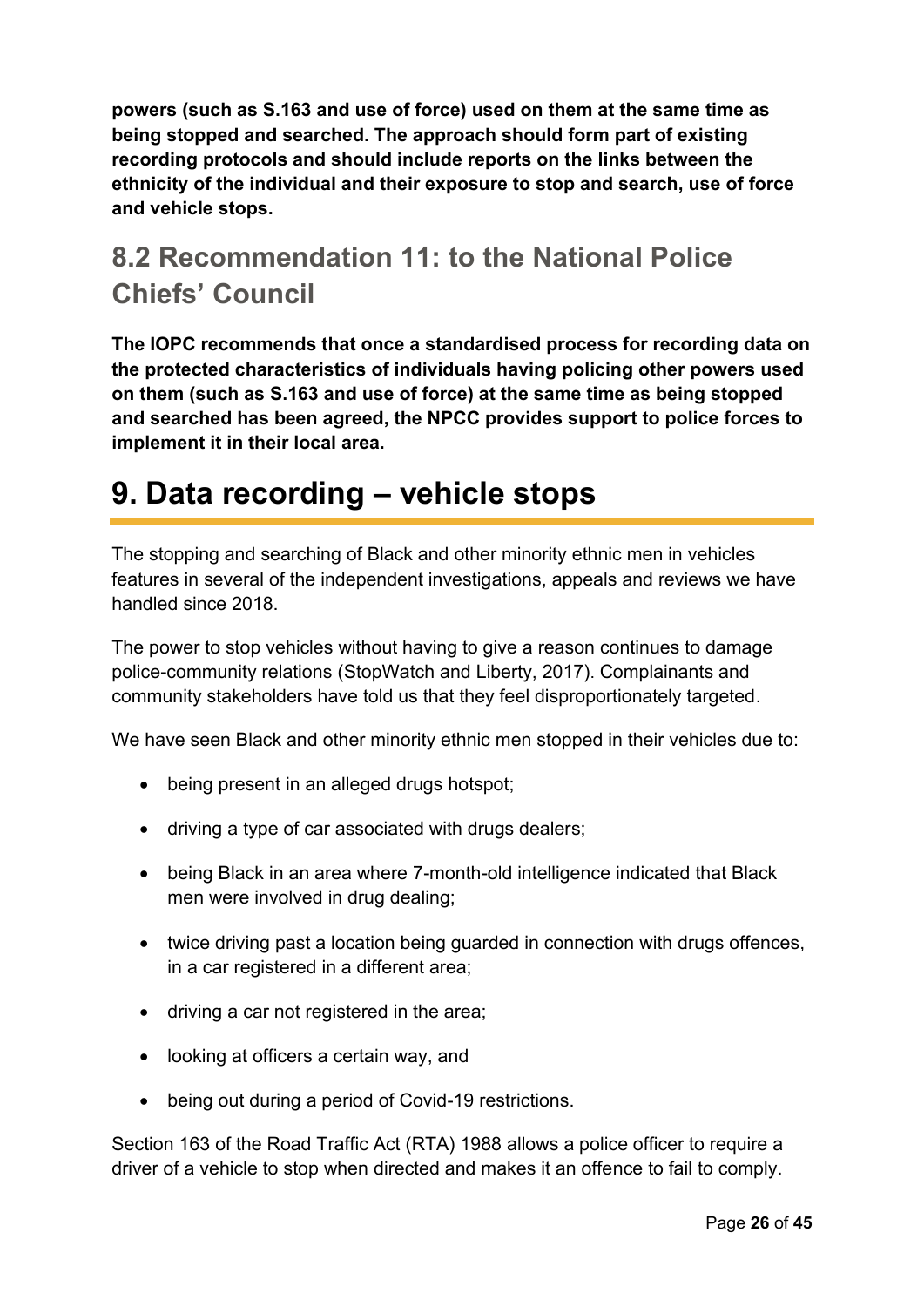Further powers under the RTA (Section 164) give an officer the power, with reasonable cause, to require production of driving licence, obtain names and addresses and evidence of insurance. Section 165 further gives the police the power to remove a vehicle being driven with no insurance or licence.

An officer may only search a vehicle or persons in it if one of the stop and search powers applies in the circumstances; for example, if there is intelligence giving reasonable grounds to suspect that drugs or a weapon are being carried in the vehicle, or if Section 60 or Section 44 powers apply. If no power applies, no search should take place.

There is a perception amongst some stakeholders and community groups that Section 163 powers are being used unfairly and as a 'fishing' power by officers who are determined to find grounds to formally stop and search people from a Black, Asian, or other minority ethnic background. This is illustrated in a case where a North African man believed that officers had used their powers under Section 163 of the Road Traffic Act to provide an opportunity for an unfounded stop and search of him and his vehicle.

Recording the use of Section 163 of the RTA, or the people affected by it, is not currently mandated by any legislation, despite thousands of people being stopped in their cars every year (HMICFRS, 2015). Consequently, unless forces themselves have decided to record this information, or another power is subsequently used, there are no records of the ethnicity of individuals stopped using Section 163 powers. In this context, police forces cannot understand whether this power is being used fairly or effectively. This lack of transparency means that there is no opportunity for public scrutiny and accountability. It also inhibits effective scrutiny and accountability through the police complaints system.

As stated in PACE Code A, officers are subject to the public sector equality duty under section 149 of the Equality Act 2010 such that in the exercise of their functions, an officer must have due regard to the need to eliminate unlawful discrimination, harassment, and victimisation. Officers are not permitted to stop a vehicle based on protected characteristics, including the race, age or religious dress of the driver or passengers.

Recording data on vehicle stops would allow examination and scrutiny of the use of this power, including any disproportionality and its effectiveness at detecting crime and any discrimination.

We understand that in 2017, the NPCC ran a pilot implementing section 163 reporting requirements in five police force areas: Northumbria, Cambridgeshire, West Yorkshire, Sussex, and Surrey (ACC Steve Barry, 2017). Pilot forces were required to report on the ethnicity of those stopped under Section 163, their age, the reason for the stop, the outcome of the stop and whether there is a link between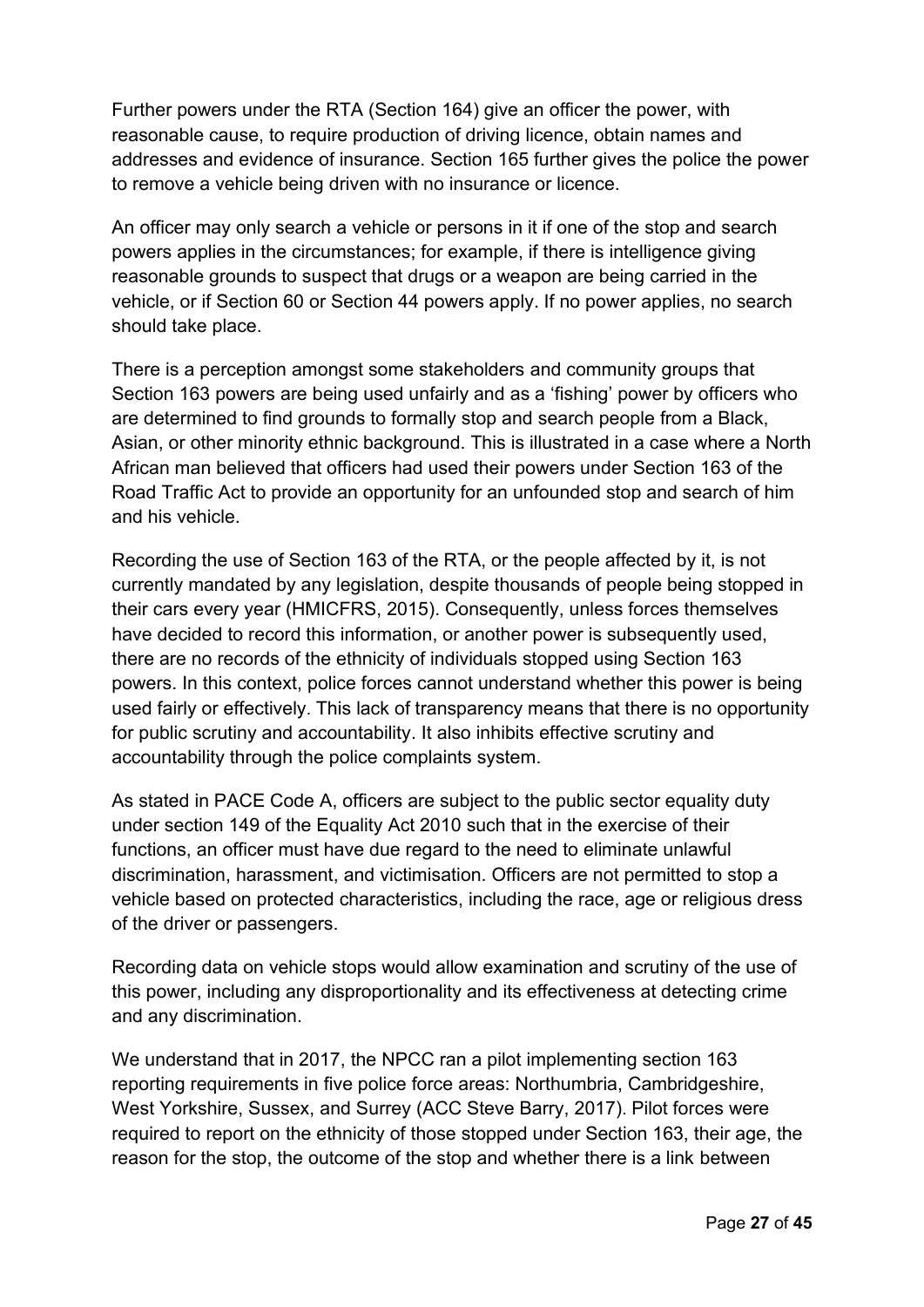reasons and outcome. We understand that an evaluation of these pilots is being collated by the NPCC and will feature in their inclusion and race action plan.

We understand that a recording pilot conducted in Northamptonshire Police showed evidence of disproportionality in the use of Section 163 comparable to other recorded and stop and search powers. A public survey of more than 7,500 drivers conducted as part of HMIC's 2015 inspection showed that Black, Asian, and Other minority ethnic people were more likely to believe that traffic stops are used unfairly (HMICFRS, 2015).

We are aware that the Metropolitan Police Service, Bedfordshire Police and West Midlands Police are currently piloting the recording of Section 163 vehicle stops. The Metropolitan Police Service's pilot will record the location and time of the stop, the ethnicity, sex and age of the driver, and the make and model of the vehicle. The emerging outcomes of these pilots could be used to inform this work.

### <span id="page-27-0"></span>**9.1 Recommendation 12: to the Home Office**

**The IOPC recommends that the Home Office agree an approach to recording data on the use of Section 163 powers. Data should include the grounds upon which a vehicle was stopped, the characteristics of the occupants, and any outcomes resulting from the stop.**

### <span id="page-27-1"></span>**10. Body-worn video**

Body-worn video (BWV) can support transparency, trust, and confidence in the police. The College of Policing's stop and search APP states 'the standard approach is that body worn video should be activated to capture all relevant information in the time leading up to the person being detained for a search, the conduct of the search itself and the subsequent conclusion of the encounter' (College of Policing).

Any gap in video footage, prevents an independent assessment of the entire stop and search encounter, through either internal or external scrutiny. Stakeholders, including those involved in relevant research, have told us of situations where body worn video cameras were never activated, they were turned on and off during the encounter, footage was tagged incorrectly resulting in it not being retained, and footage was deleted.

The police effectiveness, efficiency and legitimacy programme (PEEL) of assessments conducted by Her Majesty's Inspectorate of Constabulary Fire and Rescue Services (HMICFRS) has identified the value of BWV in improving the behaviour of both the police officer and the person(s) being stopped and the Home Secretary has publicly committed to exploring further work on strengthening its use (HMICFRS, 2018).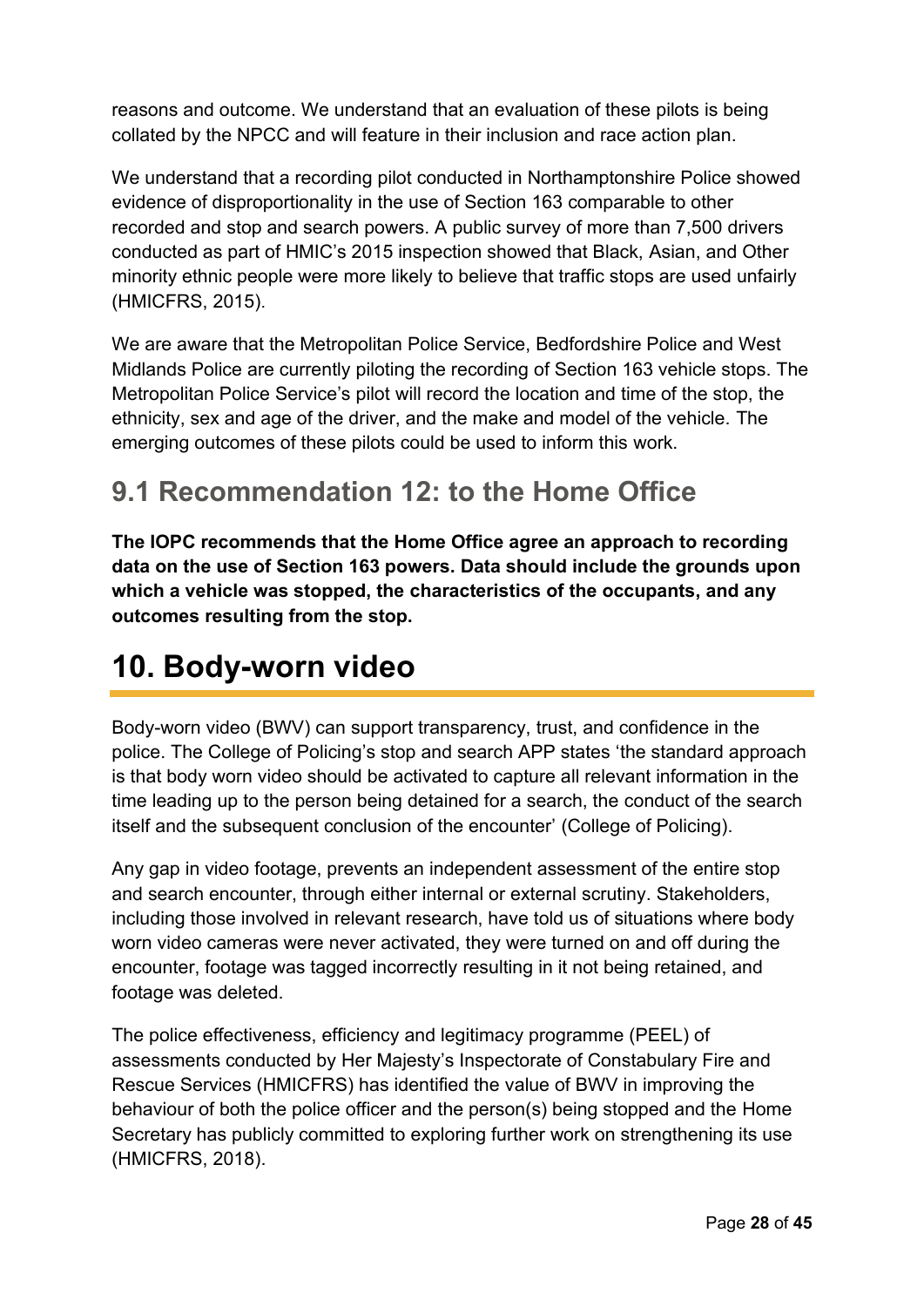BWV enables an understanding of the extent to which those people being stopped and searched are being treated fairly and with respect. BWV is a rich source of information, which enables post-incident reviews, complaints resolution (including those dealt with by the IOPC), effective scrutiny, as well as identifying valuable lessons to improve police-public interactions.

#### **Case example**

The body-worn video footage of two police officers failed to record the entire stop and search of a Black man who they suspected of dealing drugs. One officer's camera was only activated partway through the encounter; the other officer's camera did not record at all. The officer whose camera did not record stated they did not know whether they accidentally turned it off, they made an error in operating it, or if the battery was flat.

Other examples have included:

- The beginning of the stop and search of two teenage Black children missing from body-worn footage due to the camera not being switched on early enough.
- Incomplete body-worn video footage of a 14-year-old Black child being stopped by police officers on suspicion of being in possession of drugs due to a known fault with the officer's camera.
- Body-worn video not activated until the stop and search of a Black man by police officers had resulted in him being detained.
- A lack of body-worn footage of an 18-year-old Black man being stopped by police officers on suspicion of being in possession of drugs due to the officers allegedly not being trained in its use.
- The beginning of a stop and search encounter, including the initial contact, not captured on officers' body-worn video due to delays in the cameras being switched on. Pre-event buffering captured a short amount of additional preactivation video, but this function did not capture audio.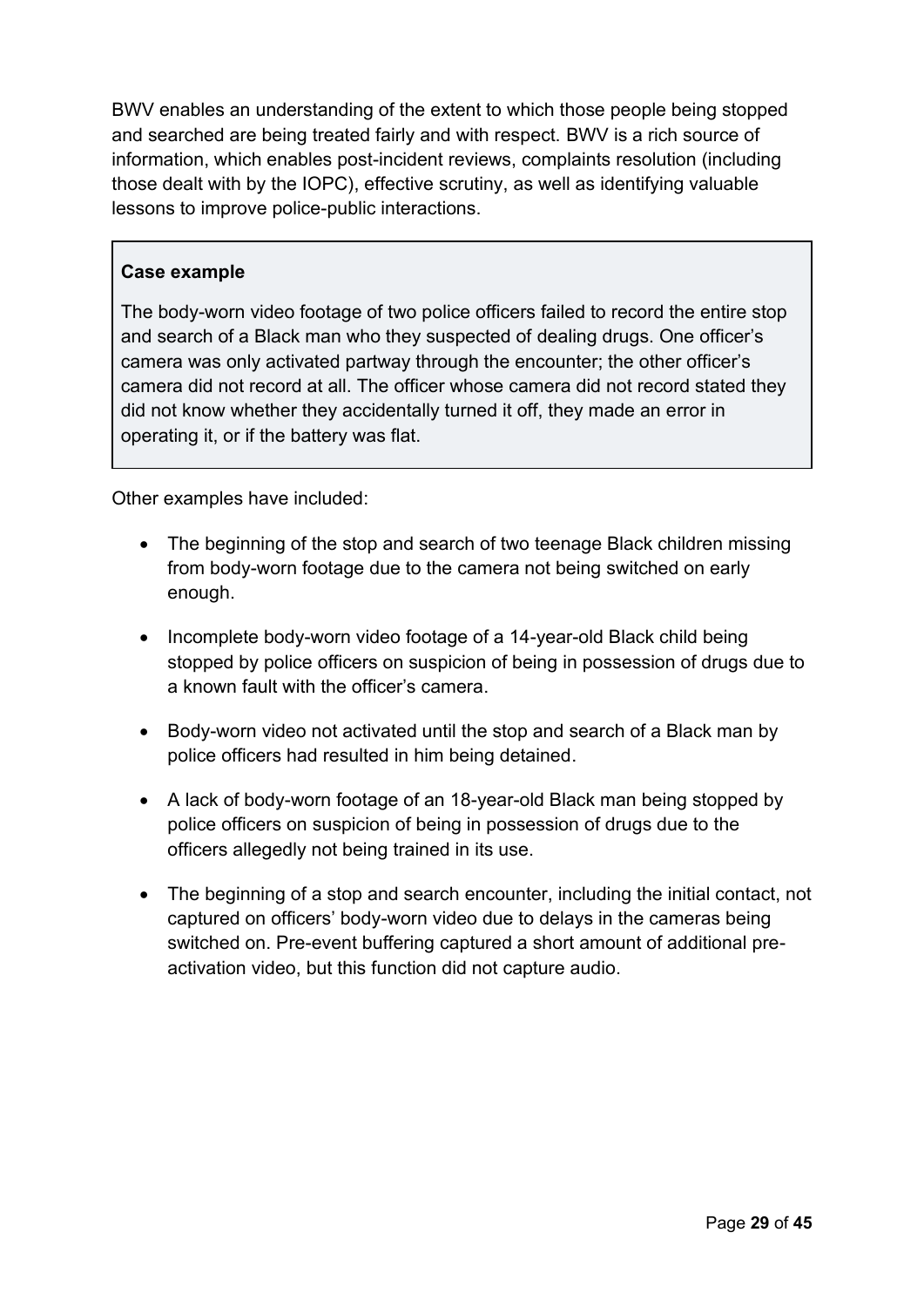### <span id="page-29-0"></span>**10.1 Recommendation 13: to the National Police Chiefs' Council**

**The IOPC recommends that the NPCC supports Chief Officers to take steps to ensure that officers are following the College of Policing's stop and search APP and using their body worn video to capture all relevant information in the time leading up to the person being detained for a search, the conduct of the search itself and the subsequent conclusion of the encounter.**

### <span id="page-29-1"></span>**10.2 Questions for Chief Officers**

- **a) What measures do you have in place to ensure that officers are following the College of Policing's stop and search APP and using bodyworn video to capture the entirety of all stop and search interactions?**
- **b) Does your force routinely use body-worn video to capture traffic stops?**

# <span id="page-29-2"></span>**11. Internal monitoring & supervision**

In some of our investigations, we have found patterns of behaviour that suggest prolonged disproportionate use of stop and search powers by certain officers. These seemingly had not been identified by supervising officers prior to referral to the IOPC.

#### **Case example**

During an investigation into the stopping and searching of a Black man by police officers, the stop and search records of one officer showed that 79% of their stops and searches under Section 23 of the Misuse of Drugs Act since 2015 involved individuals from a Black, Asian, or other minority ethnic background. In comparison, demographic information from the 2011 census showed that only 43% of the residents in the area covered by the station where the officer was based were from a Black, Asian, or other minority ethnic background.

In another case, a police officer's stop and search records showed that 74% of the subjects he stopped were Black, whereas the local borough council recorded a resident demographic of only 30%.

Supervisors must monitor stop and search to ensure its use is appropriate, lawful and complies fully with Code A of PACE, which includes a requirement to consider whether there is any evidence that powers are being exercised on the basis of stereotyped images or inappropriate generalisations.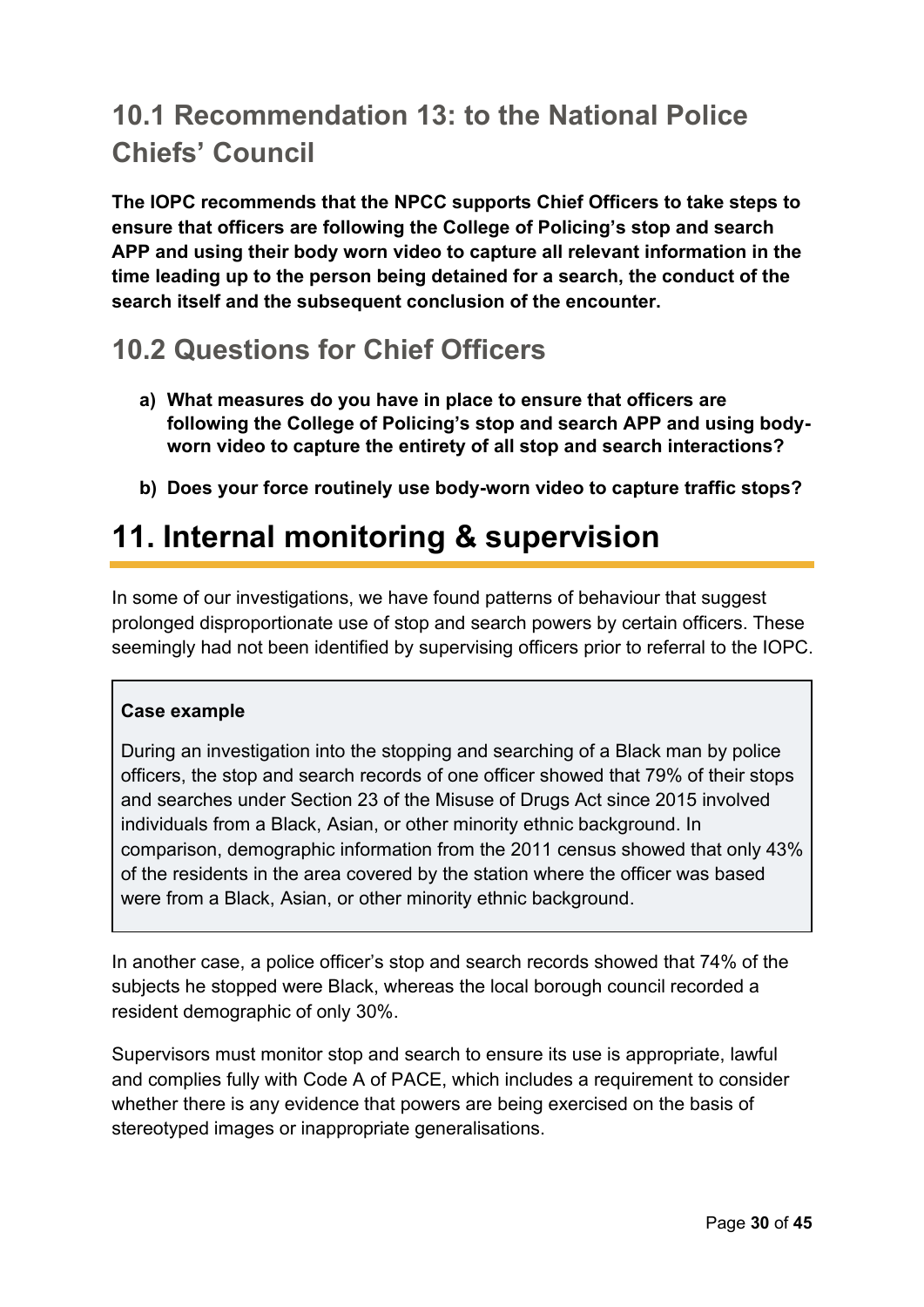Regular monitoring of an officer's stop and search records, including their find rates, together with the reviewing and debriefing of body worn footage, would proactively unearth issues and provide supervisors with the intelligence to address any discriminatory patterns of behaviour.

Potential activities could include:

- having an agreed point where low efficacy of stop and search, indicated by find rates and/or high disproportionality, should be investigated;
- investigating when an officer is repeatedly stopping the same individual, despite the item being searched for not being found;
- proactive dip-sampling of stop and search records and body-worn video, not only to assess the quality of the encounter, but also to monitor the use of body-worn video;
- providing channels for feedback from colleagues at all levels, e.g., 360° reviews;
- ensuring supervisors are given sufficient time to undertake effective monitoring and supervision and are holding officers to account when their behaviour falls below expected standards;
- ensuring training is given to supervisors so they are effective in their monitoring, supervision and accountability;
- consideration of targets for the proportion of monitoring and supervision activities expected of supervisors;
- explore the use of technology to identify problematic patterns of behaviour requiring review or action, such as low find rates or disproportionate use of stop and search powers on people from certain ethnic backgrounds;
- methods for sharing learning and good practice; and
- clarifying the role of senior leaders.

During consultation with policing stakeholders, we have heard that supervisors are not always provided with the necessary training to perform this role effectively at the outset. We also understand that supervisors are not necessarily given the time to undertake effective monitoring and supervision.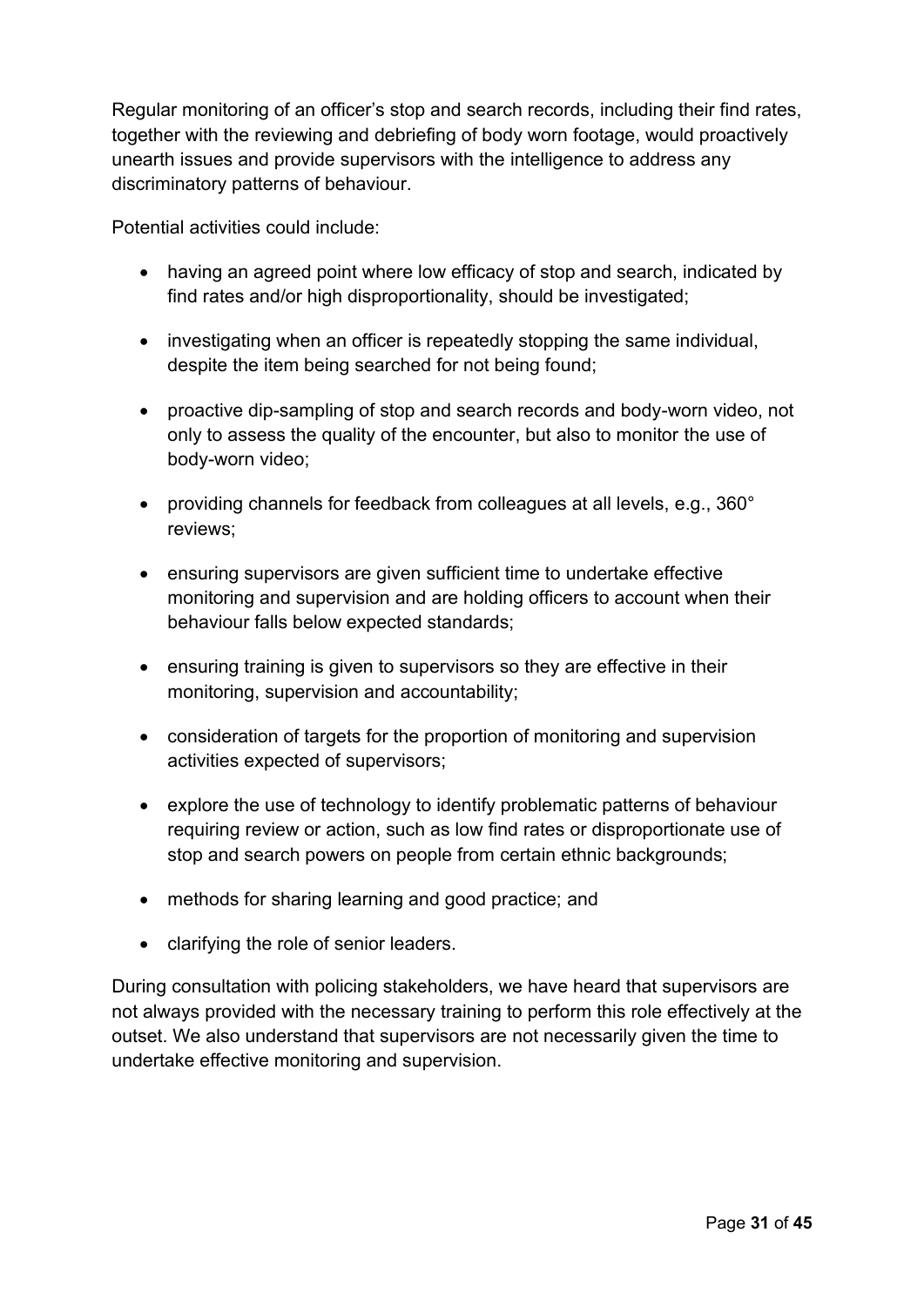### <span id="page-31-0"></span>**11.1 Recommendation 14: to the National Police Chiefs' Council**

**The IOPC recommends that the NPCC supports Chief Officers to take steps to ensure that the structures they have in place facilitate appropriate monitoring and supervision of the use of stop and search powers, and that supervisors are allowed the time and are sufficiently trained to perform their supervisory duties.**

### <span id="page-31-1"></span>**11.2 Questions for Chief Officers**

- **a) How do your structures and processes facilitate appropriate monitoring and supervision of the use of stop and search powers?**
- **b) What proportion of time is set aside for supervisors to perform their monitoring and supervision duties?**
- **c) What training are supervisors given to enable them to perform their monitoring and supervision duties effectively?**
- **d) What are leaders doing to ensure that data is being proactively used to identify and address any disproportionality in force?**

# <span id="page-31-2"></span>**12. External scrutiny**

Being open and transparent about how well stop and search is working, through effective partnerships between the police and affected communities, together with meaningful, independent, public scrutiny, is an important step towards improving public confidence in policing (Commission on race and ethnic disparties, 2021). For example, we independently investigated the stop and search of a Black man when the police force's independent stop and search scrutiny panel raised concerns about the encounter and recommended referral to the IOPC.

The College of Policing's APP on stop and search describes the value to forces of having community oversight and sets out two aspects (College of Policing):

- community engagement informing communities about stop and search, listening to their views (however challenging they may be), and taking those views into account; and
- independent scrutiny opening stop and search practices up to communities for close examination, with a view to them providing constructive oversight, dialogue, and challenge.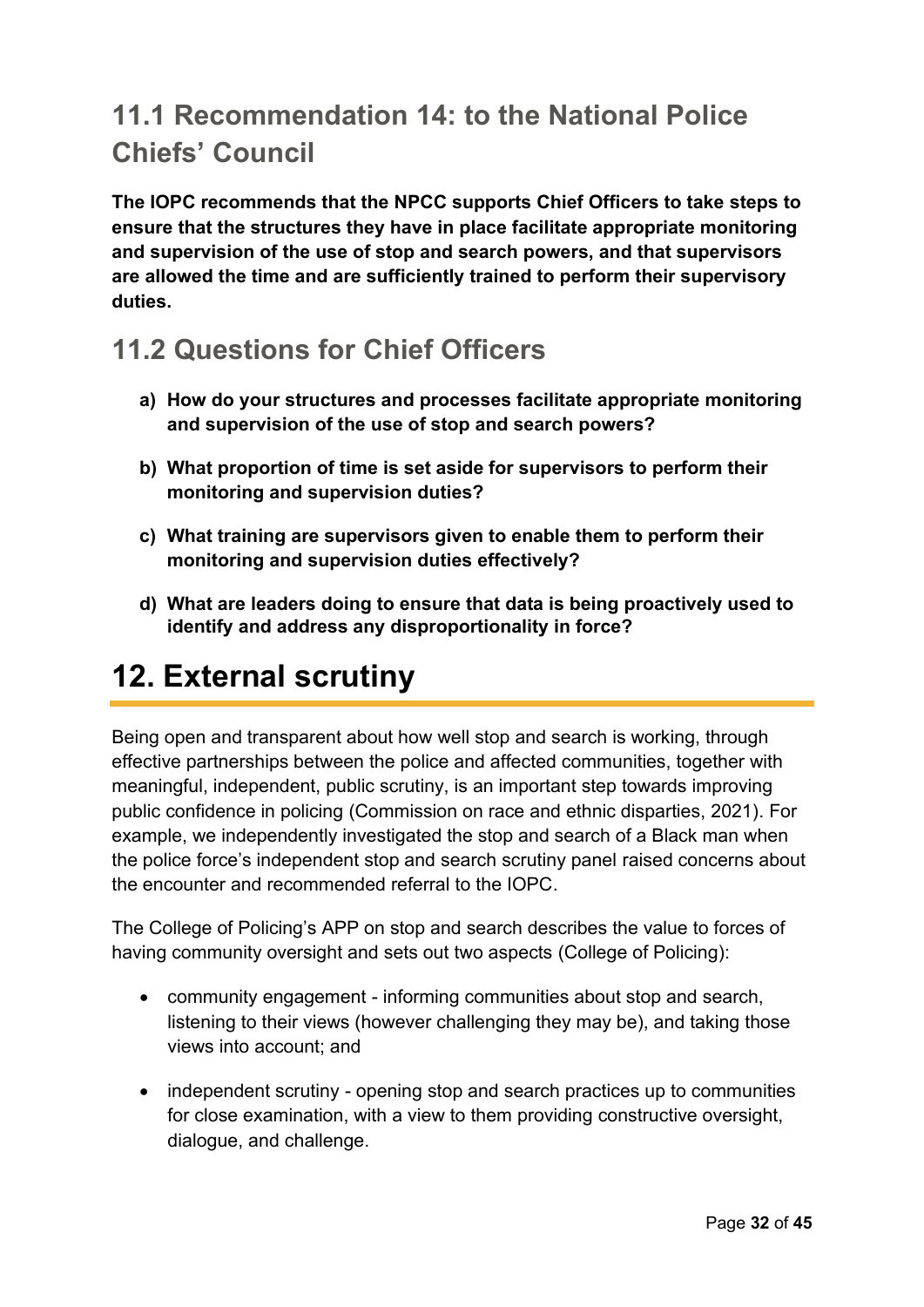However, we understand from some of our stakeholders that the effectiveness and independence of scrutiny panels and advisory groups is being compromised when they are not representative, independent, purposeful, supported, and influential. For example, we understand, from speaking to members of scrutiny panels, that the information they require to effectively scrutinise a single stop and search encounter (records, statistics, training materials, body-worn video footage, plans/strategies, etc) is not routinely made available.

While we understand that appropriate safeguards must be in place before such information can be shared, the effectiveness of the scrutiny is impacted when it is withheld, and members are not able to consider the full picture.

The governance of scrutiny panels is crucial to their success, and we suggest consideration be given to:

- having a Chair that is independent of the force;
- having a dynamic membership, with both cognitive and physical diversity, that is representative of the local community, including people from underrepresented groups and those most affected by stop and search, such as young people and those from a Black, Asian, and other minority ethnic background;
- involving members in the development of the terms of reference, agenda, and approach for the group;
- publishing the terms of reference in the public domain;
- scheduling meetings to take place at neutral community venues or virtually;
- providing members with necessary resources to be effective, including access to the training required to develop the skills and knowledge and administrative support;
- providing members with access to records, data, body-worn video footage, etc. (whilst complying with the Information Commissioner's Office safeguards);
- having a mechanism whereby officers can be referred to the scrutiny panel for a review of their stop and search records, including the ethnicity of the people being stopped and searched and associated find rates, and body worn video;
- having a community complaints trigger, which may result in referral of an incident to the IOPC;
- involving members in agreeing policies and processes, (contained within the terms of reference), for raising matters of concern relating to potential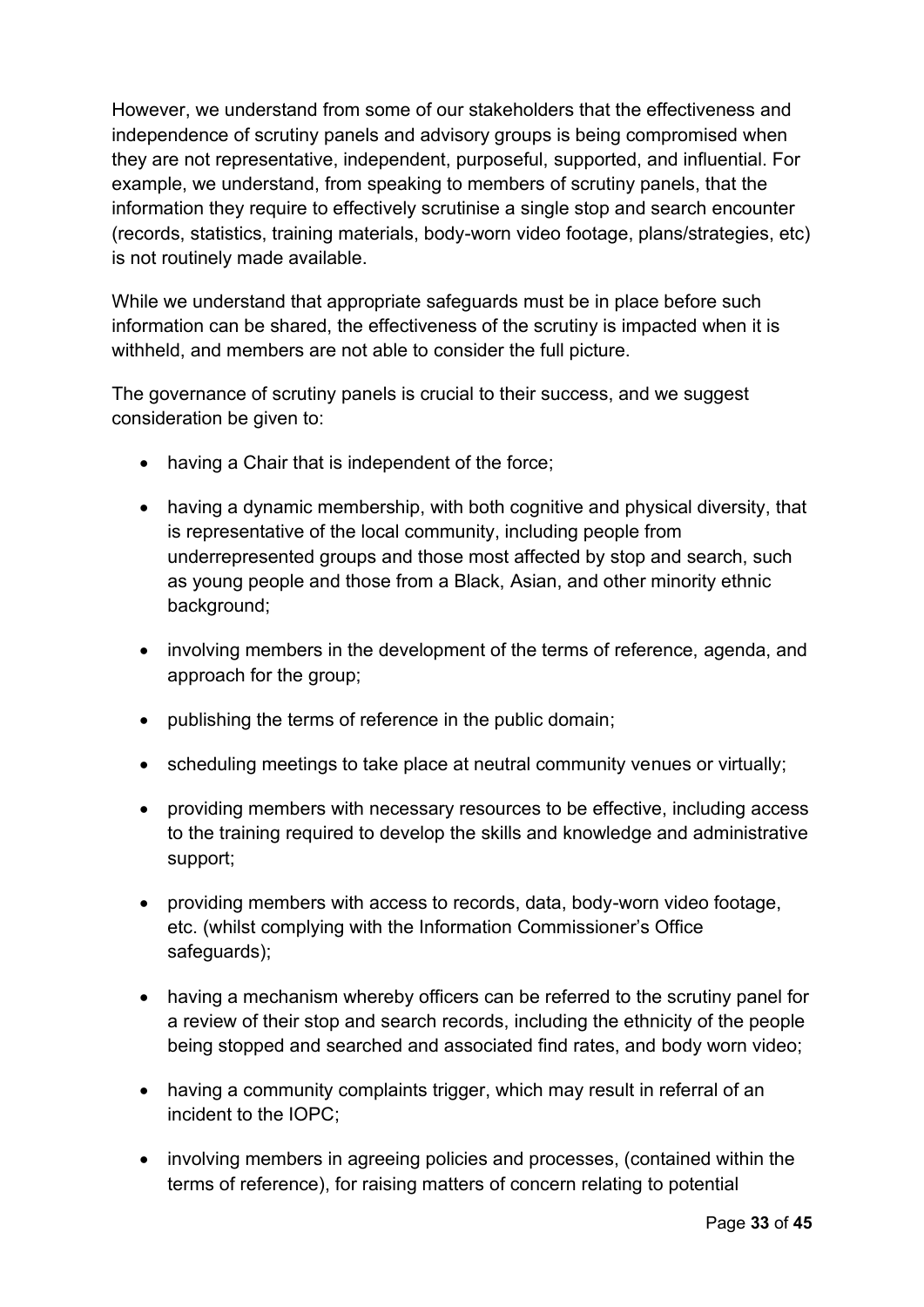misconduct with professional standards departments for assessment by the Appropriate Authority;

- empowering members to build the connections and relationships with senior police officers so that they are positioned to influence change;
- allowing members to review Section 60 authorisations and subsequent use of this power in an area;
- providing members with an opportunity to inform and challenge force equality impact assessments and community impact assessments; and
- allowing members to co-produce action plans to address any developing patterns or issues and publishing these action plans as part of the force's community engagement strategy.

In 2019, the Criminal Justice Alliance published a briefing on how to improve community scrutiny of stop and search. The report contains examples of where some police forces and communities have successfully come together to facilitate meaningful scrutiny and improvements (Kalyan & Keeling, 2019).

We welcome a commitment from HMICFRS to examine the extent to which forces use body-worn video footage in their internal monitoring and external scrutiny processes in forthcoming PEEL inspections (HMICFRS, 2021).

### <span id="page-33-0"></span>**12.1 Recommendation 15: to the National Police Chiefs' Council**

**The IOPC recommends that the NPCC supports Chief Officers to work with local policing bodies to implement the principles of the College of Policing's APP on community oversight in relation to stop and search.**

### <span id="page-33-1"></span>**12.2 Recommendation 16: to the National Police Chiefs' Council and College of Policing**

**The IOPC recommends that the NPCC and College of Policing work with the Information Commissioner's Office to enhance APP on the sharing of stop and search information with external scrutiny and oversight groups, in particular body worn video footage, to bring about greater consistency and transparency.**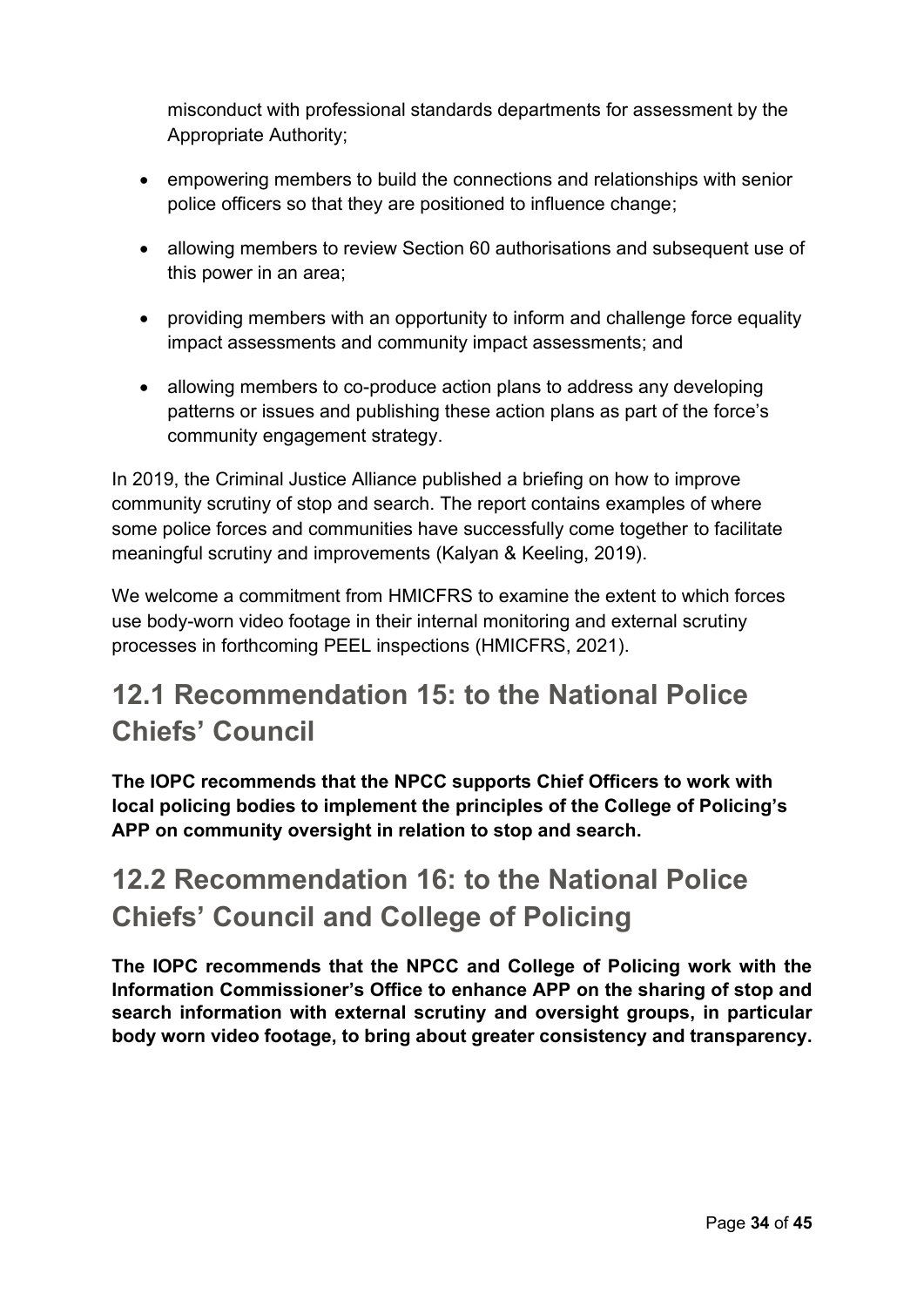### <span id="page-34-0"></span>**12.3 Recommendation 17: to the National Police Chiefs' Council**

**The IOPC recommends that the NPCC supports Chief Officers to work with local policing bodies to implement the enhanced APP on the sharing of information with external scrutiny and oversight groups, to bring about consistency and transparency.**

### <span id="page-34-1"></span>**12.4 Questions for Chief Officers**

- **a) What steps are you taking to implement the principles of the College of Policing's guidance on community oversight in relation to stop and search?**
- **b) What information does your force share with members of your stop and search scrutiny or oversight groups?**

# <span id="page-34-2"></span>**13. Trauma**

Stop and search is often the most confrontational encounter an individual will have with the police. When a search is not carried out professionally and with sensitivity, complainants have told us of the lasting effect it can have, making them feel victimised, humiliated, and violated. And when the individual being stopped is a young child who may subsequently experience repeated stops and searches throughout their lifetime, the cumulative impact can be significant.

#### **Case example**

We have received a complaint from the representatives of a 17-year-old Black child who alleges that between February 2018 to May 2020, while aged between 14 and 16 years-old, he was stopped and searched more than 60 times, sometimes on consecutive days or more than once a day. The complaint alleges that the child is being subjected to an overwhelming level of scrutiny through countless negative stop and search encounters and repeated arrests that result in no further action.

The complaint letter describes "the trauma of being intrusively and relentlessly over-policed" and "discriminated against" and the "drastic impact on his wellbeing, life and perception of policing and the justice system" such that he now fears the police and tries to avoid police officers whenever possible.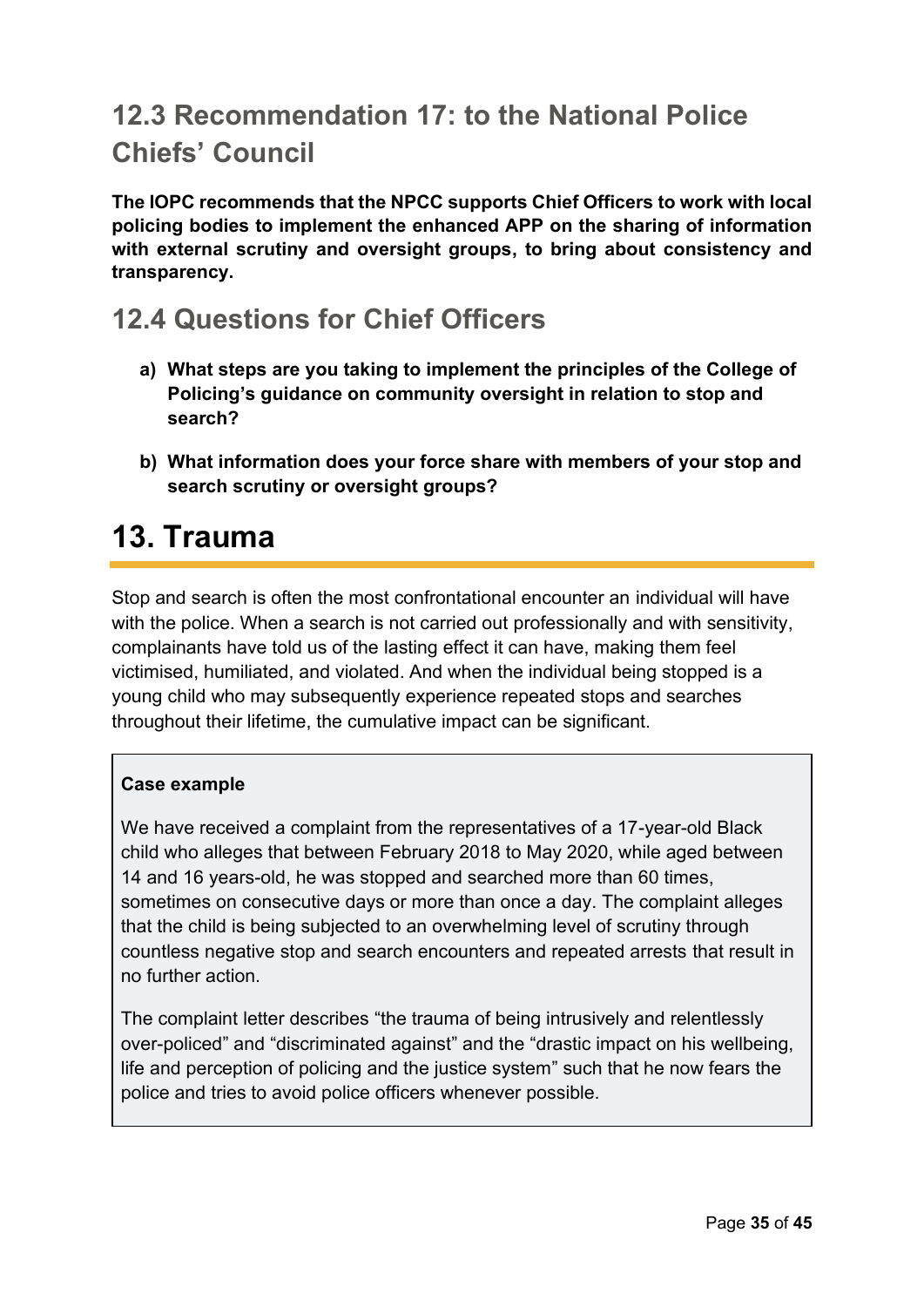In other cases, we have seen:

- An 18-year-old Black man stopped whilst jogging home from the gym on suspicion of being in possession of cannabis. During the encounter, he alleged he was taken to the ground causing his trousers to come down, and that officers did not pull them up while they searched him in the street in handcuffs. No drugs were found.
- A 14-year-old Black child stopped and handcuffed whilst walking through a cemetery with his grandmother. Nothing was found.
- a 12-year-old Black child, who had a plaster cast on one of his hands, placed in handcuffs within 20 seconds of the officer exiting his police vehicle, despite being compliant and polite from the outset and before being afforded the opportunity to explain that he was running an errand for his mother.
- a 19-year-old Black man stopped and searched in connection with a burglary, despite not fully fitting the description of the offenders, described feeling vulnerable, humiliated, and disrespected when he was placed in handcuffs and officers allegedly attempted to force him into a police car. Believing that officers inflated his reaction to justify their use of force, the man's father said, "*No innocent person in such a situation would remain quiet and complacent*".

In each of these cases, the impact of the encounter on the individual should have been anticipated and our investigations and reviews concluded that more could have been done to avoid or limit this trauma, even if the stop and search itself was justifiable.

Witnesses at the Home Affairs Select Committee's inquiry into *The Macpherson report: Twenty Years On* spoke of their lived-experiences and the damaging impact stop and search is having on Black and other minority ethnic individuals and communities (Witness A, B, C, D, E, F, G, H, I, J, K, L, M and N, 2019).

Evidence gathered by the Criminal Justice Alliance for their briefing on the stop and search of young men from a Black, Asian, or other minority ethnic background paints a compelling picture of fear, distress, and lack of trust (Keeling, 2017). And their supercomplaint on the harms caused by 'suspicion-less' stop and searches refers to the impact of stop and search being long-lasting and traumatising, especially when used on children and young adults (Ali & Champion, 2021).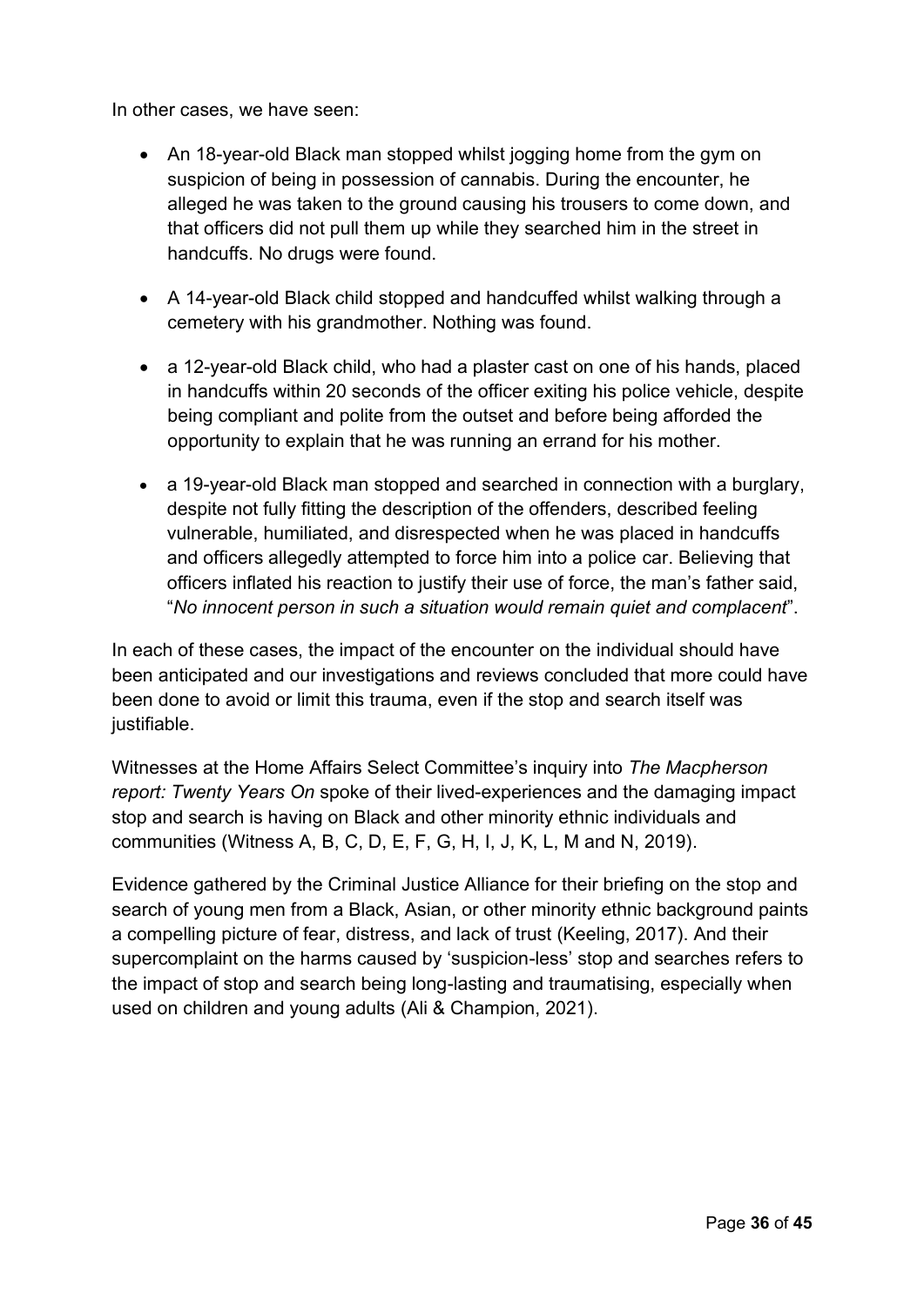The damaging impact stop and search can have when not carried out fairly and professionally is echoed by the stakeholders we have spoken to, who have told us about:

- the cumulative, long-term impact of the individual and collective trauma, experienced by multiple generations of people from Black, Asian or other minority ethnic communities;
- the damage caused by traumatic stops and searches in childhood and the impact on a child's sense of safety, stability and bonding;
- the damage to trust and confidence when police forces fail to acknowledge racial disparity and institutional racism;
- how individuals and communities feel unprotected by the police and consequently look for ways to self-protect, such as by carrying knives, which can result in people from a Black and other minority ethnic background being disproportionately drawn into the criminal justice system; and
- irreversible harm to trust and confidence in the police and the consequential reluctance to positively engage with the police and the law.

Consideration of the harm caused by traumatic stops and searches should be influencing the design and delivery of legislation, policy, policing practice and tactics, training, and community engagement and avoid the continuation of such trauma in future.

# <span id="page-36-0"></span>**13.1 Recommendation 18: to the National Police Chiefs' Council, College of Policing and Home Office**

**The IOPC recommends that the NPCC, College of Policing and Home Office explore the feasibility of commissioning research into the trauma caused predominantly to people from a Black, Asian, or other minority ethnic background, including children and young people, by the use of stop and search.**

### <span id="page-36-1"></span>**13.2 Questions for Chief Officers**

- **a) What action is your force taking to ensure that a trauma-informed approach to stop and search is taken by officers of all ranks in your force?**
- **b) How do leaders in your force ensure that strategic decisions about policy and practice consider the potential for causing trauma?**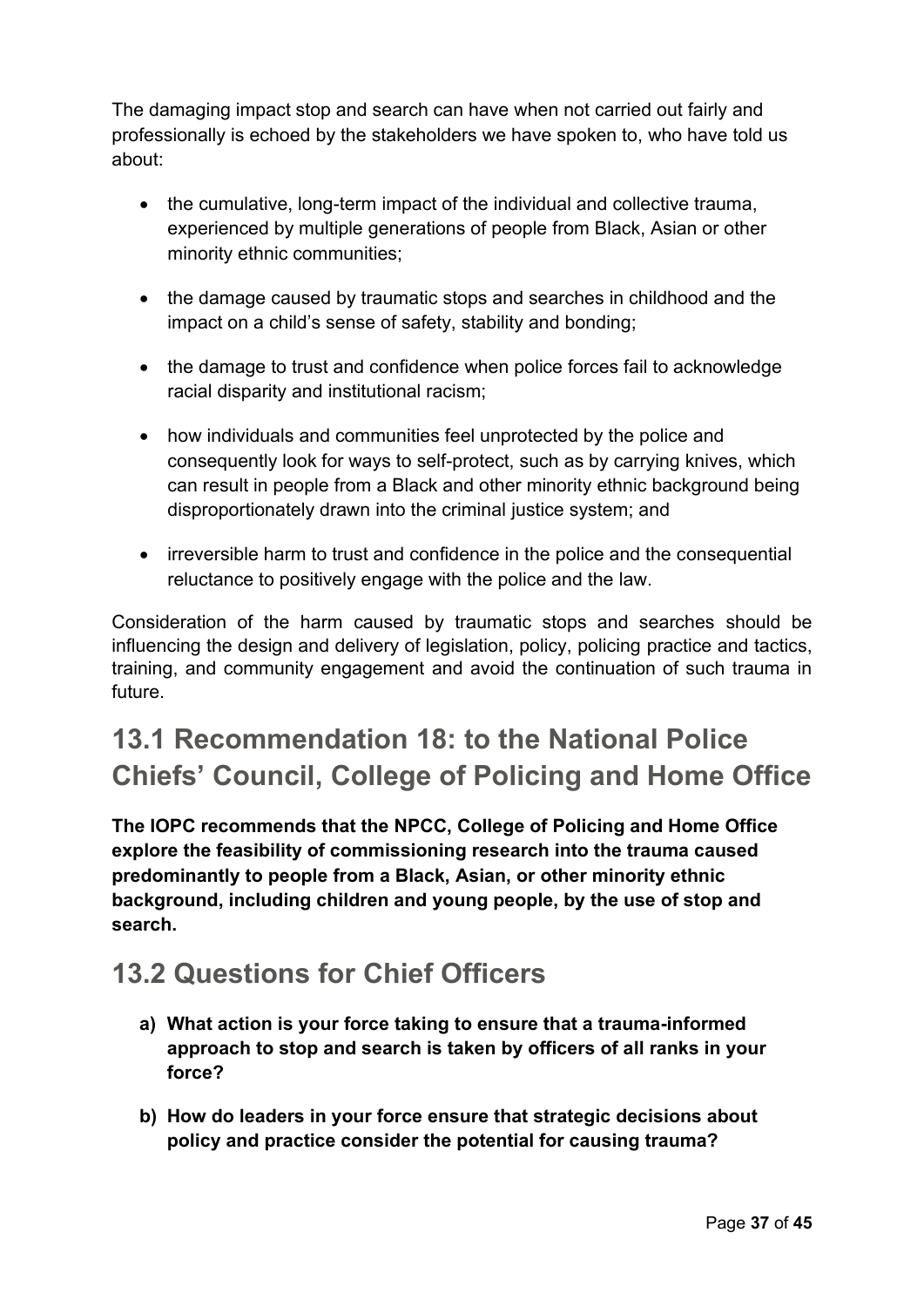# **14. Historical context**

We understand from some policing stakeholders that some police officers, including both recent recruits and more experienced officers, might not have sufficient understanding of the local and national context within which they are operating.

While the College of Policing's stop and search curriculum includes information about significant events in history related to stop and search, $6$  where there is a lack of knowledge about the historical trauma suffered by some local communities, this can lead to a lack of sensitivity and understanding by some police officers.

Understanding the historical issues that certain communities have experienced is essential if officers are to police those communities sensitively and fairly and maintain trust and confidence in policing. It may also improve officers' own experience if they are able to enter situations with a better understanding of the resistance they may face and reasons for this.

#### **Case example**

A teenage Black child was stopped by police officers in an inner-city area that historically has low confidence in the police. The purpose of the officers' tasking was to build confidence and gather intelligence in response to violent assaults that had taken place in the area.

Officers stated they suspected the child had taken part in a drugs deal. Based on this suspicion, one officer approached the child and told him to stop, but he did not explain why he wanted the child to stop. The child then ran away from the officer.

The officer used force, including incapacitant spray, to detain the child to search him for weapons despite the original suspicion being that the child had been involved in a drugs deal. There was limited communication before force was used. The encounter drew a crowd who were angry at the police officers' conduct.

In another case, during the stop and search of a Black man in an ethnically and culturally diverse town centre, officers heard onlookers shout comments likening the encounter to that of a Black man who had died in the same town whilst in police custody. As part of the outcome for this case, we recommended that the officers involved reflect on the impact of the incident on the man involved and the wider community.

<sup>6</sup> Brixton Riots (1981), The repealing of Section 4 of the Vagrancy Act 1824 (known as the 'sus' law, Tottenham riots (1985), Report of the Stephen Lawrence Inquiry (1999), 9/11 Terrorist attack, 7/7 Terrorist attack, London riots (2011)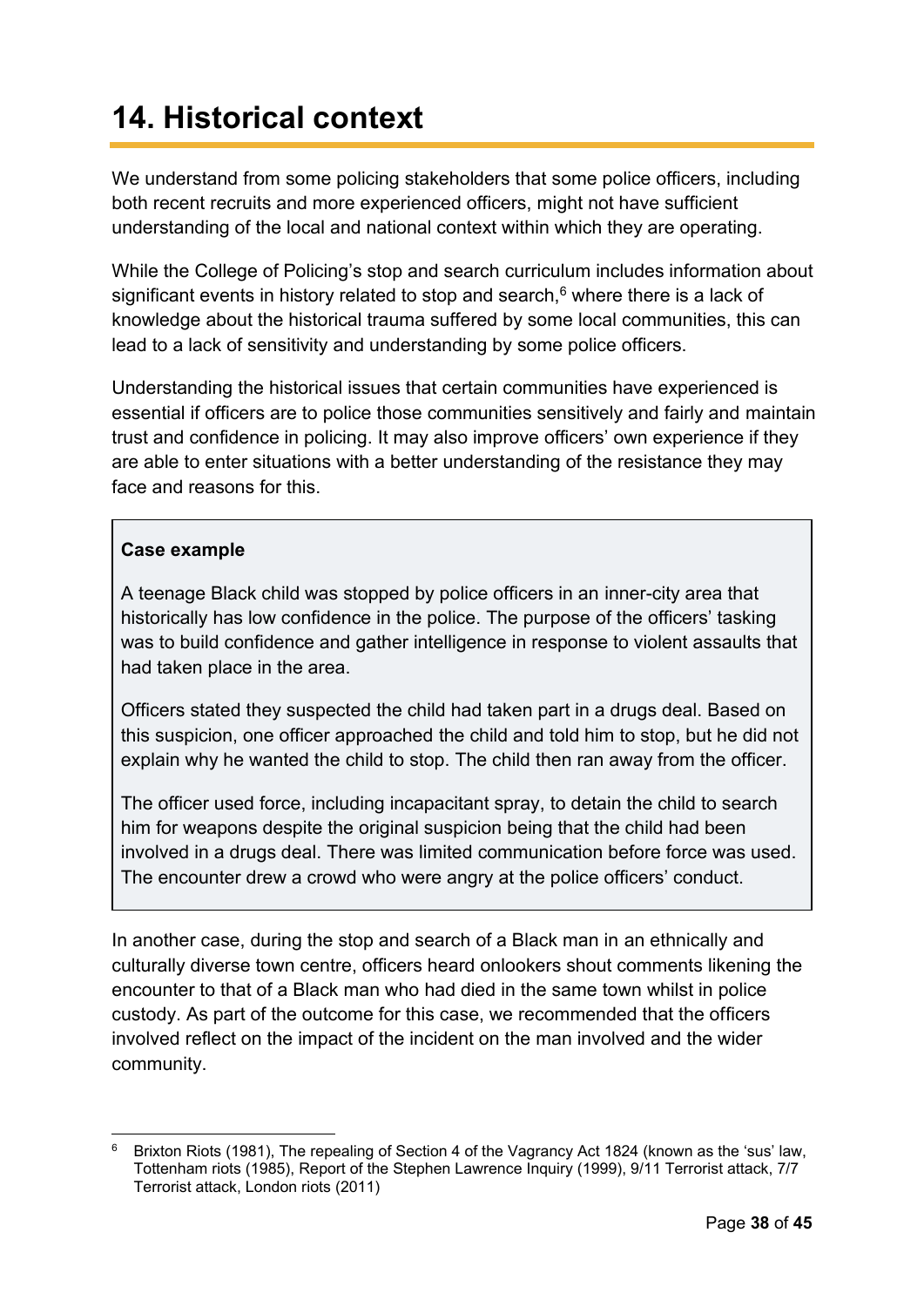### <span id="page-38-0"></span>**14.1 Questions for Chief Officers**

- **a) What training or information is provided to your officers on the seminal moments in the history of the policing of people from Black, Asian, and other minority ethnic backgrounds, including any local examples of significance, so that they understand the events that might have led to a lack of trust in the police?**
- **b) What evidence do you have that officers, of every rank, are considering the impact of past events before deciding to use stop and search as a tactic?**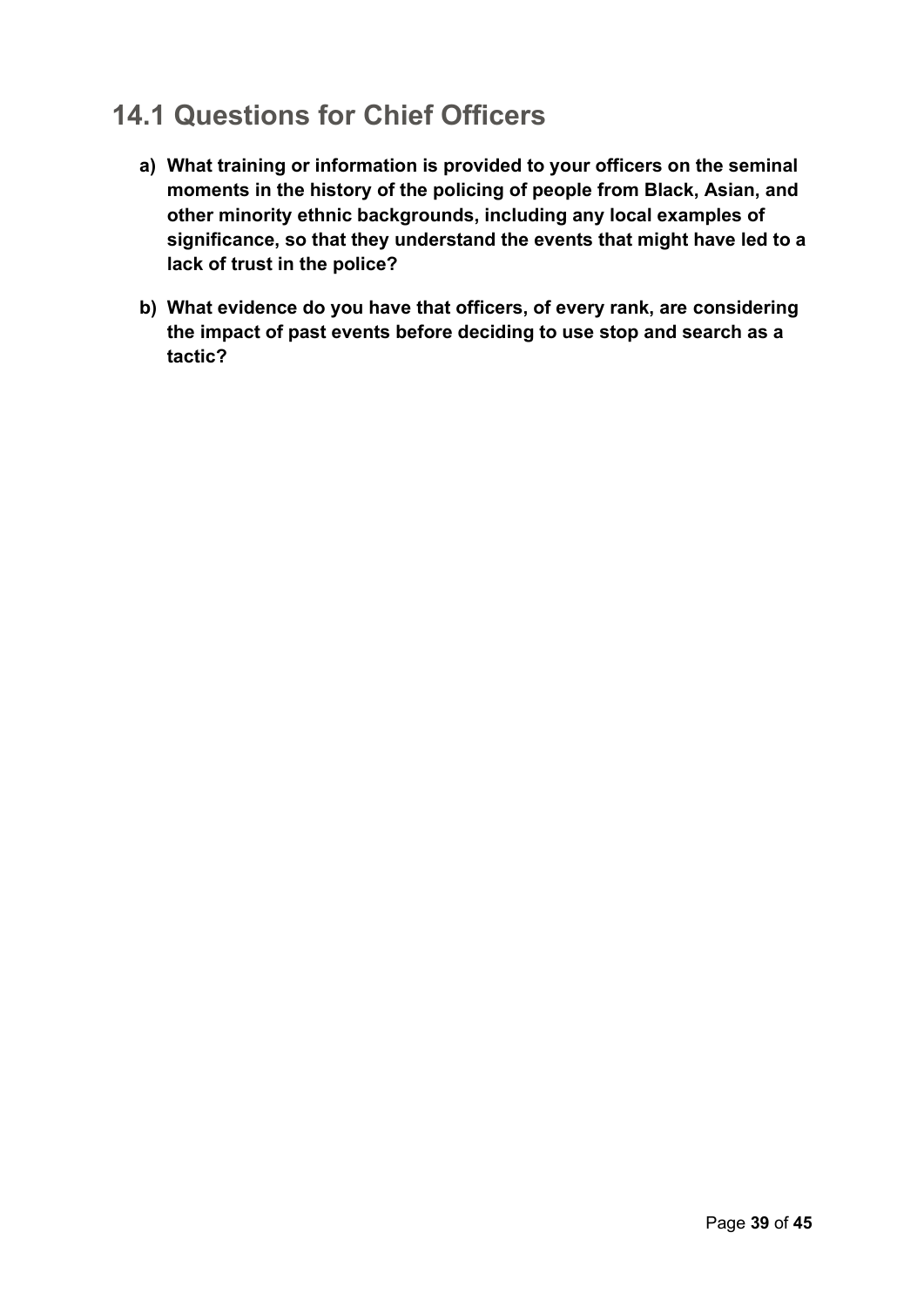# <span id="page-39-0"></span>**15. References**

ACC Steve Barry, 2017. *Chief Constables Council, 12-13 July 2017; S163 Traffic Stops – Update Paper, pp. 54-56.* [Online] Available at:

[https://www.npcc.police.uk/2017%20FOI/Central%20Office/169%2017%20NPCC%20Respo](https://www.npcc.police.uk/2017%20FOI/Central%20Office/169%2017%20NPCC%20Response%20Agenda%20Papers.pdf) [nse%20Agenda%20Papers.pdf](https://www.npcc.police.uk/2017%20FOI/Central%20Office/169%2017%20NPCC%20Response%20Agenda%20Papers.pdf)

Ali, A. & Champion, N., 2021. *More harm than good: A super-complaint on the harms caused by 'suspicion-less' stop and searches and inadequate scrutiny of stop and search powers (a Criminal Justice Alliance publication).* [Online] Available at: [https://www.criminaljusticealliance.org/wp-content/uploads/CJA-super](https://www.criminaljusticealliance.org/wp-content/uploads/CJA-super-complaint-into-section-60-and-scrutiny-of-stop-and-search_FINAL.pdf)[complaint-into-section-60-and-scrutiny-of-stop-and-search\\_FINAL.pdf](https://www.criminaljusticealliance.org/wp-content/uploads/CJA-super-complaint-into-section-60-and-scrutiny-of-stop-and-search_FINAL.pdf)

Bradford, B., 2015. Assessing the impact of stop and search powers on individuals and communities. In: R. Delsol & M. Shiner, eds. *Stop and Search.* Basingstoke: Palgrave Macmillan.

Bradford, B., 2017. *Stop and search and police legitimacy.* Abingdon: Routledge.

College of Policing and NPCC, 2020 onwards. *Police plan of action on inclusion and race.*  [Online]

Available at:<https://www.college.police.uk/support-forces/diversity-and-inclusion/action-plan> [Accessed 2022].

College of Policing, 2014. *Code of Ethics.* [Online] Available at:<https://www.college.police.uk/ethics/code-of-ethics>

College of Policing, n.d. *Authorised professional practice - professional.* [Online] Available at:<https://www.app.college.police.uk/app-content/stop-and-search/professional/>

College of Policing, n.d. *Authorised Professional Practice: stop and search/fair.* [Online] Available at:<https://www.app.college.police.uk/app-content/stop-and-search/fair/> [Accessed 2022].

College of Policing, n.d. *Authorised Professional Practice: stop and search/transparent.*  [Online]

Available at:<https://www.app.college.police.uk/app-content/stop-and-search/transparent/> [Accessed 2022].

Commission on race and ethnic disparties, 2021. *The report of the Commission on race and ethnic disparities.* [Online]

Available at: [https://www.gov.uk/government/publications/the-report-of-the-commission-on](https://www.gov.uk/government/publications/the-report-of-the-commission-on-race-and-ethnic-disparities)[race-and-ethnic-disparities](https://www.gov.uk/government/publications/the-report-of-the-commission-on-race-and-ethnic-disparities)

Dame Elish Angiolini DBE QC, 2017. *Independent report:deaths and serious incidents in police custody.* [Online]

Available at: [https://www.gov.uk/government/publications/deaths-and-serious-incidents-in](https://www.gov.uk/government/publications/deaths-and-serious-incidents-in-police-custody)[police-custody](https://www.gov.uk/government/publications/deaths-and-serious-incidents-in-police-custody)

HMICFRS, 2015. *Stop and search powers 2: are the police using them effectively and fairly?.* [Online]

Available at: [https://www.justiceinspectorates.gov.uk/hmicfrs/publications/stop-and-search](https://www.justiceinspectorates.gov.uk/hmicfrs/publications/stop-and-search-powers-2-are-the-police-using-them-effectively-and-fairly/)[powers-2-are-the-police-using-them-effectively-and-fairly/](https://www.justiceinspectorates.gov.uk/hmicfrs/publications/stop-and-search-powers-2-are-the-police-using-them-effectively-and-fairly/)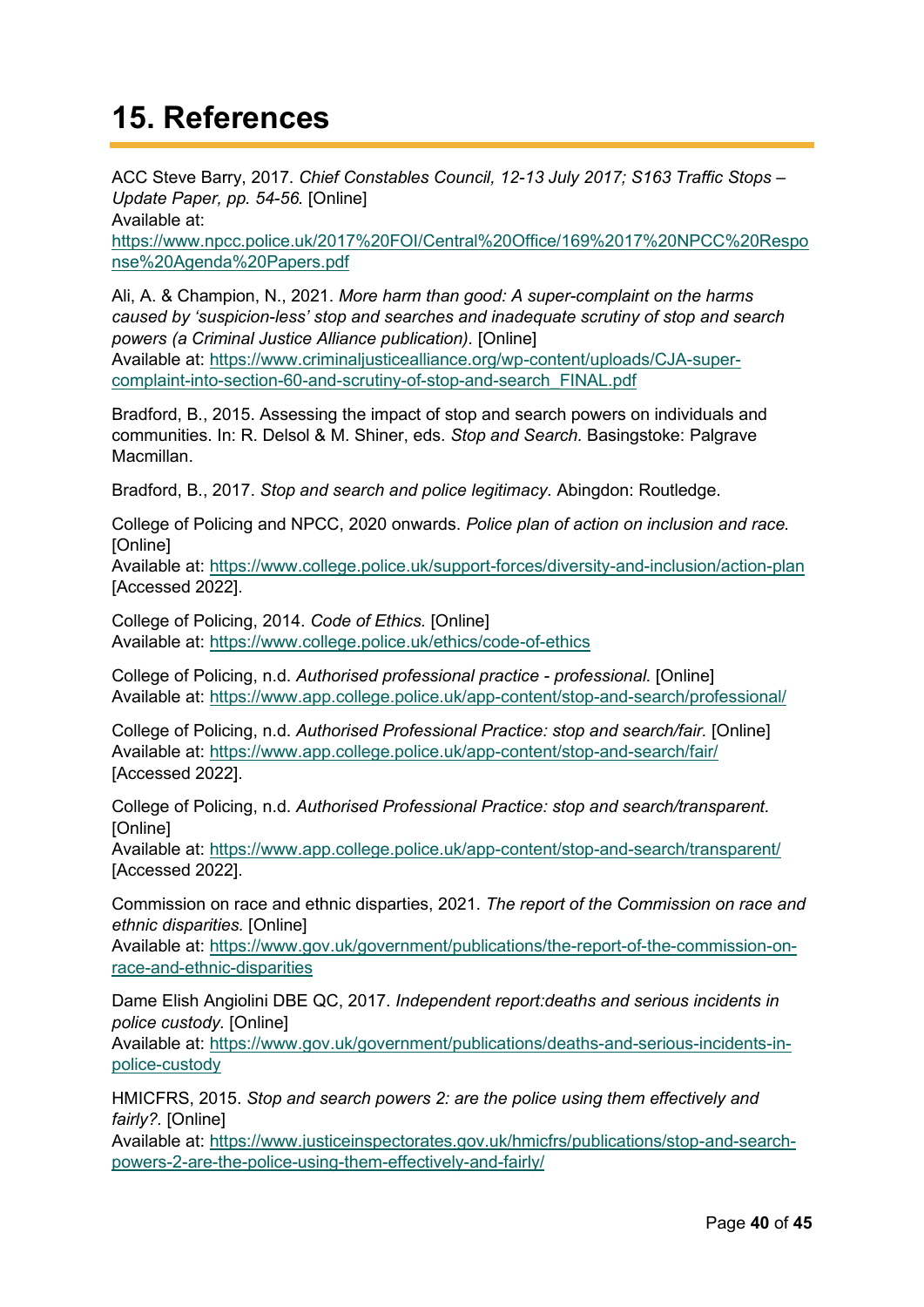HMICFRS, 2017. *PEEL: police legitimacy 2017.* [Online] Available at: [https://www.justiceinspectorates.gov.uk/hmicfrs/publications/peel-police](https://www.justiceinspectorates.gov.uk/hmicfrs/publications/peel-police-legitimacy-2017/)[legitimacy-2017/](https://www.justiceinspectorates.gov.uk/hmicfrs/publications/peel-police-legitimacy-2017/)

HMICFRS, 2018. *PEEL: Police effectiveness 2017 a national overview.* [Online] Available at: [https://www.justiceinspectorates.gov.uk/hmicfrs/publications/peel-police](https://www.justiceinspectorates.gov.uk/hmicfrs/publications/peel-police-effectiveness-2017/)[effectiveness-2017/](https://www.justiceinspectorates.gov.uk/hmicfrs/publications/peel-police-effectiveness-2017/)

HMICFRS, 2021. *Disproportionate use of police powers A spotlight on stop and search and the use of force.* [Online]

Available at: [https://www.justiceinspectorates.gov.uk/hmicfrs/publications/disproportionate](https://www.justiceinspectorates.gov.uk/hmicfrs/publications/disproportionate-use-of-police-powers-a-spotlight-on-stop-and-search-and-the-use-of-force/)[use-of-police-powers-a-spotlight-on-stop-and-search-and-the-use-of-force/](https://www.justiceinspectorates.gov.uk/hmicfrs/publications/disproportionate-use-of-police-powers-a-spotlight-on-stop-and-search-and-the-use-of-force/)

Home Office, 2015. *PACE Code A 2015.* [Online] Available at:<https://www.gov.uk/government/publications/pace-code-a-2015>

Home Office, 2021. *Police powers and procedures: stop and search and arrests, England and Wales, year ending 31 March 2021.* [Online]

Available at: [https://www.gov.uk/government/statistics/police-powers-and-procedures-stop](https://www.gov.uk/government/statistics/police-powers-and-procedures-stop-and-search-and-arrests-england-and-wales-year-ending-31-march-2021/police-powers-and-procedures-stop-and-search-and-arrests-england-and-wales-year-ending-31-march-2021)[and-search-and-arrests-england-and-wales-year-ending-31-march-2021/police-powers-and](https://www.gov.uk/government/statistics/police-powers-and-procedures-stop-and-search-and-arrests-england-and-wales-year-ending-31-march-2021/police-powers-and-procedures-stop-and-search-and-arrests-england-and-wales-year-ending-31-march-2021)[procedures-stop-and-search-and-arrests-england-and-wales-year-ending-31-march-2021](https://www.gov.uk/government/statistics/police-powers-and-procedures-stop-and-search-and-arrests-england-and-wales-year-ending-31-march-2021/police-powers-and-procedures-stop-and-search-and-arrests-england-and-wales-year-ending-31-march-2021) [Accessed 2022].

Home Office, 2021. *Police use of force statistics.* [Online] Available at: [https://www.gov.uk/government/statistics/police-use-of-force-statistics-england](https://www.gov.uk/government/statistics/police-use-of-force-statistics-england-and-wales-april-2020-to-march-2021)[and-wales-april-2020-to-march-2021](https://www.gov.uk/government/statistics/police-use-of-force-statistics-england-and-wales-april-2020-to-march-2021)

Jackson, J. et al., 2012. Why do people comply with the law? Legitimacy and the influence of legal institutions. *British Journal of Criminology,* Volume 52, pp. 1051-1071.

Kalyan, K. K. & Keeling, P., 2019. *Stop and scrutinise: how to improve community scrutiny of stop and search, Criminal Justice Alliance briefing.* [Online] Available at: [https://www.criminaljusticealliance.org/wp-content/uploads/CJA-Stop-and-](https://www.criminaljusticealliance.org/wp-content/uploads/CJA-Stop-and-Scrutinise-2019.pdf)[Scrutinise-2019.pdf](https://www.criminaljusticealliance.org/wp-content/uploads/CJA-Stop-and-Scrutinise-2019.pdf)

Keeling, P., 2017. *No respect: young BAME men, the police and stop and search, Criminal Justice Alliance briefing.* [Online]

Available at:<https://criminaljusticealliance.org/wp-content/uploads/No-Respect-290617.pdf>

Open Society Foundations, 2019. *Written evidence to the Home Affairs Select Committee Inquiry, written submission from Nick Glynn.* [Online] Available at:

[http://data.parliament.uk/writtenevidence/committeeevidence.svc/evidencedocument/home](http://data.parliament.uk/writtenevidence/committeeevidence.svc/evidencedocument/home-affairs-committee/the-macpherson-report-twenty-years-on/written/103527.pdf)[affairs-committee/the-macpherson-report-twenty-years-on/written/103527.pdf](http://data.parliament.uk/writtenevidence/committeeevidence.svc/evidencedocument/home-affairs-committee/the-macpherson-report-twenty-years-on/written/103527.pdf)

Pearson, G. & Rowe, M., 2020. *Police Street Powers and Criminal Justice: regulation and discretion in a time of change.* Oxford: Hart Publishing.

Sekhon, N. J., 2011. Redistributive Policing. *Journal of Criminal Law and Criminology,*  101(4), p. 1171.

Shiner, M., Delsol, R., Carre, Z. & Eastwood, N., 2018. *The Colour of Injustice: 'Race', drugs and law enforcement in England and Wales.* [Online] Available at:<https://www.release.org.uk/publications/ColourOfInjustice>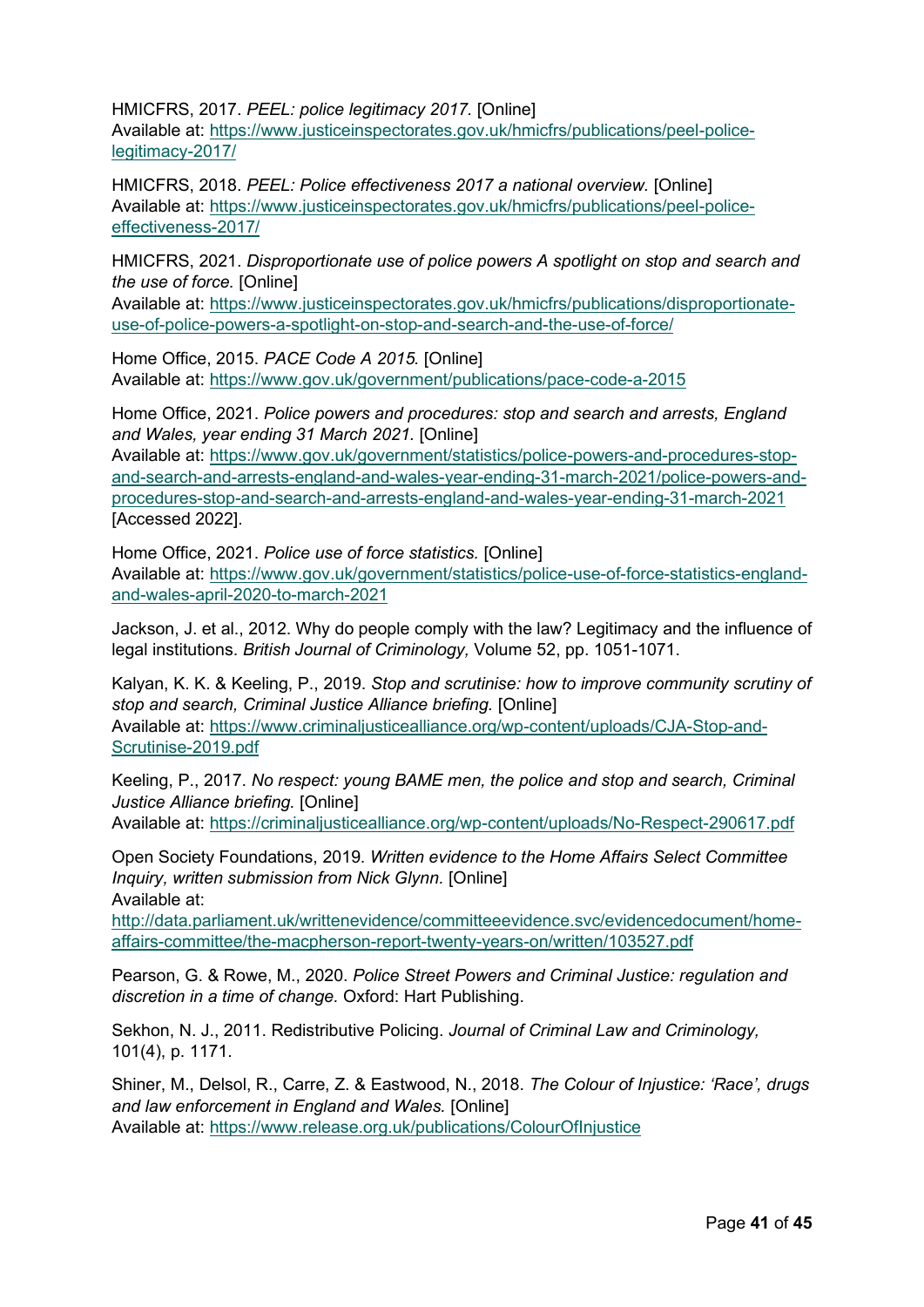Søgaard, T. & Rowe, M., 2020. Playing the Man, not the Ball': Targeting Organised Criminals, Intelligence and the Problems with Pulling Levers. *Policing and Society: an international journal of research and policy,* 30(2), pp. 120-135.

StopWatch and Liberty, 2017. *Driving while Black.* [Online] Available at:<https://www.stop-watch.org/what-we-do/research/driving-while-black/>

The Rt. Hon. David Lammy MP, 2017. *Lammy Review.* [Online] Available at: <https://www.gov.uk/government/organisations/lammy-review>

Witness A, B, C, D, E, F, G, H, I, J, K, L, M and N, 2019. *Home Affairs Committee, oral evidence: the MacPherson report:twenty years on.* [Online] Available at: [http://data.parliament.uk/writtenevidence/committeeevidence.svc/evidencedocument/home-](http://data.parliament.uk/writtenevidence/committeeevidence.svc/evidencedocument/home-affairs-committee/the-macpherson-report-twenty-years-on/oral/103515.pdf)

[affairs-committee/the-macpherson-report-twenty-years-on/oral/103515.pdf](http://data.parliament.uk/writtenevidence/committeeevidence.svc/evidencedocument/home-affairs-committee/the-macpherson-report-twenty-years-on/oral/103515.pdf)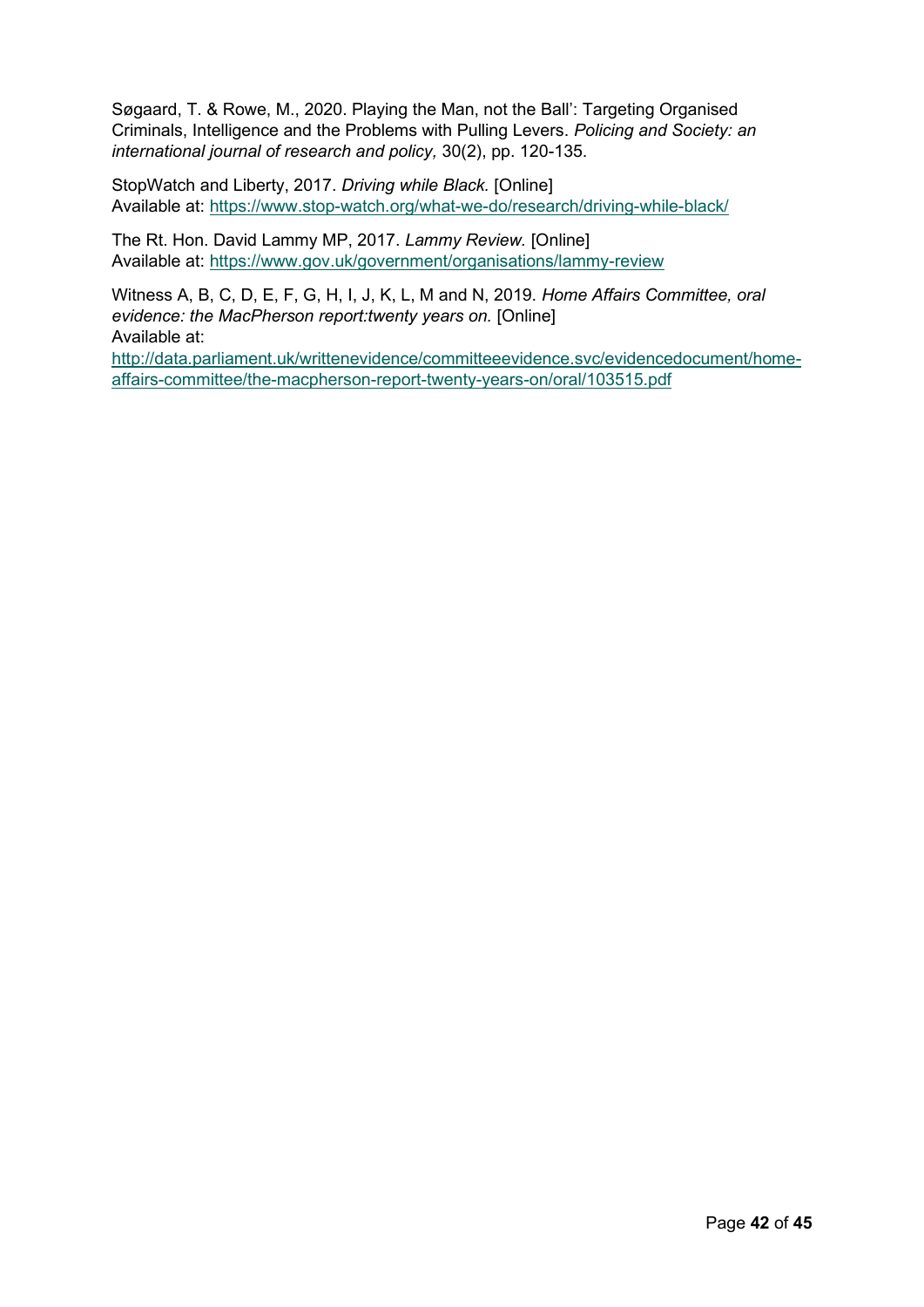# <span id="page-42-0"></span>**16. Annex 1**

| Force                                 | Independent investigations                                                                                                                                                                   | Appeals     | <b>Reviews</b>                                                                                                                                     | Total          |
|---------------------------------------|----------------------------------------------------------------------------------------------------------------------------------------------------------------------------------------------|-------------|----------------------------------------------------------------------------------------------------------------------------------------------------|----------------|
| <b>Avon and Somerset</b>              | 2021/149396                                                                                                                                                                                  |             |                                                                                                                                                    | 1              |
| <b>Beds</b>                           | 2018/112181                                                                                                                                                                                  |             |                                                                                                                                                    | 1              |
| Cambridgeshire                        | 2020/137568                                                                                                                                                                                  |             | 2020/138560                                                                                                                                        | $\overline{2}$ |
| <b>Greater Manchester</b>             | 2020/140629                                                                                                                                                                                  |             |                                                                                                                                                    | 1              |
| Merseyside                            |                                                                                                                                                                                              |             | 2020/144343                                                                                                                                        | 1              |
| <b>Metropolitan Police</b><br>Service | 2020/143279<br>2020/138132<br>2020/135679<br>2019/118695<br>2018/101076<br>2019/128328<br>2018/109983/2018/112898<br>2018/111561<br>2020/136229<br>2018/110243<br>2020/138211<br>2020/138142 | 2020/134614 | 2021/148343<br>2020/130673<br>2020/144039<br>2020/146973<br>2020/143742<br>2020/146973<br>2021/152336<br>2020/138237<br>2020/147114<br>2020/137442 | 24             |
| Northumbria                           |                                                                                                                                                                                              |             | 2020/133890                                                                                                                                        | 1              |
| <b>South Wales</b>                    | 2018/108355                                                                                                                                                                                  |             |                                                                                                                                                    | 1              |
| South Yorkshire                       |                                                                                                                                                                                              | 2019/124486 |                                                                                                                                                    | 1              |
| <b>Suffolk</b>                        | 2020/138165                                                                                                                                                                                  |             |                                                                                                                                                    | 1              |
| Surrey                                |                                                                                                                                                                                              | 2019/115643 |                                                                                                                                                    | 1              |
| <b>West Midlands</b>                  | 2020/135146<br>2020/135394<br>2020/1356777                                                                                                                                                   |             |                                                                                                                                                    | 3              |
| Total                                 | 21                                                                                                                                                                                           | 3           | 13                                                                                                                                                 | 37             |

 $\frac{7}{1}$  2020/135146, 2020/135394, and 2020/135677 feature the same officer.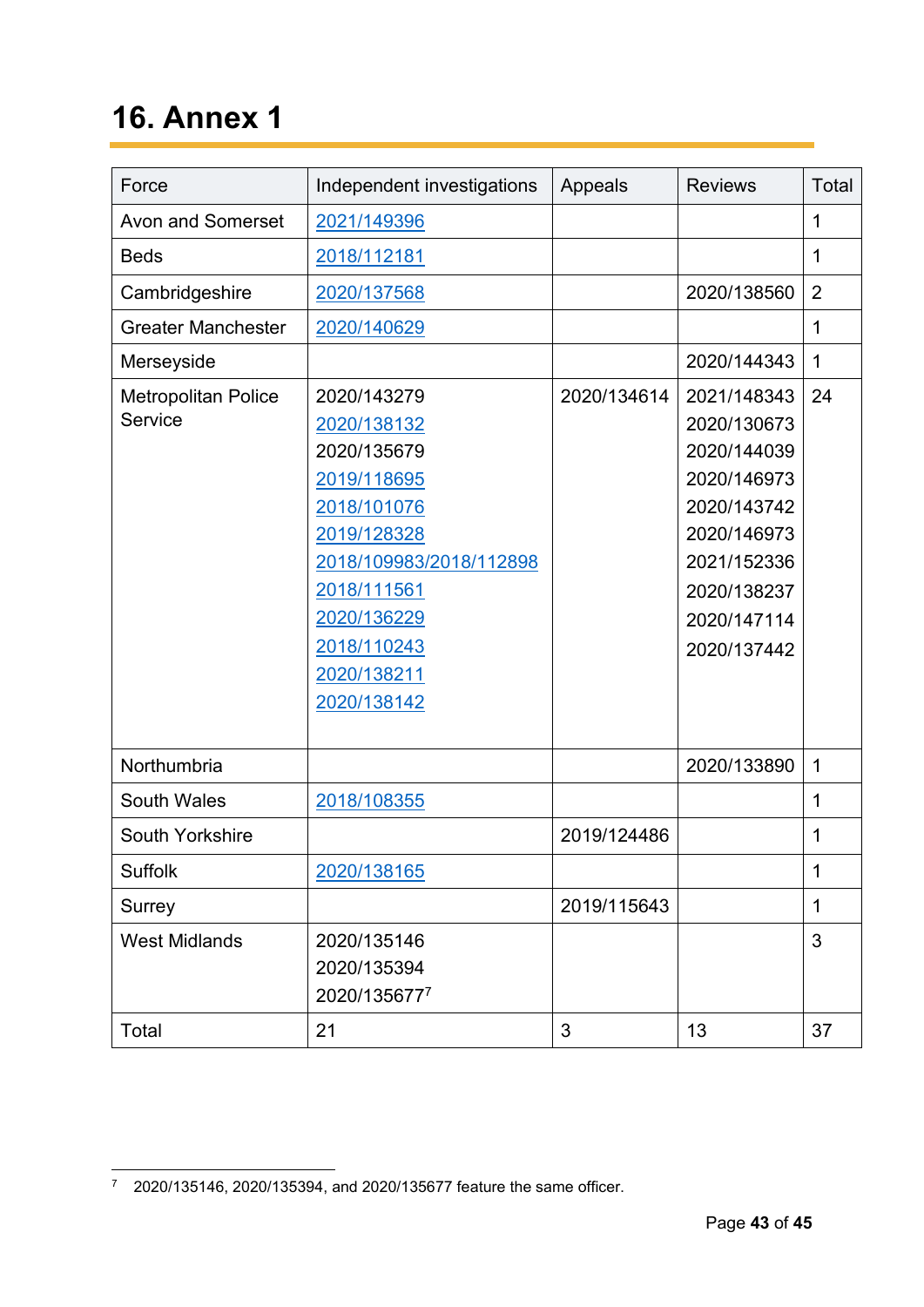# <span id="page-43-0"></span>**17. Acknowledgements**

We are grateful to the following policing and non-policing stakeholders who helped develop these recommendations, including:

The National Police Chiefs' Council

The College of Policing

The Home Office

Her Majesty's Inspectorate of Constabulary, Fire and Rescue Services

Police and Crime Commissioner leads for equality, diversity, and human rights

The Association of Police and Crime Commissioners

National Black Policing Association

Dr Geoff Pearson, University of Manchester

Dr Mike Rowe, University of Liverpool

Dr Michael Shiner, London School of Economics

Dr Julian Hargreaves, Woolf Institute, Cambridge

Angela Herbert, IOTC Coaching Solutions

Montell Neufville, Chair of Bedfordshire Community Scrutiny Panel

IOPC Youth Panel

Members of IOPC community reference groups

Members of local independent and community scrutiny groups, panels, and independent advisory groups